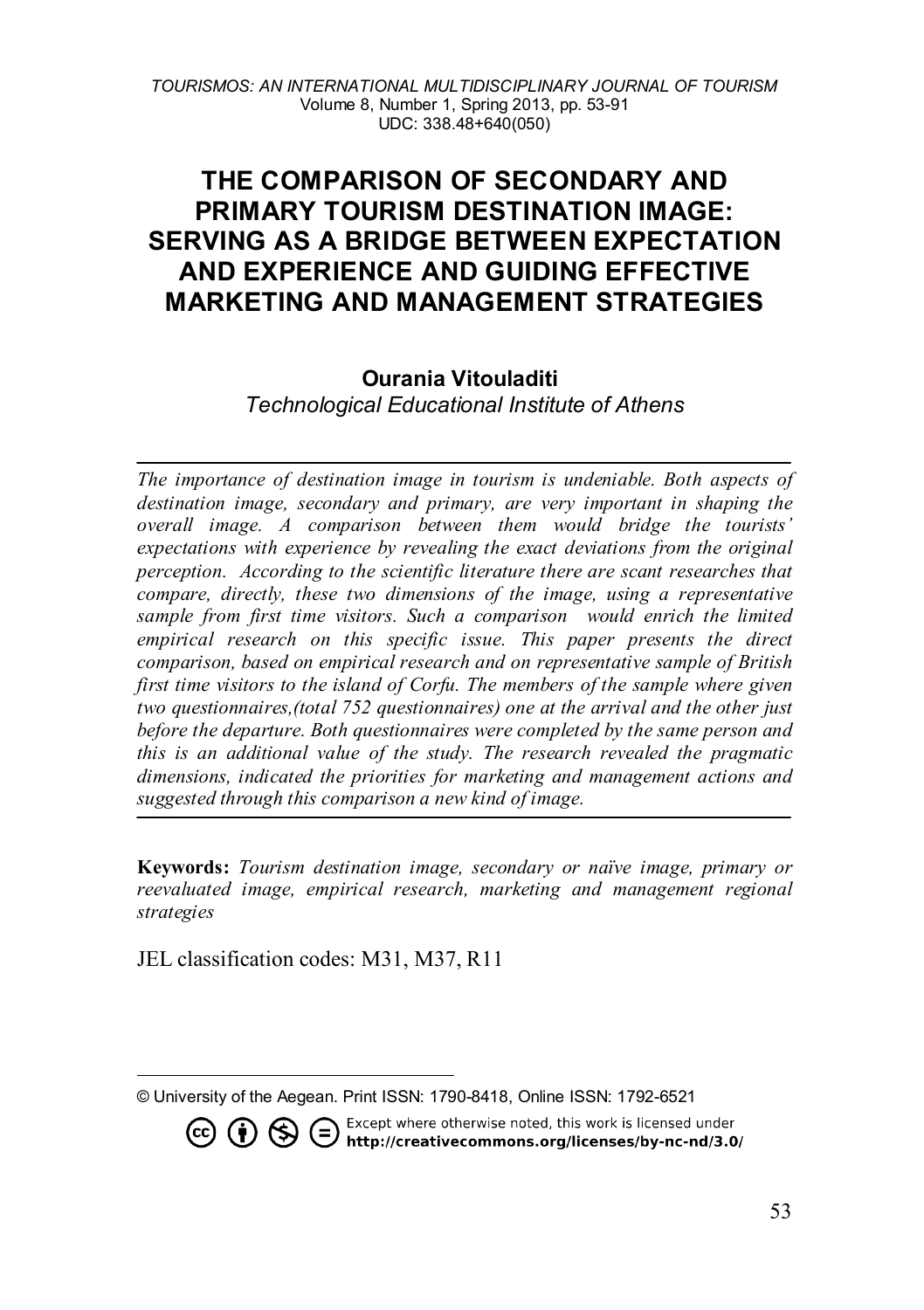## **INTRODUCTION**

Destination image has become a very important issue in the marketing research in the tourism industry, since many countries use promotion and global marketing to support their image and to compete with other destinations (Lin and Huang, 2008, in Kamenidou et al, 2009).

It is considered as a multidimensional concept (Ahmed, 1996, Chen and Tsai, 2007, Echtner and Ritchie, 1993, Gartner and Hunt, 1987, Gunn, 1972) which is related with several disciplines (Draper and Minca, 1997, Gunn, 1972, Meethan, 1996, Sternberg, 1997). Since, the importance of tourism destination image is widely acknowledged a lot of approaches have been presented during the past decades.

Numerous researchers have concentrated on image in relation to tourism marketing functions and aspects. Specifically, some of them relate destination image importance to its effect on demand-side aspects, such us tourism consumer behavior, destination choice and decision making, while others attribute destination image importance to its effect on supply-side aspects, namely, positioning and promotion. Also several researchers have studied tourism destination image as an independent variable and others as a dependent variable (Tasci and Gartner, 2007).

Actually, the majority of researchers focused on the impact on consumer buying behavior (Alhemoud and Armstrong, 1996, Baloglu and Brinberg, 1997, Chen and Hsu, 2000, Chen and Kerstetter, 1999, Crompton, 1979, Dadgostar and Isotalo, 1992, Dann, 1996, Fakeye and Crompton, 1991, Gartner, 1993, Goodrich, 1978, Hunt, 1975, MacKay and Fesenmaier, 1997, Mayo, 1973, Mayo and Jarvis, 1981, Tapachai and Waryszak, 2000, Walmsley and Young, 1998). By comparison, few researchers have underlined its impact on positioning and promotion (Baloglu and Brinberg, 1997, Baloglu and McCleary, 1999, Calantone et al, 1989, Chen and Kerstetter, 1999, Govers and Kumar, 2007, Walmsley and Young, 1998).

And can be concluded that, independently of the approach, image is considered as a vital marketing concept in the tourism industry and it is linked to the success of a tourism destination. Tourism literature, in general, indicates that what a prospective traveler believes or thinks about the natural environment, climate, people, infrastructure, quality of a place, may shape perceptions or images which will contribute, or not, to the selection of this place by the traveler (Vitouladiti, 2003).

Trying to define the term a lot of definitions can be used. Some of the most common definitions are: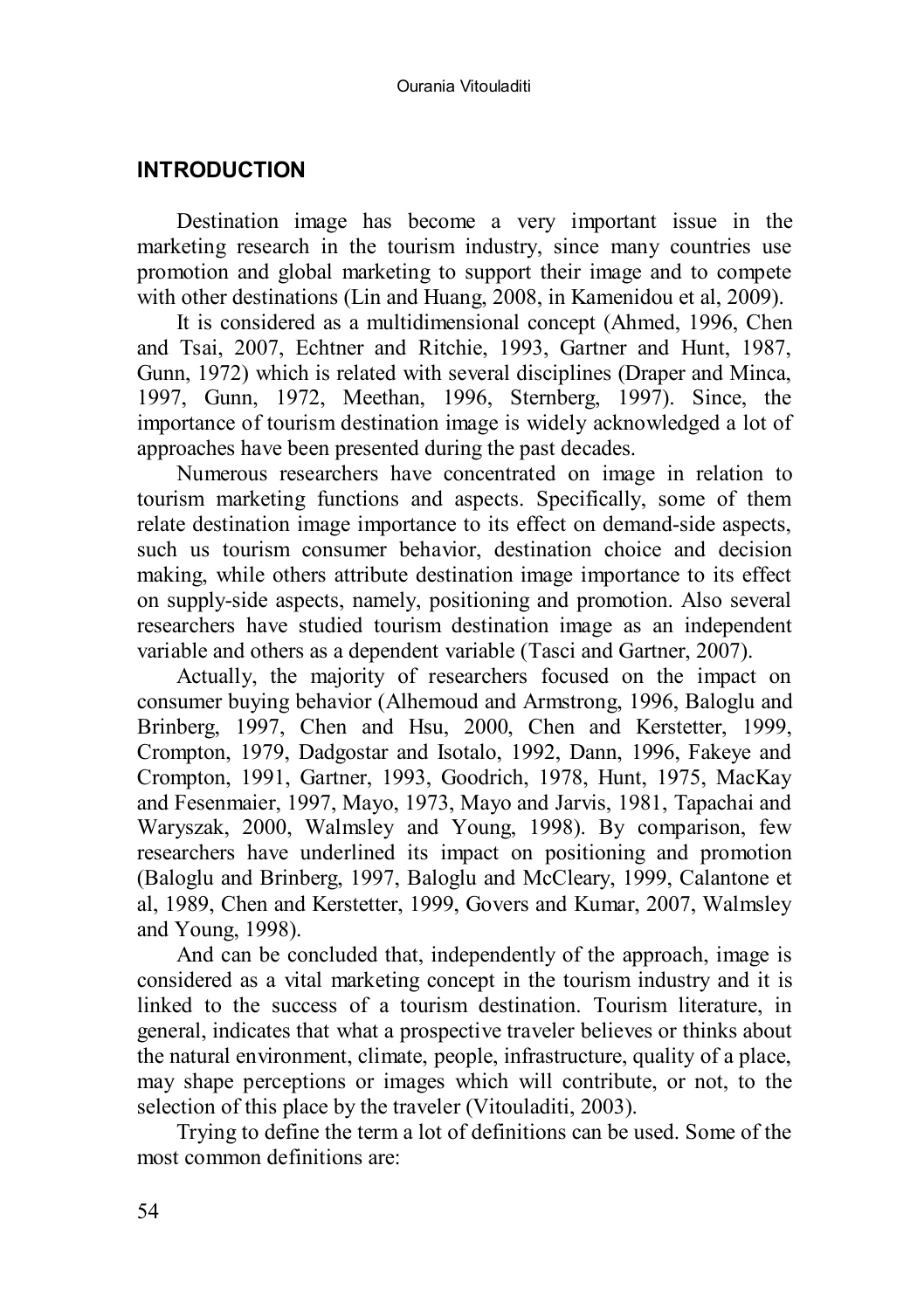Hunt, 1971: Impressions that a person or persons hold about a state in which they do not reside

Crompton, 1979: An image may be defined as the sum of beliefs, ideas and impressions that a person has of a destination

Embacher & Buttle, 1989: Image is comprised of the ideas or conceptions held individually or collectively of the destination under investigation. Image may comprise both cognitive and evaluative components

Kotler  $\&$  al, 1994: The image of a place is the sum of beliefs, ideas and impressions that a person holds of it

Gartner, 1993, 1996: Destination images are developed by three hierarchically interrelated components: cognitive, affective and conative

Parenteau, 1995: Is a favorable or unfavorable prejudice that the audience and distributors have of the product or destination

Moreover, certain studies (Baloglu and Brinberg, 1997, Baloglu and McCleary, 1999a, Baloglu and McCleary, 1999b, Gartner, 1993, Walmsley and Young, 1998) support that image incorporates two interrelated components, cognitive elements, referring to the individual's own knowledge and beliefs about the object and affective elements relating to an individuals feelings towards the object.

# **SECONDARY OR NAÏVE IMAGE – PRIMARY OR REEVALUATED IMAGE**

There are also many typologies concerning the formation of the image. Gartner's (1993) typology is one of the most important and supports that the image is formed by organic, induced and autonomous sources of information. This is basically the image perceived before experiencing a destination, which is called secondary or naïve image (Phelps, 1986). In contrast, the primary or reevaluated image is formed by actually visiting the destination. It is believed that actual visitation creates an image more realistic than that existing prior to visitation (Tasci and Gartner, 2007).

The secondary sources of information play a vital role in forming images (naïve) of the alternative destinations to be considered in the decision making process. Specifically, Mansfeld (1992) underlines that there is a theoretical consensus that the secondary sources fulfill three basic functions in destination choice: minimize the risk of the decision, create the destination's image and serve as a mechanism for later justification of the decision.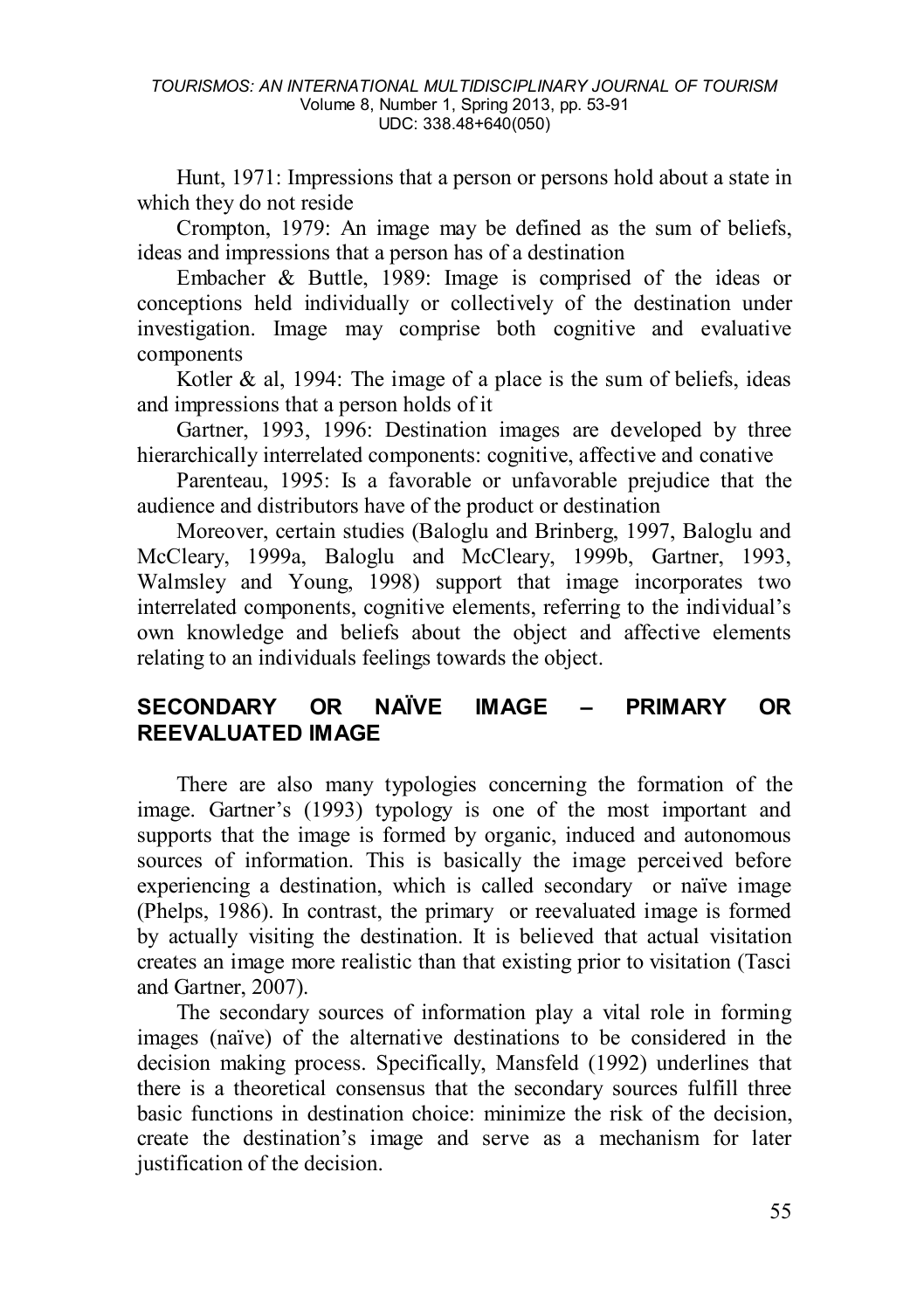At the same time this aspect of the image represents its static element, since it is already formed because is based on information sources. The primary image, in contrast, meaning the experience itself, is considered the most dynamic aspect of the image.

Also, Selby and Morgan (1996) have noted that the possibility of separating naïve from reevaluated images, allows integrated image studies to indicate the priorities for action to a tourism authority and has implications for destination marketing.

The degree of consumer satisfaction will depend on the assessment of the perceived overall experience of the destination versus anticipated expectations and perceptions.

In order to achieve that, a comparison between secondary and primary image must be attempted, which will offer the possibility of measurable deviations from the expectations (secondary image). A fact that will result in revealing the existence and the characteristics of the primary image.

Knowing the content and characteristics of the resulting primary image, leads to effective strategies for tourism destination marketing.

The content and characteristics of the primary image are the elements that:

- Integrate the study of the image
- Determine the action priorities for a tourism marketing and development organization, because they define the competitive advantage, the destination positioning in relation to competition
- Determine the target market's wants and needs concerning the improvement of the tourism supply and the benefits expected from their vacation
- Define the priorities concerning investments and subsidies
- Lead to more effective and successful promotional strategies, since these strategies will incorporate the suggestions and the impressions of the target market
- Feed the information sources of the perspective visitors, meaning the secondary image, with realistic, objective and differentiated pictures. Therefore, they contribute to the image formation circle in the most reliable way. Simultaneously, the secondary image, in this way, becomes much less static.

According to Chon (1991 in Stylidis et al, 2008) the construction of primary images is based on 'push' and 'pull' factors associated with the destination. More precisely, Chon (1989, in Stylidis et al, 2008) relates Maslow's hierarchy of needs with 'push' factors, while 'pull' factors are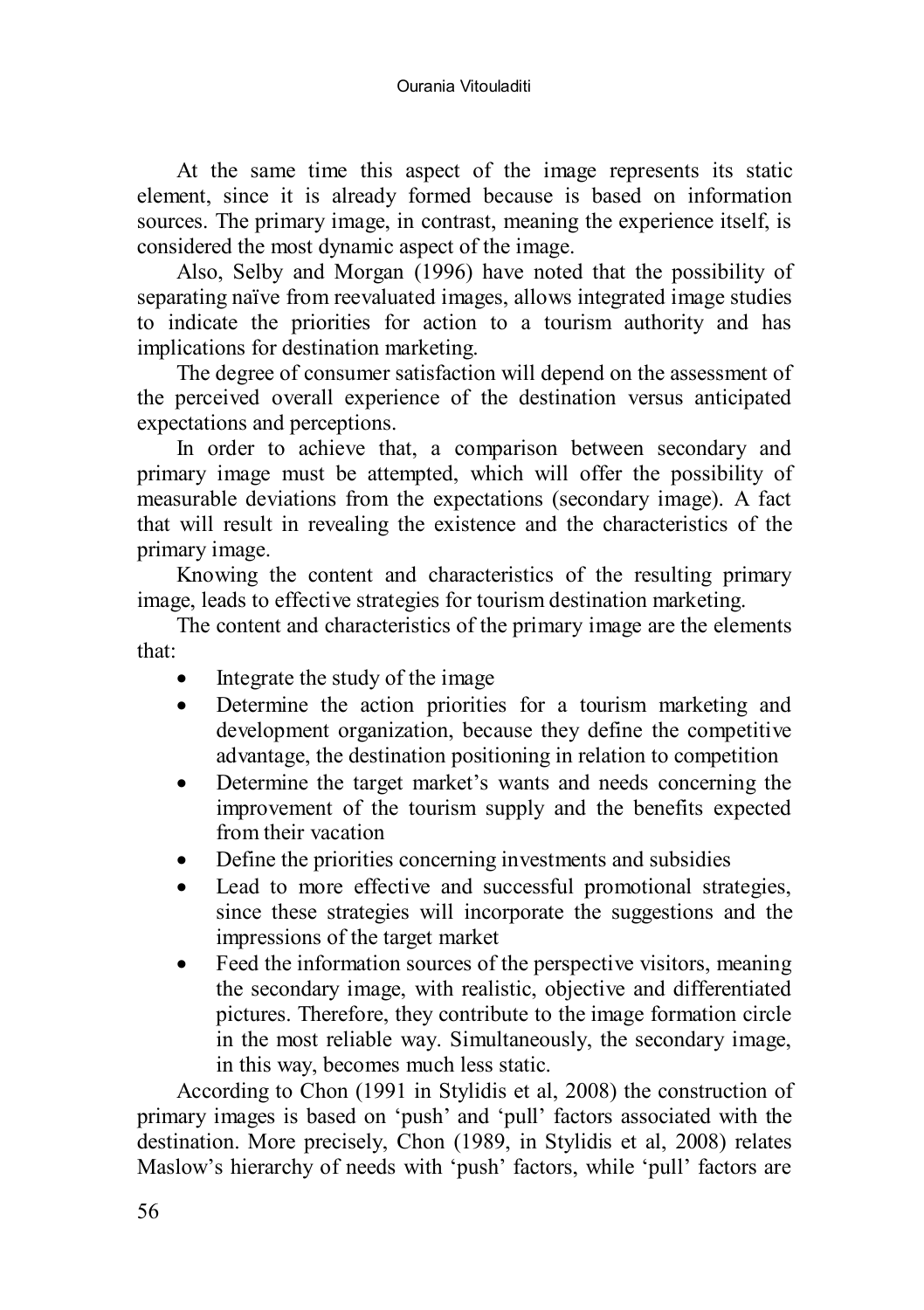described as the attractiveness of a region and its various elements. The 'pull factors' fall into three categories: 1) static factors, which include the natural landscape, the climate, historical and cultural attractions; 2) the dynamic factors, which include accommodation, catering, entertainment, access, political conditions and trends in tourism; and 3) current decision factors, which include the marketing of the region and prices in the destination, as well as in the country of the origin (Witt and Moutinho, 1995, in Stylidis et al, 2008)

From an extensive literature review, results that there are no empirical findings that focus on the results of such a comparison, which define primary image's characteristics and demonstrate possible differences and modifications from the secondary.

The statements expressed in the relative literature are, mostly, theoretical, concerning opinions and thoughts. Fakeye and Crompton, (1991) underline that there is no agreement among the researchers for the impact of the visit to the secondary image. Also, they supported that there must be some disconnect between what the destination projects in its promotional and marketing efforts and the actual delivery of products and services. This implies the importance of finding any measurable deviations from secondary in order to avoid in the long run unrealistic expectations and disappointment.

Additionally, Baloglu and McClearly, (1999) support that the primary image could differ from the secondary. Moreover, other authors (Gartner and Hunt, 1987, Pearce, 1982, Phelps, 1986) support that the primary image tends to be different from the secondary. But, Echtner and Ritchie (2003), are among those who support that the visit will affect and modify the secondary image through the "first hand" information and acquired experience.

Also, Beerli and Martin (2004) underline that despite the fact that there is no empirical evidence to demonstrate directly that the acquired experience affects the perceived image, this variable (experience) presents, till now, an extensive and growing research interest, since is considered a very good index of the tourist needs, motivation, satisfaction and tourism market segmentation.

A comparative study between the secondary and primary image's variables, by carrying out empirical research is the only way to test the existence of the primary image and to prove the benefits for tourism development and marketing.

However, the existence of a primary and modified image has a prerequisite, the impact of the visit and the experience over the already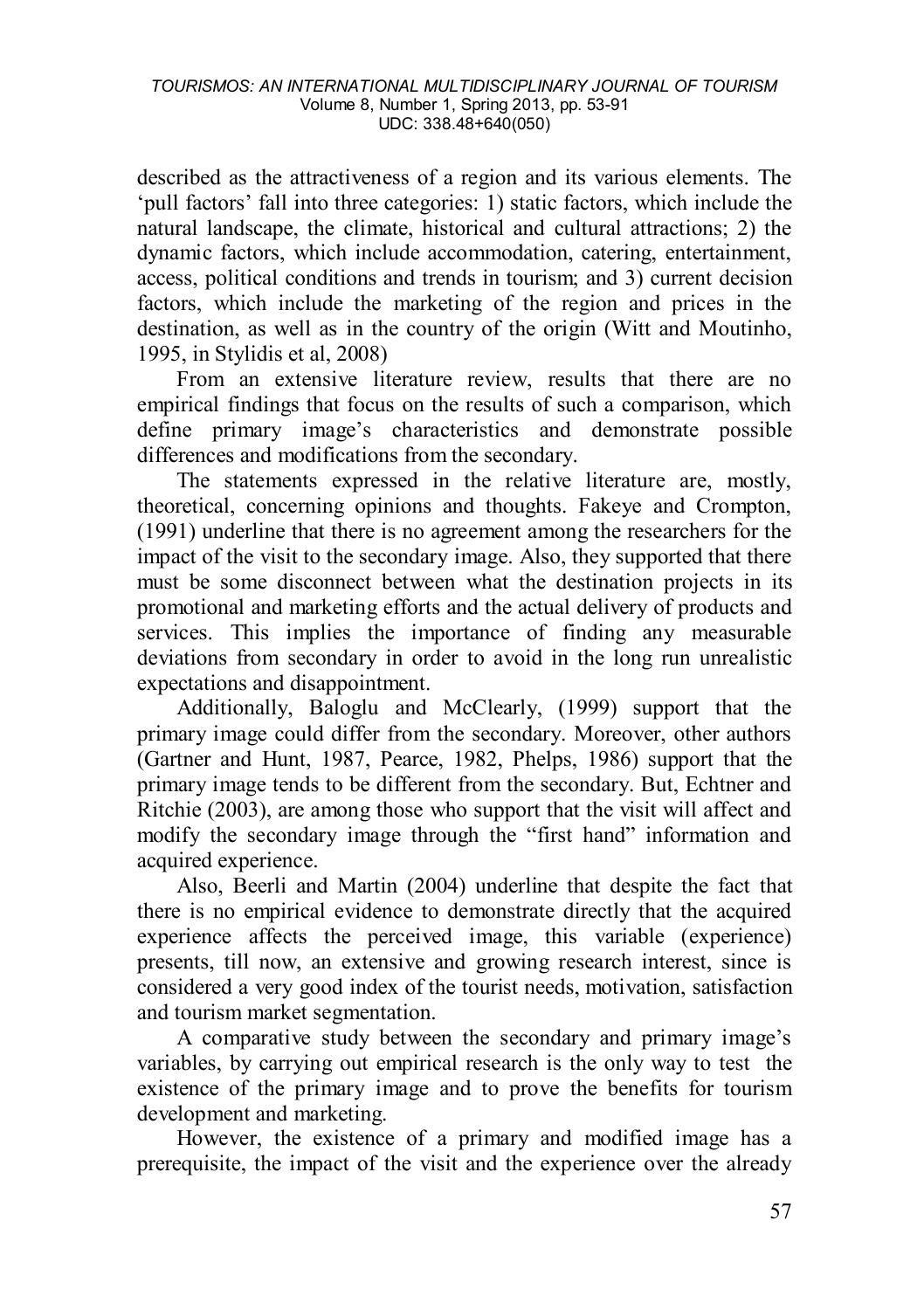formed secondary image. Specifically, the visit should be able to change and modify any preexisting image, already formed through promotional activities and without the interference of the actual visit.

The authorities responsible for tourism development should know the difference between those two images and must use marketing tools to "shape" the image which will have a positive effect on the purchasing behavior of the potential tourists (Vitouladiti, 2000).

# **PREVIOUS RESEARCH APPROACHES AND POSSIBILITIES FOR ADDITIONAL PERSPECTIVES**

The previous studies, concerning tourism destination image, that have been presented in various journals are actually incorporated and listed in the very detailed study by Gallarza, Saura and Garcia (2002). From this study results that the existing approaches and the topics covered by various authors, include:

Conceptualization and dimensions, destination image formation process, assessment and measurement of destination image, influence of distance on destination image, destination image change over time, active and passive role of residents in image study, destination image management policies (positioning, promotion).

Later studies have covered additional approaches concerning tourism destination image as perceived by distribution channels, tour operators and travel agents, (Baloglu and Mangaloglu, 2001) and tourism destination image in relation to the buying behavior (Tapachai and Waryszak, 2000, Hyounggon and Richardson, 2003, Lee, Lee and Lee, 2005, Chi and Qu, 2007, Chen and Chai, 2007).

Through the extensive literature review results that researches which could give the primary image's characteristics and demonstrate possible modifications in relation to the secondary image, based on representative sample are very scarce. Specifically, there are no researches where the respondent who evaluates the secondary and the primary image is the same person. This points to insufficient research concerning the incorporation and the comparison of the two kinds of image. There are limited empirical findings showing if and where exist modifications and differences between the two kinds of image, or useful information for tourism supply improvements or guidance for tourism policy planning.

Therefore, the following research questions are raised:

- What are the characteristics of the primary image?
- Differ from those of the secondary? If yes where do these differ?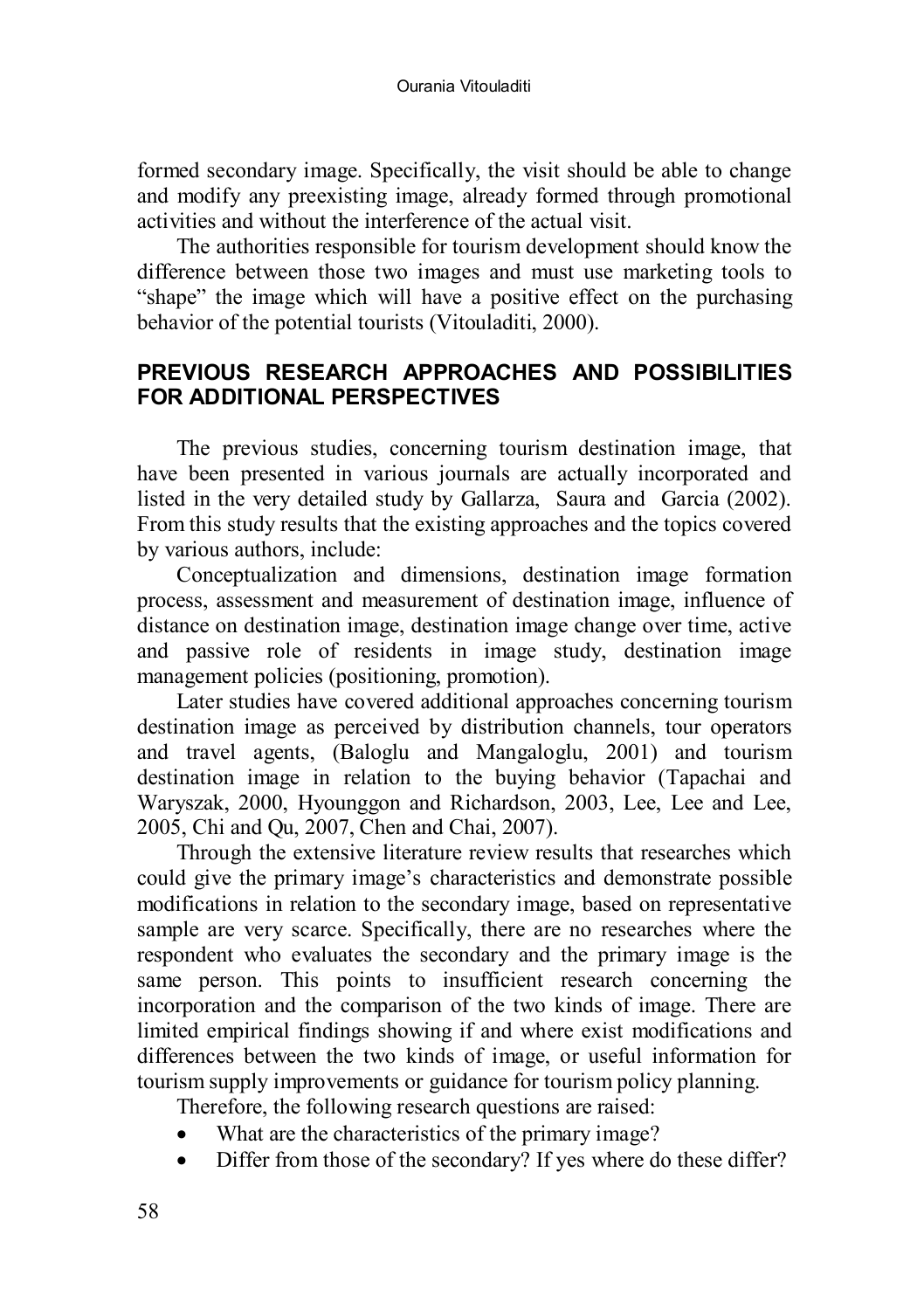- If there are differences which attributes do these concern?
- Which attributes/variables are modified and in what way?
- Are these potential modifications significant?
- Which elements of the image are mostly modified? The cognitive or the affective ones?
- Which are modified positively or negatively?

# **Objectives of the research paper**

Consequently, the objectives of the paper are to compare the two images, on the basis of several sets of variables, by capturing firstly, the naïve and secondly, the primary image, as perceived by the first time visitor, who is the same person that evaluates the two images. To correlate directly these two aspects through statistical analysis and study the results. Finally, to propose marketing and management implications.

# **Development of Hypotheses A, A1, A2, A3, B, B4, B5, B6, C, C7, C8, C9**

In order to cover this lack in the field of image research the development and test of certain hypotheses is necessary. Based on the above the following hypotheses are set:

The visitors of the destinations are the several target markets with their demographic characteristics. The target markets are the people whose characteristics filter the information from the organic and induced sources (secondary image) and also, interpret the experience acquired in the destination (primary image). Therefore, their characteristics, such us gender, age, income and education level are taken into account (Tasci and Gartner, 2007). Nevertheless, Litvin and Kar (2003) discount the value of demographics. Additionally, Hunt (1975) supports the possible systematic exclusion of certain subgroups when selecting research sample populations. Dunn (1996), says that no two people see a destination in exactly the same way.

Therefore, in this study the analysis will be presented firstly, by taking into account the total sample size and secondly, the sub segments of the sample divided by their age, education and income level criteria.

So, the general statement of the hypothesis to test is: "The visit modifies significantly the elements of the secondary image regarding the total supply of the destination. The demographic characteristics of the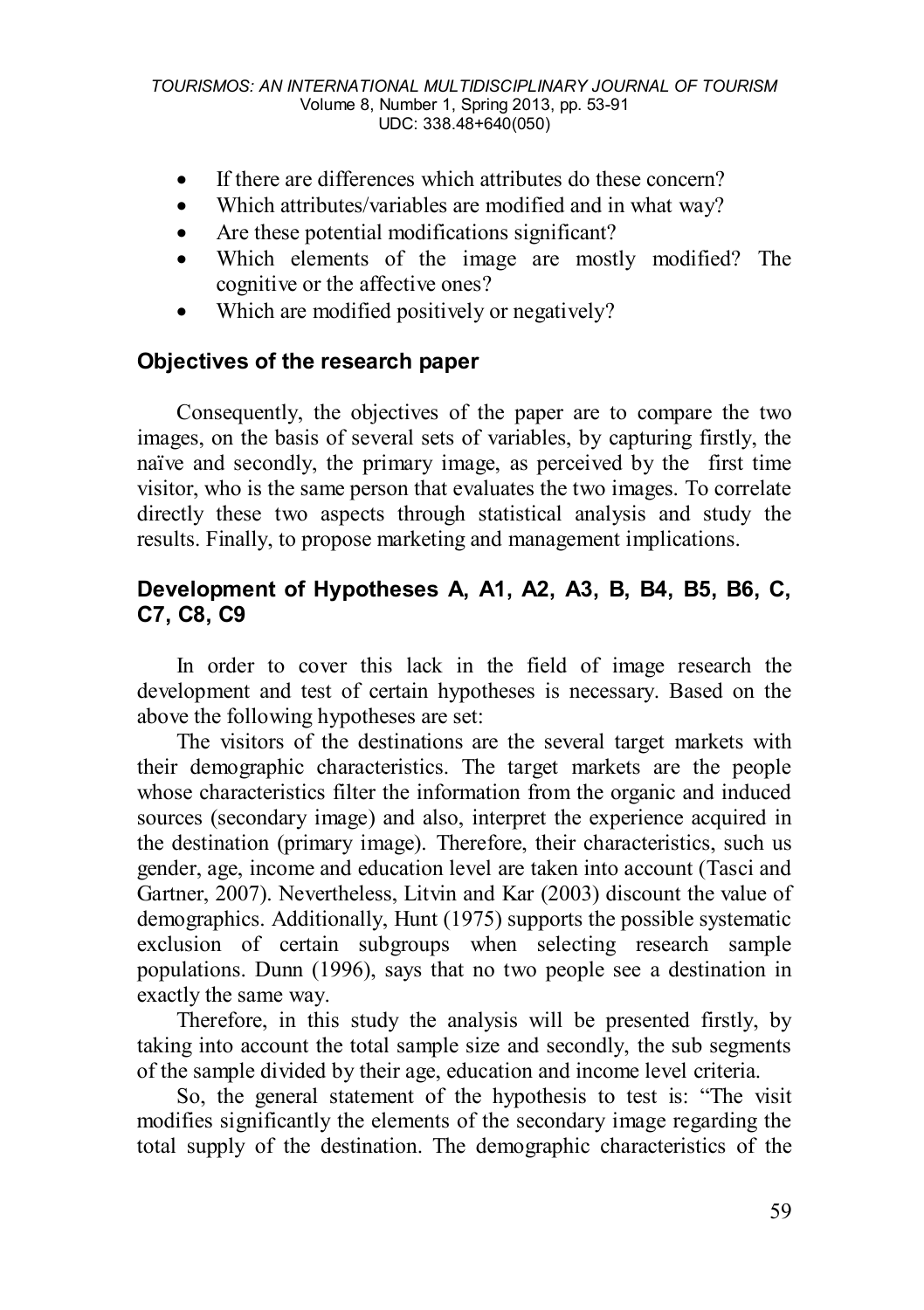target market contribute to the modification of this image." Analytically, the research hypotheses to test are presented below.

## **RESEARCH METHODOLOGY**

### **Research design and survey sites**

In order to achieve the targets of the study, it was necessary to carry out primary quantitative research. The complexity of the issue, the lack of integrated previous research, the comparison of the secondary image variables with the ones of the primary image, demanded the quantitative approach. The implementation of the research and the collection of the primary data was decided to take place in the tourism destination of Corfu island. This destination could be considered as a miniature of Greek tourism. Also, it is a traditional destination for the British target market. So, the nationality of the sampling population was decided to be British, since they represent one of the two basic target markets of Corfu and Greece in general.

# **Sampling and data collection**

The study needed a representative sample from the population of its main tourism generating country. Therefore, it was essential that the sample should not be chosen by convenience.

The main subject of the research, namely the study of the primary image in relation to the secondary, demanded one prerequisite from the sampling population: that of the first time visit in the island. Therefore, all the members of the sample are first time visitors.

The sample was decided to be stratified, because is probability sample and more representative. The island is divided into three areas, North, Central and South. Each area has all categories of hotels and accommodation. Since the boundaries of the areas were known, they were defined as strata. In everyone of these strata, accommodation of every category was chosen by random sampling. The members of the sample (British first time visitors) were also chosen by random sampling in all the selected hotels and accommodation types.

60 Each member of the sample was given a questionnaire upon arrival in order to be completed at the first day of their stay, and at the same member of the sample was given a second questionnaire to be completed at the day of their departure. Therefore, both questionnaires were completed by the same member of the sample. The naïve or secondary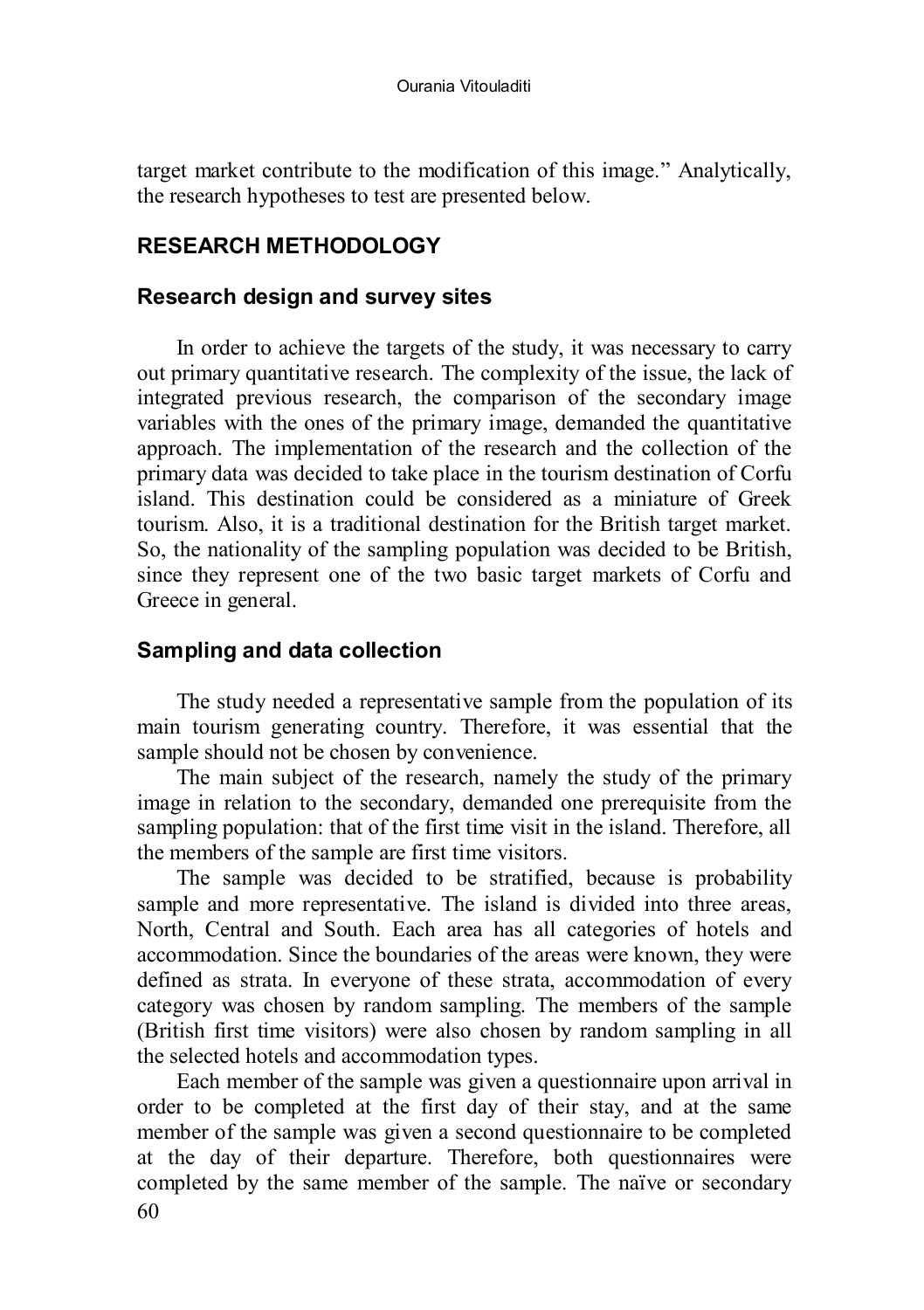image was recorded through the first questionnaire, while the primary or reevaluated image was captured by the second questionnaire. Therefore, the comparison of the two images and the variables analysis could offer the answers to the questions, objectives and hypotheses of the research.

## **Sample size**

The final sample size obtained was 376 British tourists/first time visitors. This sample size (n=376) gives a statistical error ( $e \approx 5\%$ ).

Level of significance  $\alpha$ =0.05

Level of confidence 95%

This sample size and statistical error could permit the generalisation of the results.

Since the members of the sample completed two questionnaires from these respondents resulted 752 questionnaires (questionnaire A and questionnaire B with the same serial number) completed by the same person.

## **Questionnaire design and content**

The questionnaires were structured and self administrated. Their content was decided after studying the most common attributes used in destination image research as displayed in detail by Gallarza, Saura and Garcia (2002). Through a careful observation of the most common attributes results that the most common variables are these which are related with the receptiveness of the local population, cultural and natural attractions, entertainment, landscape, prices, cuisine, accommodation, nature, climate, access, safety, transportation, various activities, social interaction and service quality.

All these variables, analyzed and adapted to the specific destination, were the basis for the analytical formation of the hypotheses, as well as, the construction of the questionnaire. Great efforts were made to formulate a survey instrument which would help to eliminate any possible bias resulting from the wording, the layout, the sequence of questions or the intervention of the interviewer.

The questionnaires comprise closed-end and open-end questions. The closed-end questions had a five-point rating scale. All the rating scales were labeled. It was thought that in the interest of the questionnaires length and understanding the five-point label scales would be the appropriate choice. For the statistical analysis and the interpretation of the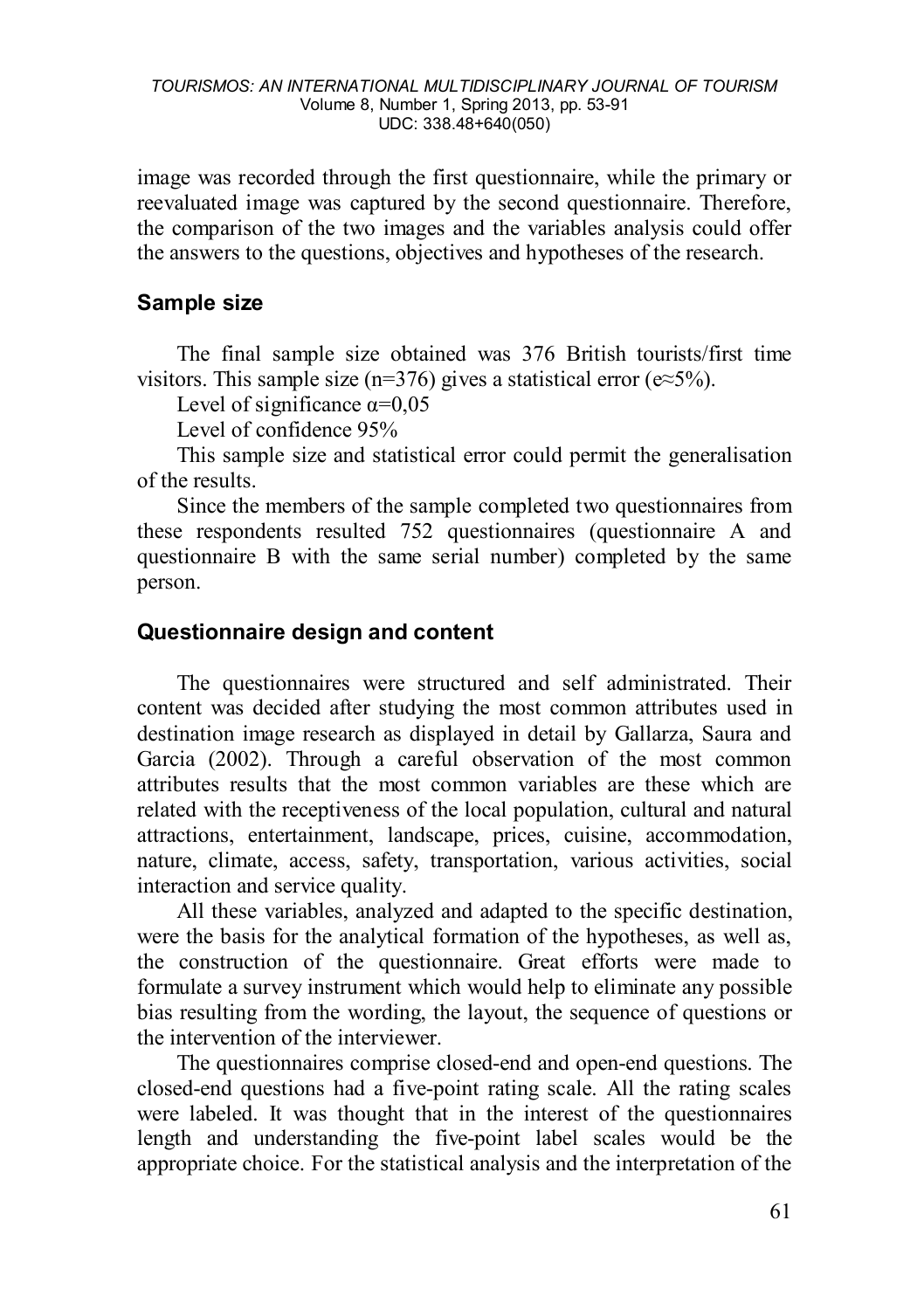results the five-point scale of the questions was coded from 5 to 1, considering 5 the best and 1 the worse rating, meaning the higher the better (5=very good, 4=good, 3=neither good nor bad, 2= poor, 1=very poor).

Questionnaire A, contains the introductory part that is about the name and the category of the accommodation, the filter question which checks that the respondent is a first time visitor, the duration of stay, frequency of travel during the last five years.

Also, contains the main part which incorporates all the variables that, through the extensive literature review, were indicated as the most common in measuring the tourism destination image, so it contains questions about variables dealing with local population receptiveness, impressiveness of landscape, physical and historical environment and recreational attractions. Moreover, a list of variables (19) were used in order to assess the perceived degree of their possession by the specific destination. These variables concern almost all the attributes which are listed in the relative studies.

The final part was designed to obtain demographic data from the respondents in order to be used in the interpretation of the results and provide background information on these respondents.

The questionnaire B comprises two parts. Since it is completed by the same respondent does not contain again the introductory part nor the demographic questions. Therefore, it incorporates the main part with the identical questions, in order to be used for the comparison between secondary and primary image.

This paper apart from the introductory and the demographic questions focuses on the identical parts of both questionnaires in order to present, in the following section, the comparison and the test for the hypotheses.

## **Profile and description of the sample**

Female respondents represented 57%, or 216 persons, male respondents represented 43%, or 160 persons out of a total of 376.

Concerning age categories, 44% of the sample is between the ages of 35 and 54 years. These ages have increased opportunities for tourist mobility and therefore increased travel experience. The other age categories have a balanced representation with 27% for the 18 - 34 age group and 29% for the 55+ group.

62 The income brackets " $\geq$ £20.000" and "£20.000 - £40.000" represent 36% and 41% respectively. Their percentages are elevated compared to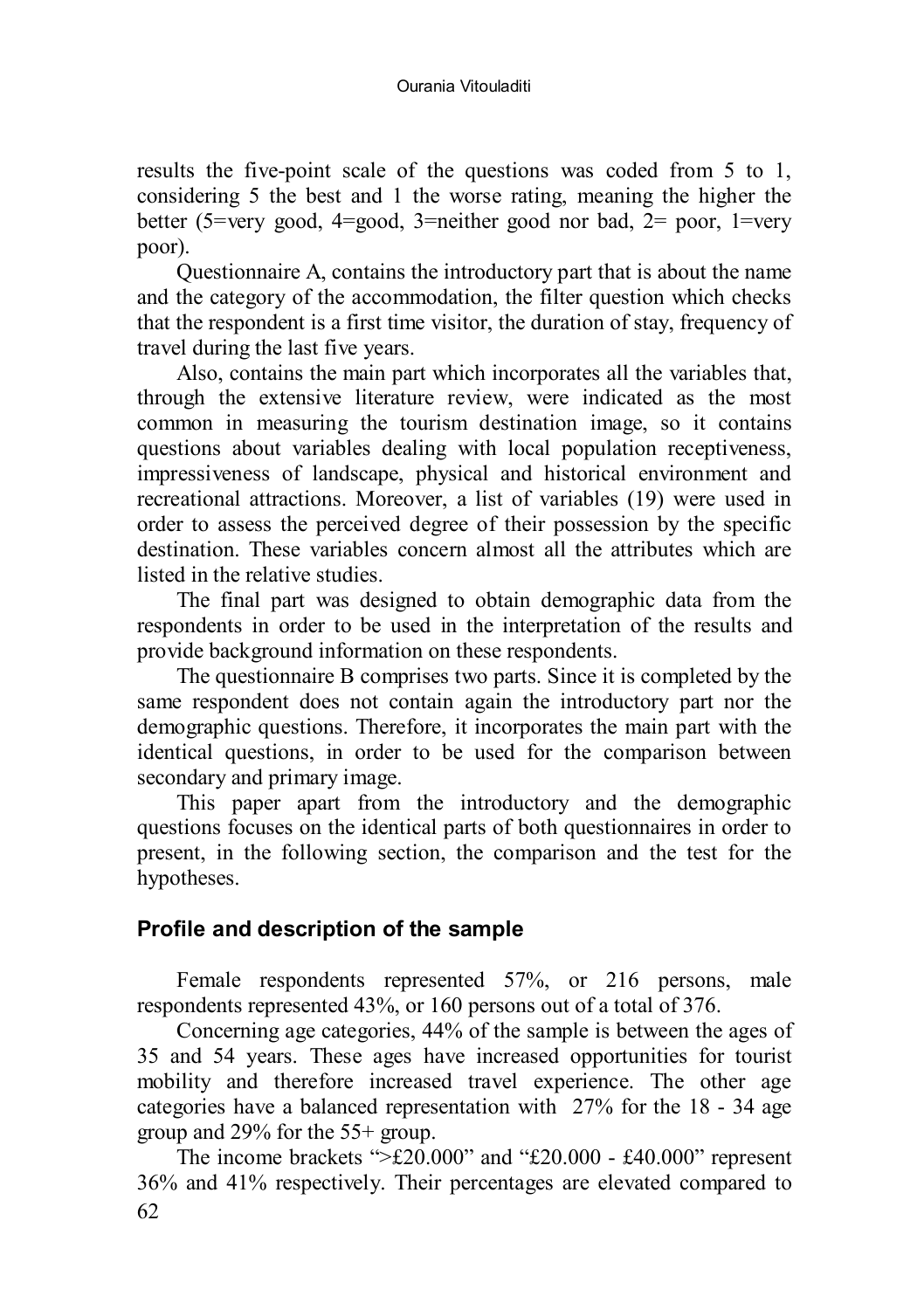the income bracket of "£40.000+". This reassures the reliability of the sampling method, since it is known that the British visitors to Corfu belong to the average incomes.

The duration of stay for the 50, 5% of the sample is at least one week. While the duration of stay for the 39, 4% is two weeks. This is a positive element in relation to the subject of the study, because it proves that the sample population had considerable experience of the destination.

The 62, 2% of the respondents have traveled from 5 to 10 times during the last 5 years. This element indicates that the sample consists of experienced tourists that can recognize and judge the characteristics of a destination. Another positive element in relation to the subject of this research paper.

# **Research Hypotheses A, A1, A2, A3, B, B4, B5, B6, C, C7, C8, C9. Analytical statistical test**

For the test of the following hypotheses the study focused on the comparison of the means, t-test, p-value, CI 95% (Confidence Interval), 2-tailed test.

A. The visit for the first time visitors modifies significantly the elements of the secondary image for the attractions of the tourism destination.

The image of the attractions consists of 9 variables, therefore the above hypothesis is divided at an equal number of partial hypotheses. The statistical analysis is about paired samples t-test differences, the level of significance, a, is 0,05. The general form of hypotheses is as follows:

| $H_0: \mu_{D_i}=0$       | $\mu_{Di} = \mu_{iS} - \mu_{iP}$ |
|--------------------------|----------------------------------|
| $\mathcal{V}\mathcal{S}$ | where $i=19$ attractions         |
| $H_1: \mu_{D_i} \neq 0$  |                                  |

### *S: Secondary image, P:Primary image*

Statistically important modification of at least one of the 9 variables means statistically important modification of the secondary image for the attractions.

A1. The visit for the first time visitors modifies significantly the elements of the secondary image for the attractions of the tourism destination. The age contributes to the modification of this image.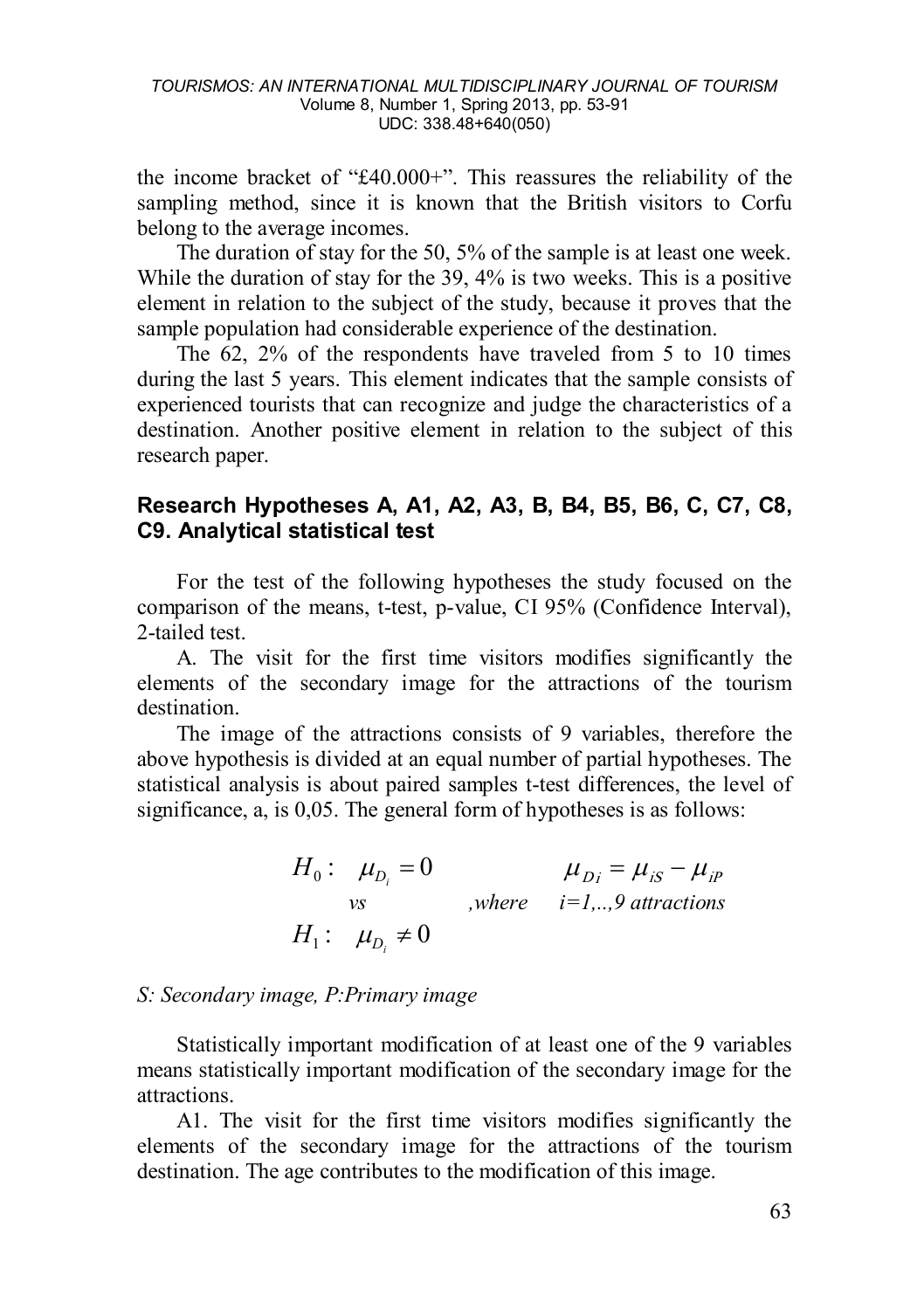There are hypotheses for every age category. The statistical analysis is about paired samples t-test differences, the level of significance, a, is 0,05. The general form of hypotheses is as follows:

$$
H_0: \mu_{D_{ij}} = 0 \qquad \mu_{Dij} = \mu_{ijS} - \mu_{ijP}
$$
  
\n
$$
W_1: \mu_{D_{ij}} \neq 0 \qquad \text{where} \quad i=1,..,9 \text{ attractions}
$$
  
\n
$$
H_1: \mu_{D_{ij}} \neq 0 \qquad \text{where} \quad j=1: \text{under 34, 2: 35-54}
$$
  
\n
$$
3: 55+
$$

### *S: Secondary image, P:Primary image*

A2. The visit for the first time visitors modifies significantly the elements of the secondary image for the attractions of the tourism destination. The income contributes to the modification of this image.

There are hypotheses for every income category. The statistical analysis is about paired samples t-test differences, the level of significance, a, is  $0.05$ . The general form of hypotheses is as follows:

| $H_0: \mu_{D_n}=0$      | $\mu_{Dii} = \mu_{ijS} - \mu_{ijP}$         |
|-------------------------|---------------------------------------------|
| νs                      | where $i=19$ attractions                    |
| $H_1: \mu_{D_n} \neq 0$ | $j=1$ : under 20.000 GBP,                   |
|                         | $2: 20.000 - 40.000GBP$<br>$3:40.001 + GBP$ |

### *S: Secondary image, P:Primary image*

A3. The visit for the first time visitors modifies significantly the elements of the secondary image for the attractions of the tourism destination. The education level contributes to the modification of this image.

There are hypotheses for every income category. The statistical analysis is about paired samples t-test differences, the level of significance, a, is 0,05. The general form of hypotheses is as follows:

$$
H_0: \mu_{D_{ij}} = 0 \qquad \mu_{Dij} = \mu_{ijS} - \mu_{ijP}
$$
  
vs, where  $i=1,..,9$  *attractions*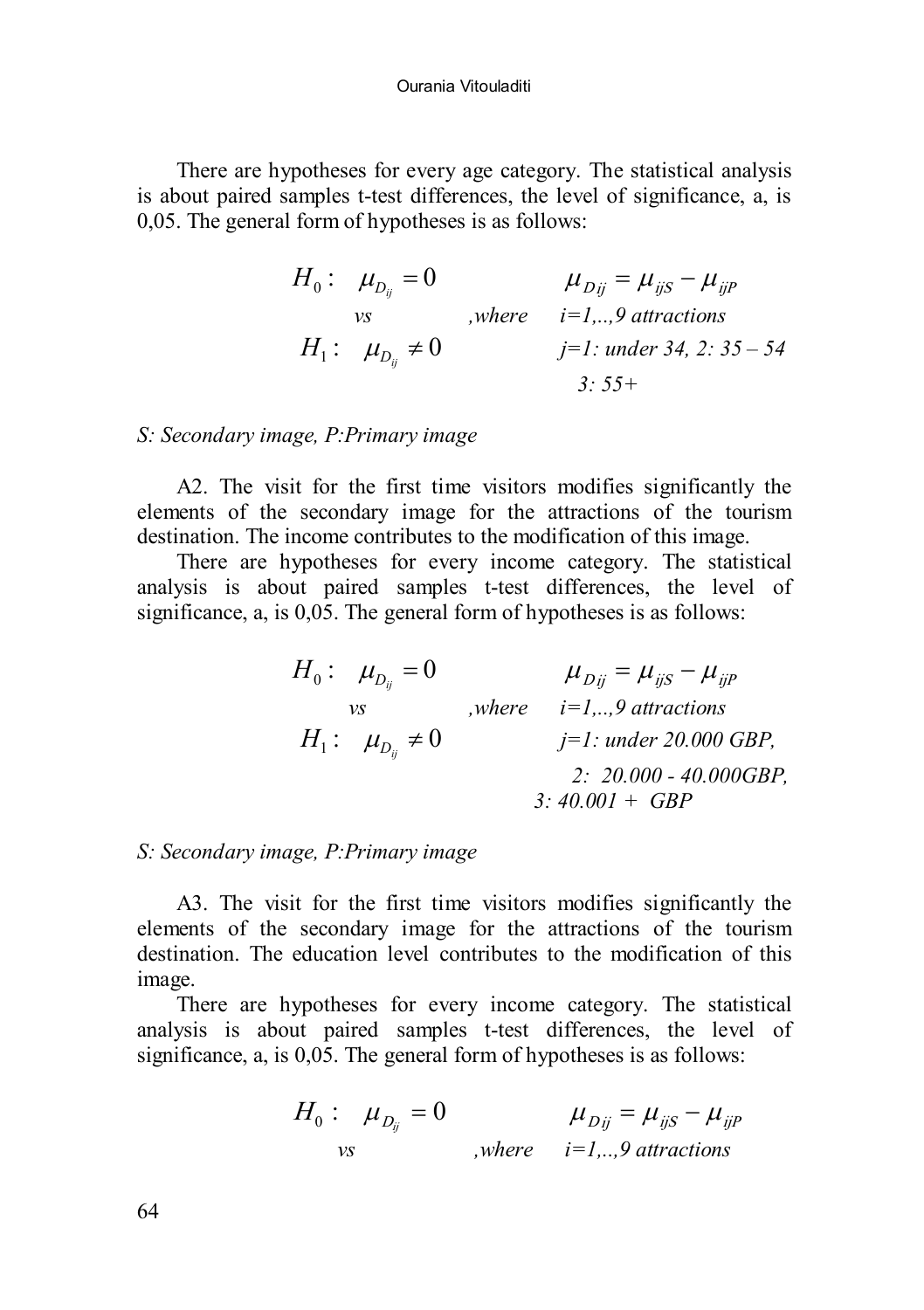$$
H_1: \mu_{D_{ij}} \neq 0
$$
  

$$
j=1:Secondary/Technical,
$$
  

$$
2:Higher technical
$$
  

$$
3: University
$$

*S: Secondary image, P:Primary image*

B. The visit for the first time visitors modifies significantly the elements of the secondary image for the local population of the tourism destination.

The image for the local population consists of one variable. The statistical analysis is about paired samples t-test differences, the level of significance, a, is 0,05. The general form of hypothesis is as follows:

$$
H_0: \mu_{D_i} = 0 \qquad \mu_D = \mu_S - \mu_P
$$
  
vs  

$$
H_1: \mu_{D_i} \neq 0
$$
, where

### *S: Secondary image, P:Primary image*

B4. The visit for the first time visitors modifies significantly the elements of the secondary image for the local population of the tourism destination. The age contributes to the modification of this image.

There are hypotheses for every age category. The statistical analysis is about paired samples t-test differences, the level of significance, a, is 0,05. The general form of hypotheses is as follows:

$$
H_0: \mu_{D_j} = 0 \qquad \mu_{D_j} = \mu_{jS} - \mu_{jp}
$$
  
\n
$$
W_0 \text{ where } j=1: \text{ under } 34, 2: 35 - 54,
$$
  
\n
$$
H_1: \mu_{D_j} \neq 0
$$

#### *S: Secondary image, P:Primary image*

B5. The visit for the first time visitors modifies significantly the elements of the secondary image for the local population of the tourism destination. The income contributes to the modification of this image.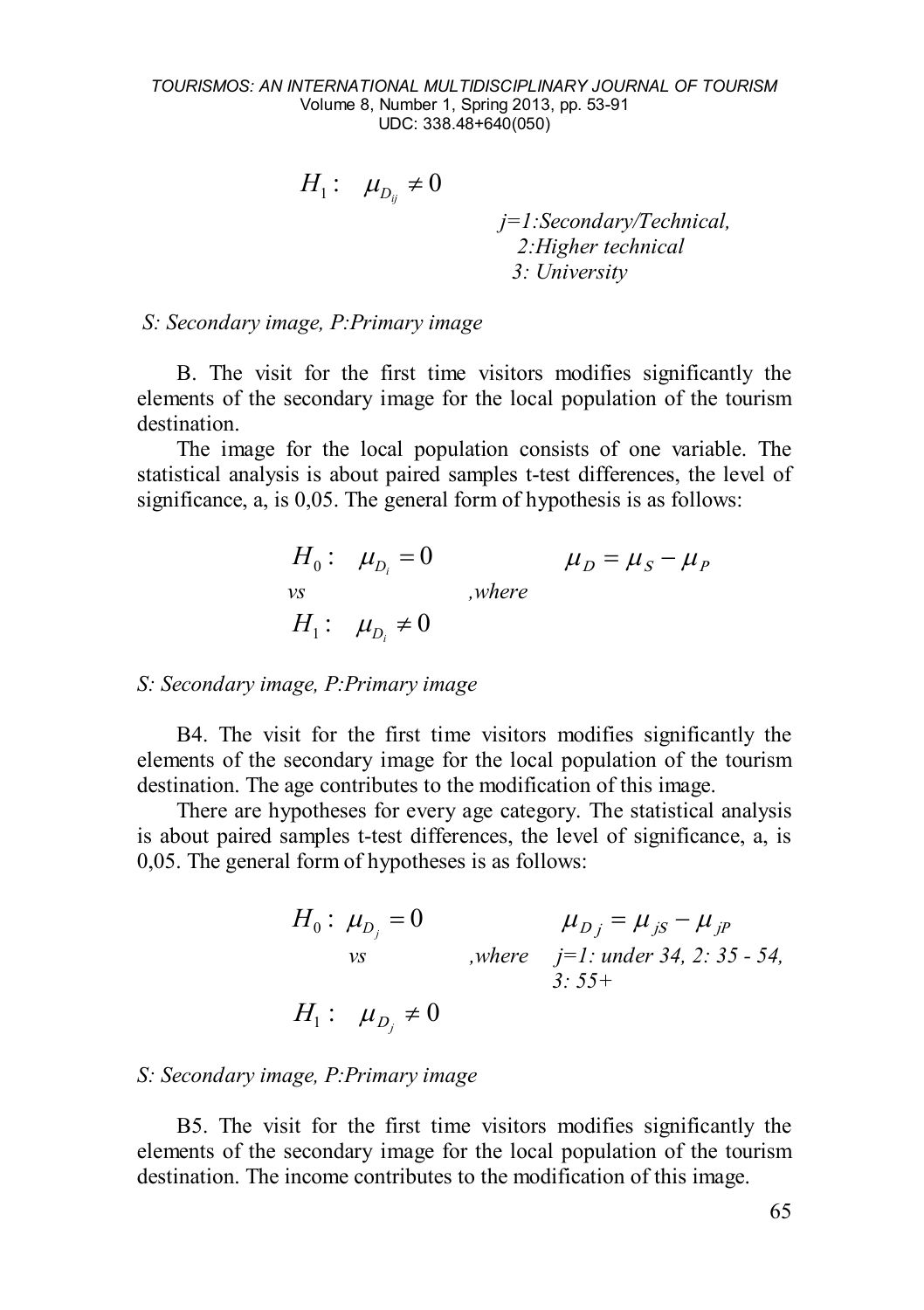There are hypotheses for every income category. The statistical analysis is about paired samples t-test differences, the level of significance, a, is 0,05. The general form of hypotheses is as follows:

$$
H_0: \mu_{D_j} = 0 \qquad \mu_{D_j} = \mu_{jS} - \mu_{jP}
$$
  
\n
$$
H_1: \mu_{D_j} \neq 0 \qquad j=1: under 20.000 GBP,
$$
  
\n
$$
2: 20.000 - 40.000 GBP,
$$
  
\n
$$
3: 40.001 + GBP
$$

### *S: Secondary image, P:Primary image*

B6. The visit for the first time visitors modifies significantly the elements of the secondary image for the local population of the tourism destination. The education level contributes to the modification of this image.

There are hypotheses for every education level category. The statistical analysis is about paired samples t-test differences, the level of significance, a, is 0,05. The general form of hypotheses is as follows:

$$
H_0: \mu_{D_j} = 0 \qquad \mu_{D_j} = \mu_{jS} - \mu_{jp}
$$
  
\nvs, where  $j=1$ :*Secondary/Technical*,  
\n2:Higher technical  
\n3: University

$$
H_1: \mu_{D_j} \neq 0
$$

*S: Secondary image, P:Primary image*

C. The visit for the first time visitors modifies significantly the elements of the secondary image for the infrastructure and superstructure, facilities and total supply of the tourism destination.

The image for the infrastructure and superstructure, facilities and total supply consists of 19 variables. Therefore the above hypothesis is divided to equal number of partial hypotheses. The statistical analysis is about paired samples t-test differences and the level of significance, a, is 0,05. The general form of hypotheses is: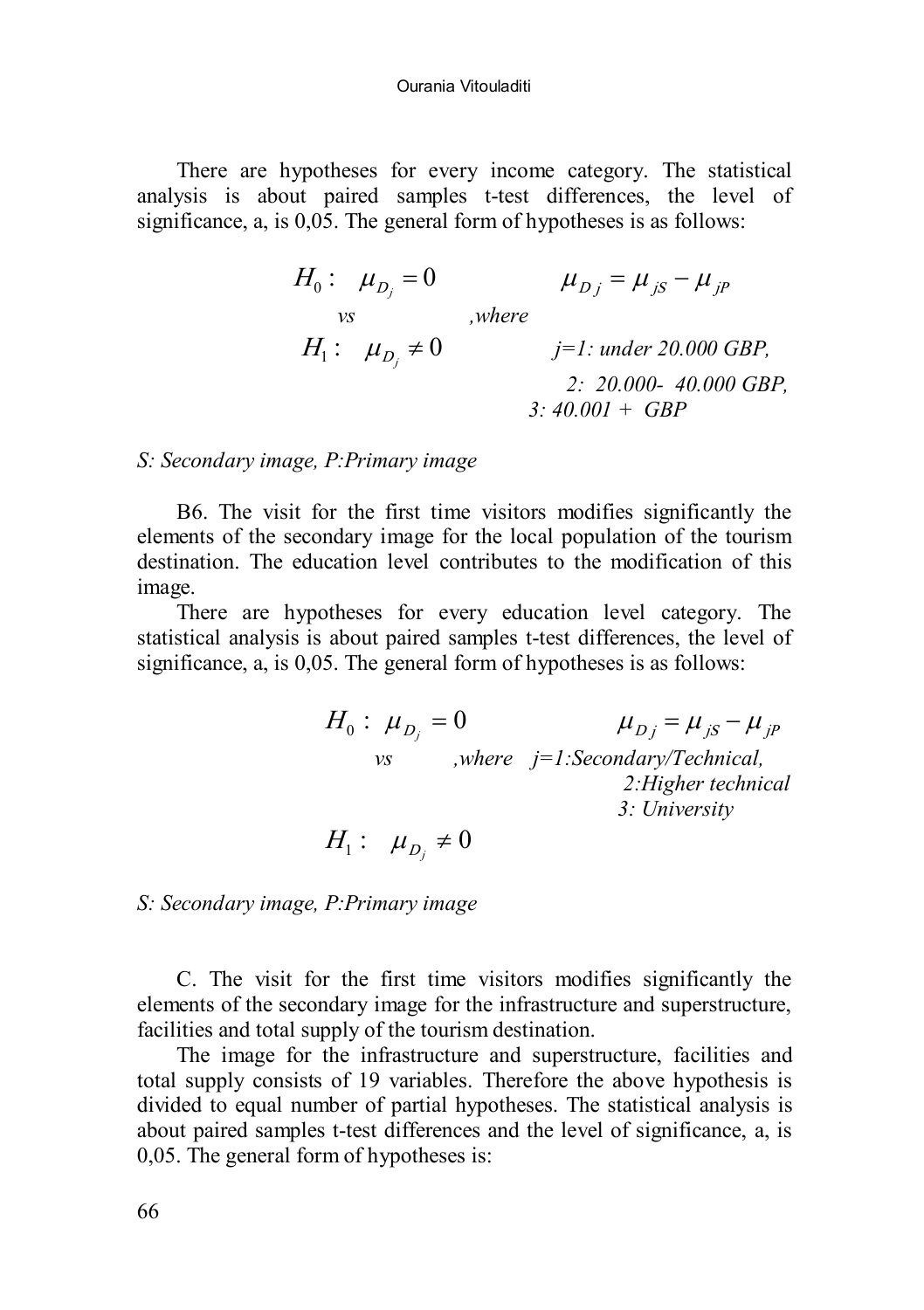$$
H_0: \mu_{D_i} = 0 \qquad \mu_{Di} = \mu_{is} - \mu_{ip}
$$
  
\n
$$
\text{where } i=1,..,19 \text{ infrastructure}
$$
  
\n
$$
H_1: \mu_{Di} \neq 0
$$

### *S: Secondary image, P:Primary image*

C7. The visit for the first time visitors modifies significantly the elements of the secondary image for the infrastructure and superstructure, facilities and total supply of the tourism destination. The age contributes to the modification of this image.

There are hypotheses for every age category. The statistical analysis is about paired samples t-test differences, the level of significance, a, is 0,05. The general form of hypotheses is as follows:

|    | $H_0: \mu_{D_n}=0$         | $\mu_{Dii} = \mu_{iiS} - \mu_{iiP}$        |
|----|----------------------------|--------------------------------------------|
| νs |                            | , where $i=1, \ldots, 19$ infrastructure – |
|    |                            | superstructure                             |
|    | $H_1: \mu_{D_{ii}} \neq 0$ |                                            |

### *S: Secondary image, P:Primary image*

C8. The visit for the first time visitors modifies significantly the elements of the secondary image for the infrastructure and superstructure, facilities and total supply of the tourism destination. The income contributes to the modification of this image.

There are hypotheses for every income category. The statistical analysis is about paired samples t-test differences, the level of significance, a, is 0,05. The general form of hypotheses is as follows:

$$
H_0: \mu_{D_{ij}} = 0 \qquad \mu_{Dij} = \mu_{ijS} - \mu_{ijP}
$$
  
\n
$$
\nu S \qquad , where \qquad i=1,..,19 \text{ infrastructure} -
$$
  
\n
$$
superstructure
$$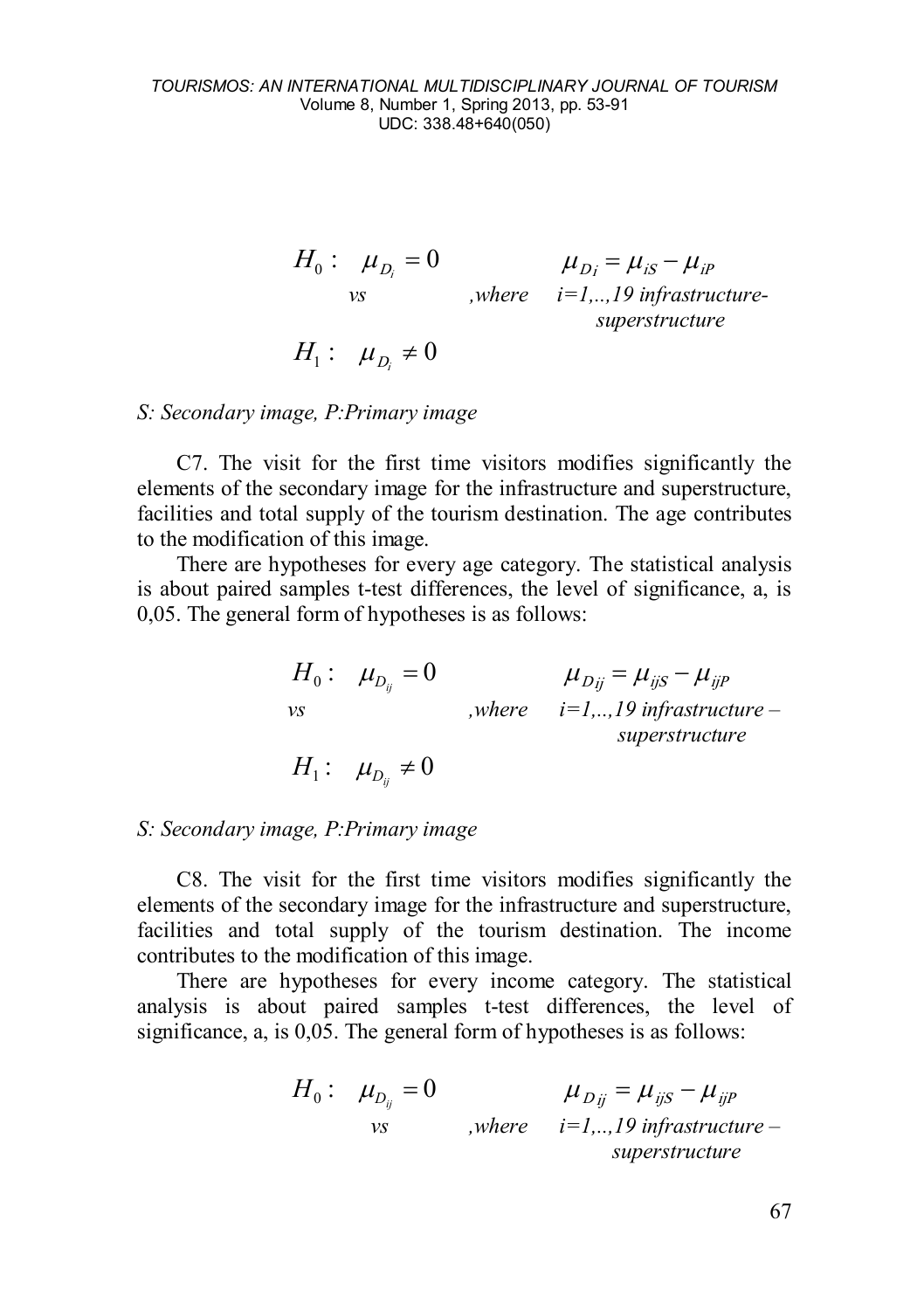$$
H_1: \mu_{D_{ij}} \neq 0 \qquad j=1: \text{ under } 20.000 \text{ GBP},
$$
  
2: 20.000- 40.000 GBP,  
3: 40.001 + GBP

### *S: Secondary image, P:Primary image*

C9. The visit for the first time visitors modifies significantly the elements of the secondary image for the infrastructure and superstructure, facilities and total supply of the tourism destination. The education level contributes to the modification of this image.

There are hypotheses for every education level category. The statistical analysis is about paired samples t-test differences, the level of significance, a, is 0,05. The general form of hypotheses is as follows:

| $H_0: \mu_{D_n}=0$      | $\mu_{Dii} = \mu_{iiS} - \mu_{iiP}$          |
|-------------------------|----------------------------------------------|
| νs                      | $i=1, \ldots, 19$ infrastructure –<br>where. |
|                         | superstructure                               |
| $H_1: \mu_{D_n} \neq 0$ | $j=1$ : Secondary/Technical,                 |
|                         | 2: Higher technical<br>3: University         |

*S: Secondary image, P:Primary image*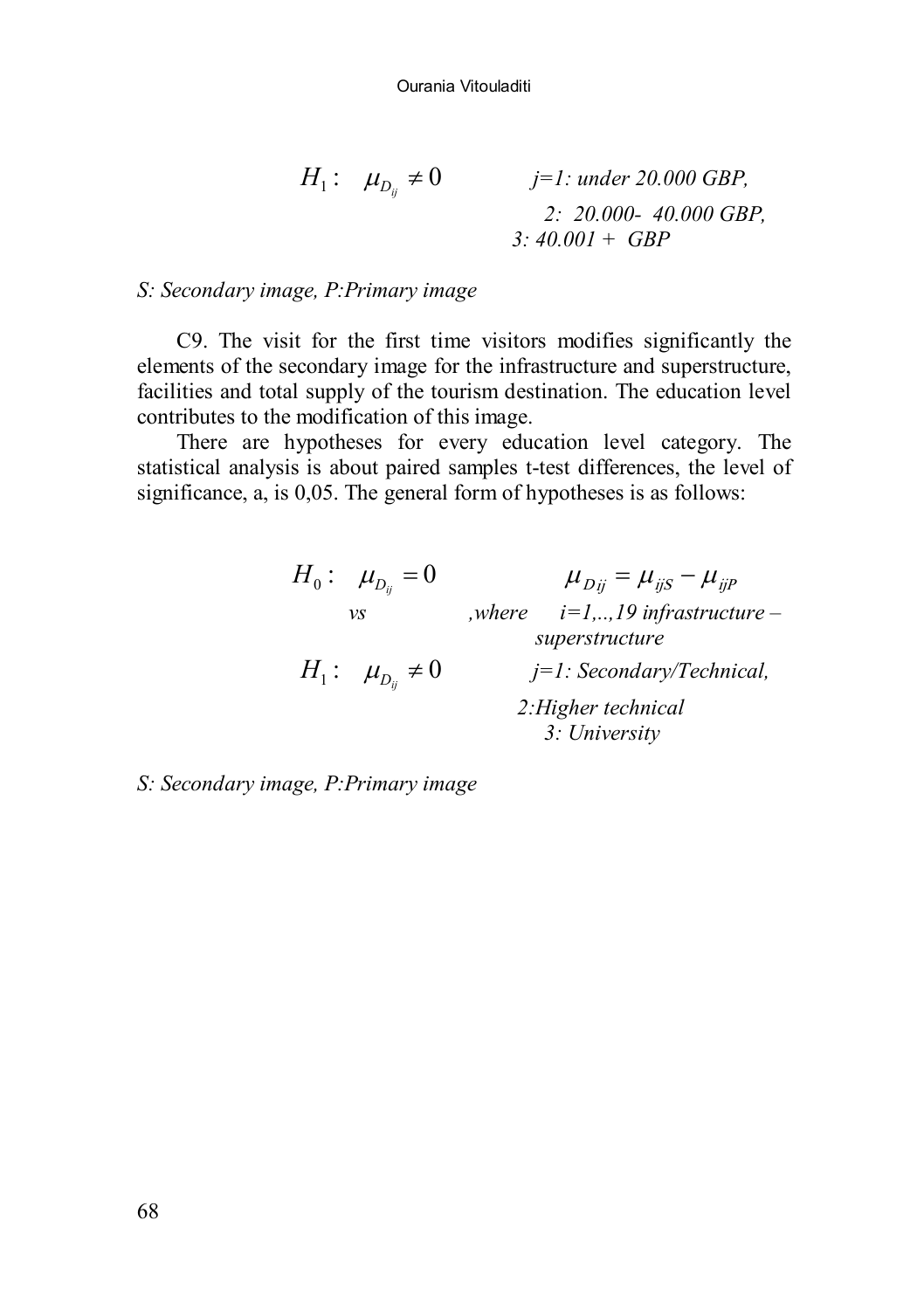| Table 1 Statistical Analysis - Hypothesis A |           |         |                     |                 |  |
|---------------------------------------------|-----------|---------|---------------------|-----------------|--|
|                                             | secondary | primary | primary - secondary |                 |  |
|                                             | mean      | mean    | <b>Mean Diff</b>    | <i>p</i> -value |  |
| Corfu town                                  | 3,78      | 4,03    | 0,24                | 0,00            |  |
| <b>Villages</b>                             | 3,73      | 3,81    | 0,08                | 0,05            |  |
| <b>Historical areas</b>                     | 3,69      | 3,79    | 0,10                | 0,02            |  |
| <b>Beaches</b>                              | 3,78      | 3,73    | $-0.05$             | 0,23            |  |
| <b>Physical environment</b>                 | 3,84      | 3,87    | 0,03                | 0,47            |  |
| The sea                                     | 4,25      | 4,35    | 0,10                | 0,01            |  |
| <b>Mountains and Hills</b>                  | 4,23      | 4,35    | 0,12                | 0,00            |  |
| Corfu countryside                           | 3,91      | 3,98    | 0,07                | 0,11            |  |
| Fields                                      | 3,27      | 3,24    | $-0,02$             | 0,55            |  |

# **Hypotheses test A to C9. Application of statistical analysis**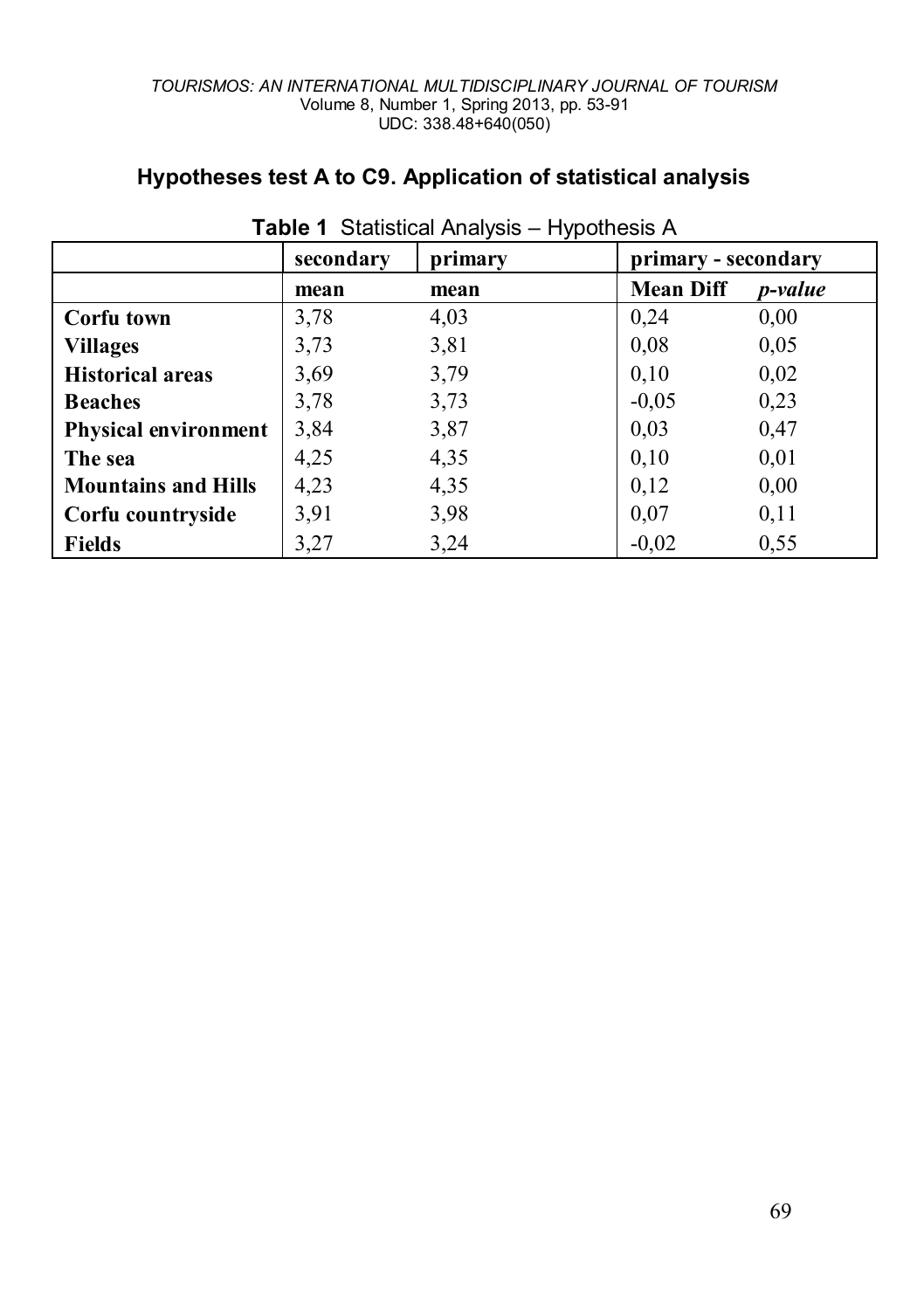Ourania Vitouladiti

|          |        |                          | $\sim$     |          |                            |                |                         |         |                        |                      |               |
|----------|--------|--------------------------|------------|----------|----------------------------|----------------|-------------------------|---------|------------------------|----------------------|---------------|
|          |        |                          | Corfu town | Villages | <b>Historical</b><br>areas | <b>Beaches</b> | environment<br>Physical | The sea | Mountains<br>and Hills | countryside<br>Corfu | <b>Fields</b> |
|          | second | Mea                      |            |          |                            |                |                         |         |                        |                      |               |
|          | ary    | n                        | 3,77       | 3,63     | 3,51                       | 3,79           | 3,93                    | 4,25    | 4,27                   | 3,85                 | 3,37          |
|          | primar | Mea                      |            |          |                            |                |                         |         |                        |                      |               |
|          | y      | $\mathbf n$              | 4,02       | 3,75     | 3,64                       | 3,74           | 4,03                    | 4,29    | 4,37                   | 3,94                 | 3,19          |
|          | diff   | Mea<br>$\mathbf n$       | 0,26       | 0,11     | 0,13                       | $-0,05$        | 0,10                    | 0,04    | 0,10                   | 0,09                 | $-0,18$       |
| under 34 |        | p-<br>value              | 0,00       | 0,12     | 0,12                       | 0,54           | 0,21                    | 0,55    | 0,21                   | 0,34                 | $0,\!02$      |
|          | second | Mea                      |            |          |                            |                |                         |         |                        |                      |               |
|          | ary    | $\mathbf n$              | 3,69       | 3,69     | 3,75                       | 3,81           | 3,81                    | 4,25    | 4,23                   | 3,91                 | 3,23          |
|          | primar | Mea                      |            |          |                            |                |                         |         |                        |                      |               |
|          | у      | $\mathbf n$              | 3,93       | 3,78     | 3,77                       | 3,75           | 3,83                    | 4,39    | 4,31                   | 3,96                 | 3,26          |
| 54       | diff   | Mea<br>$\mathbf n$<br>p- | 0,22       | 0,08     | 0,02                       | $-0,06$        | 0,02                    | 0,14    | 0,07                   | 0,05                 | 0,03          |
| 35       |        | value                    | 0,00       | 0,24     | 0,77                       | 0,42           | 0,81                    | 0,02    | 0,23                   | 0,41                 | 0,61          |
|          | second | Mea                      |            |          |                            |                |                         |         |                        |                      |               |
|          | arv    | $\mathbf n$              | 3,93       | 3,87     | 3,78                       | 3,73           | 3,81                    | 4,25    | 4,19                   | 3,97                 | 3,23          |
|          | primar | Mea                      |            |          |                            |                |                         |         |                        |                      |               |
|          | y      | $\mathbf n$              | 4,19       | 3,90     | 3,96                       | 3,68           | 3,80                    | 4,33    | 4,41                   | 4,05                 | 3,25          |
|          |        | Mea<br>$\mathbf n$       | 0,28       | 0,06     | 0,20                       | $-0,05$        | $-0,01$                 | 0,07    | 0,22                   | 0,07                 | 0,04          |
| $55+$    | diff   | p-<br>value              | 0,00       | 0,46     | 0,01                       | 0,54           | 0,90                    | 0,28    | 0,00                   | 0,28                 | 0,64          |

**Table 2** Statistical Analysis – Hypothesis A1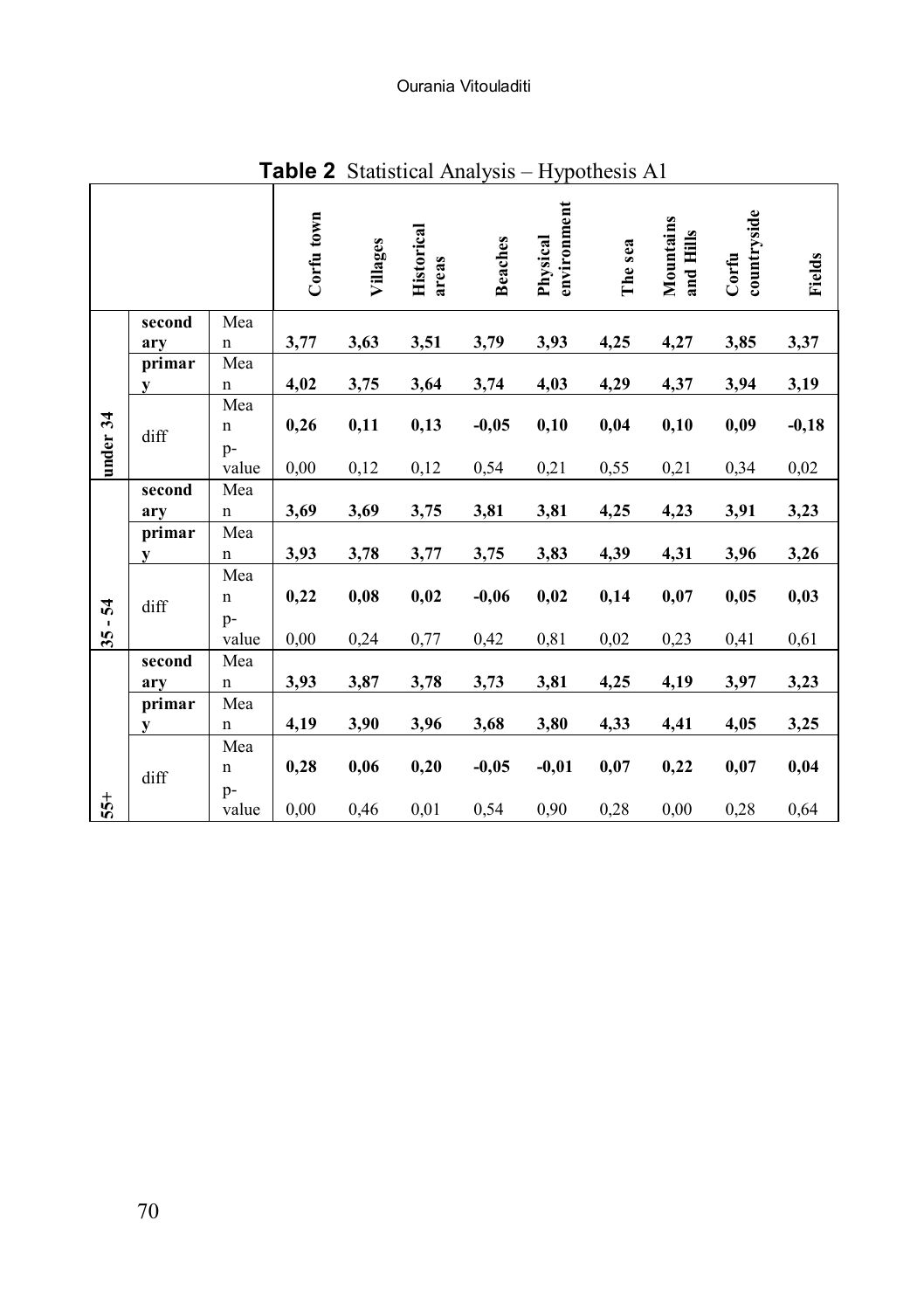|             |               |                       | . . <i>,</i> p o  . |              |                            |                 |                         |              |                        |                      |                 |
|-------------|---------------|-----------------------|---------------------|--------------|----------------------------|-----------------|-------------------------|--------------|------------------------|----------------------|-----------------|
|             |               |                       | Corfu town          | Villages     | <b>Historical</b><br>areas | <b>Beaches</b>  | environment<br>Physical | The sea      | Mountains<br>and Hills | countryside<br>Corfu | Fields          |
|             | seconda<br>ry | $Mean$                | 3,87                | 3,83         | 3,79                       | 3,96            | 3,93                    | 4,31         | 4,35                   | 3,98                 | 3,31            |
|             | primary       | Mean                  | 4,19                | 3,93         | 3,88                       | 3,94            | 4,00                    | 4,41         | 4,43                   | 4,07                 | 3,33            |
| under 20000 | diff          | Mean<br>p-            | 0,31                | 0,10         | 0,10                       | $-0,02$         | 0,07                    | 0,10         | 0,08                   | 0,09                 | 0,01            |
|             |               | value                 | 0,00                | 0,15         | 0,17                       | 0,74            | 0,29                    | 0,08         | 0,21                   | 0,21                 | 0,82            |
|             | seconda<br>ry | Mean                  | 3,70                | 3,63         | 3,68                       | 3,64            | 3,78                    | 4,19         | 4,18                   | 3,85                 | 3,21            |
|             | primary       | Mean                  | 3,92                | 3,73         | 3,78                       | 3,55            | 3,81                    | 4,32         | 4,28                   | 3,90                 | 3,11            |
| 20000-40000 | diff          | Mean<br>$p-$<br>value | 0,22<br>0,00        | 0,10<br>0,12 | 0,10<br>0,13               | $-0,09$<br>0,20 | 0,03<br>0,60            | 0,13<br>0,01 | 0,10<br>0,08           | 0,05<br>0,39         | $-0,10$<br>0,07 |
|             | seconda       |                       |                     |              |                            |                 |                         |              |                        |                      |                 |
|             | ry            | Mean                  | 3,78                | 3,76         | 3,55                       | 3,73            | 3,81                    | 4,28         | 4,13                   | 3,92                 | 3,29            |
|             | primary       | Mean                  | 3,96                | 3,73         | 3,67                       | 3,70            | 3,78                    | 4,29         | 4,37                   | 3,98                 | 3,34            |
|             | diff          | Mean<br>p-            | 0,18                | 0,01         | 0,12                       | $-0,04$         | $-0,02$                 | 0,01         | 0,24                   | 0,06                 | 0,06            |
| 40000+      |               | value                 | 0,08                | 0,89         | 0,21                       | 0,74            | 0,85                    | 0,91         | 0,01                   | 0,56                 | 0,56            |

# **Table 3** Statistical Analysis – Hypothesis A2

**Table 4** Statistical Analysis – Hypothesis B

|                       | secondary<br>primary - secondary<br>primary |      |                  |                 |
|-----------------------|---------------------------------------------|------|------------------|-----------------|
|                       | mean                                        | mean | <b>Mean Diff</b> | <i>p</i> -value |
| receptiveness $ 4,36$ |                                             | 4.50 |                  | $0.00\,$        |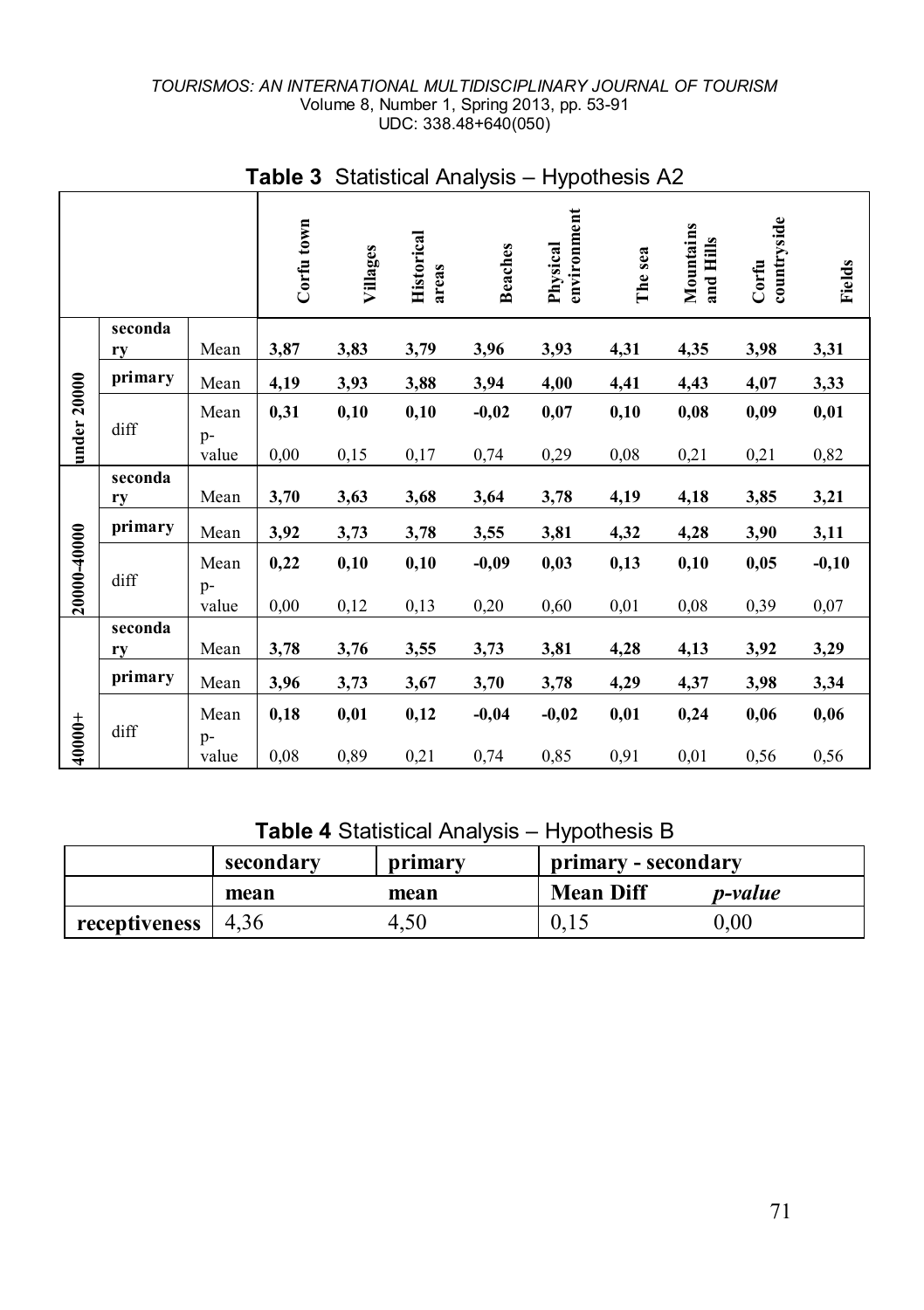| <b>Receptiveness</b> |           |         |         |  |  |
|----------------------|-----------|---------|---------|--|--|
|                      | secondary | Mean    | 4,29    |  |  |
|                      | primary   | Mean    | 4,51    |  |  |
| under 34             | diff      | Mean    | 0,21    |  |  |
|                      |           | p-value | 0,01    |  |  |
|                      | secondary | Mean    | 4,31    |  |  |
| 54                   | primary   | Mean    | 4,51    |  |  |
|                      | diff      | Mean    | 0,21    |  |  |
| 35                   |           | p-value | 0,00    |  |  |
|                      | secondary | Mean    | 4,49    |  |  |
|                      | primary   | Mean    | 4,48    |  |  |
|                      | diff      | Mean    | $-0,01$ |  |  |
| 55+                  |           | p-value | 0,91    |  |  |

**Table 5** Statistical Analysis – Hypothesis B4

**Table 6** Statistical Analysis – Hypothesis B5

| <b>Receptiveness</b>   |           |         |      |  |  |
|------------------------|-----------|---------|------|--|--|
|                        | secondary | Mean    | 4,35 |  |  |
| under 20000            | primary   | Mean    | 4,53 |  |  |
|                        | diff      | Mean    | 0,18 |  |  |
|                        |           | p-value | 0,01 |  |  |
| 20000-40000<br>primary | secondary | Mean    | 4,37 |  |  |
|                        |           | Mean    | 4,49 |  |  |
|                        | diff      | Mean    | 0,12 |  |  |
|                        |           | p-value | 0,07 |  |  |
|                        | secondary | Mean    | 4,35 |  |  |
|                        | primary   | Mean    | 4,49 |  |  |
| $+0000+$               |           | Mean    | 0,14 |  |  |
|                        | diff      | p-value | 0,12 |  |  |

**Table 7** Statistical Analysis – Hypothesis B6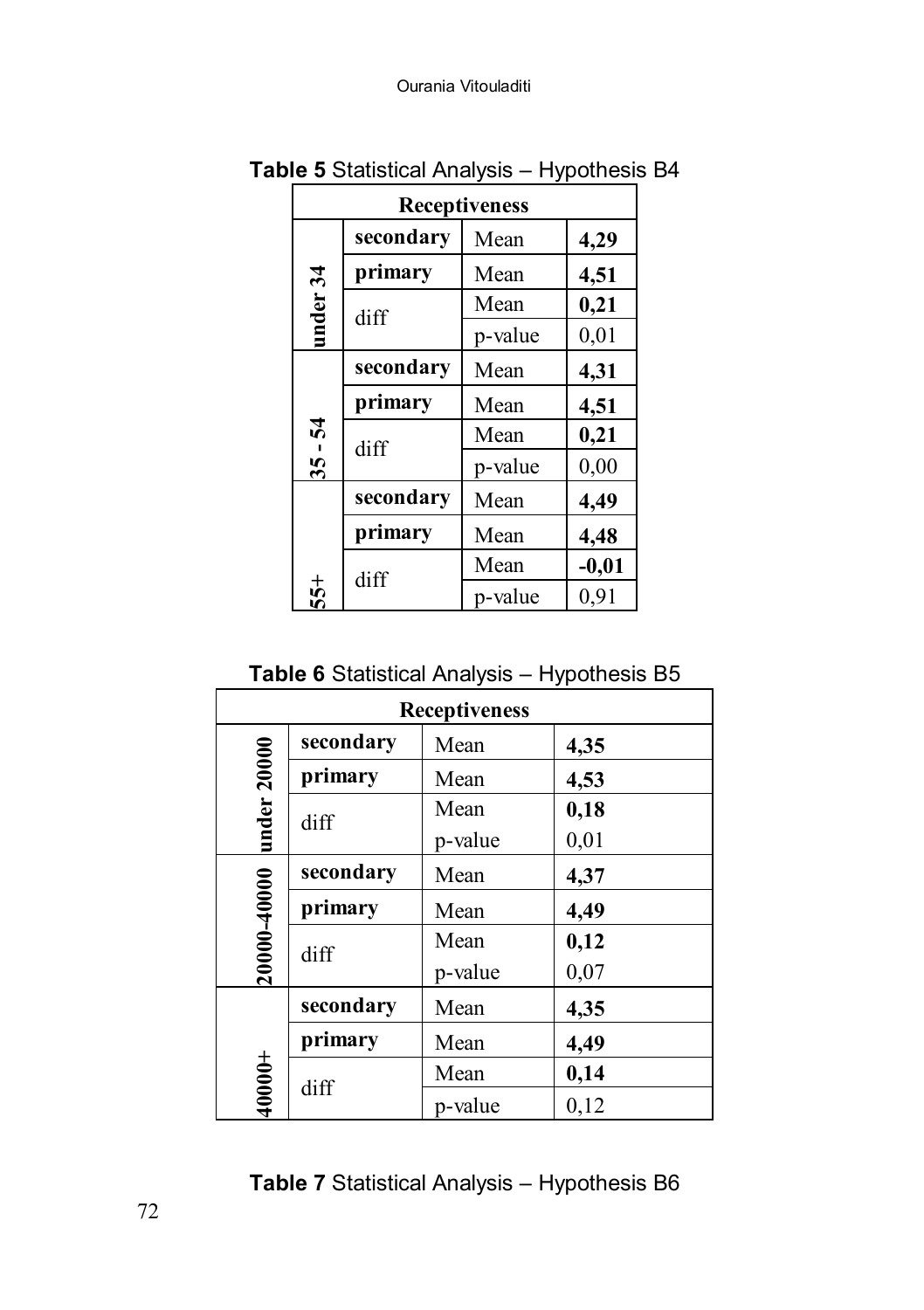|                         | <b>Receptiveness</b> |         |      |  |  |
|-------------------------|----------------------|---------|------|--|--|
|                         | secondary            | Mean    | 4,30 |  |  |
| Secondary/<br>Technical | primary              | Mean    | 4,40 |  |  |
|                         | diff                 | Mean    | 0,10 |  |  |
|                         |                      | p-value | 0,14 |  |  |
|                         | secondary            | Mean    | 4,44 |  |  |
|                         | primary              | Mean    | 4,52 |  |  |
|                         | diff                 | Mean    | 0,08 |  |  |
| Higher<br>technical/    |                      | p-value | 0,25 |  |  |
|                         | secondary            | Mean    | 4,33 |  |  |
| University              | primary              | Mean    | 4,61 |  |  |
|                         |                      | Mean    | 0,28 |  |  |
|                         | diff                 | p-value | 0,00 |  |  |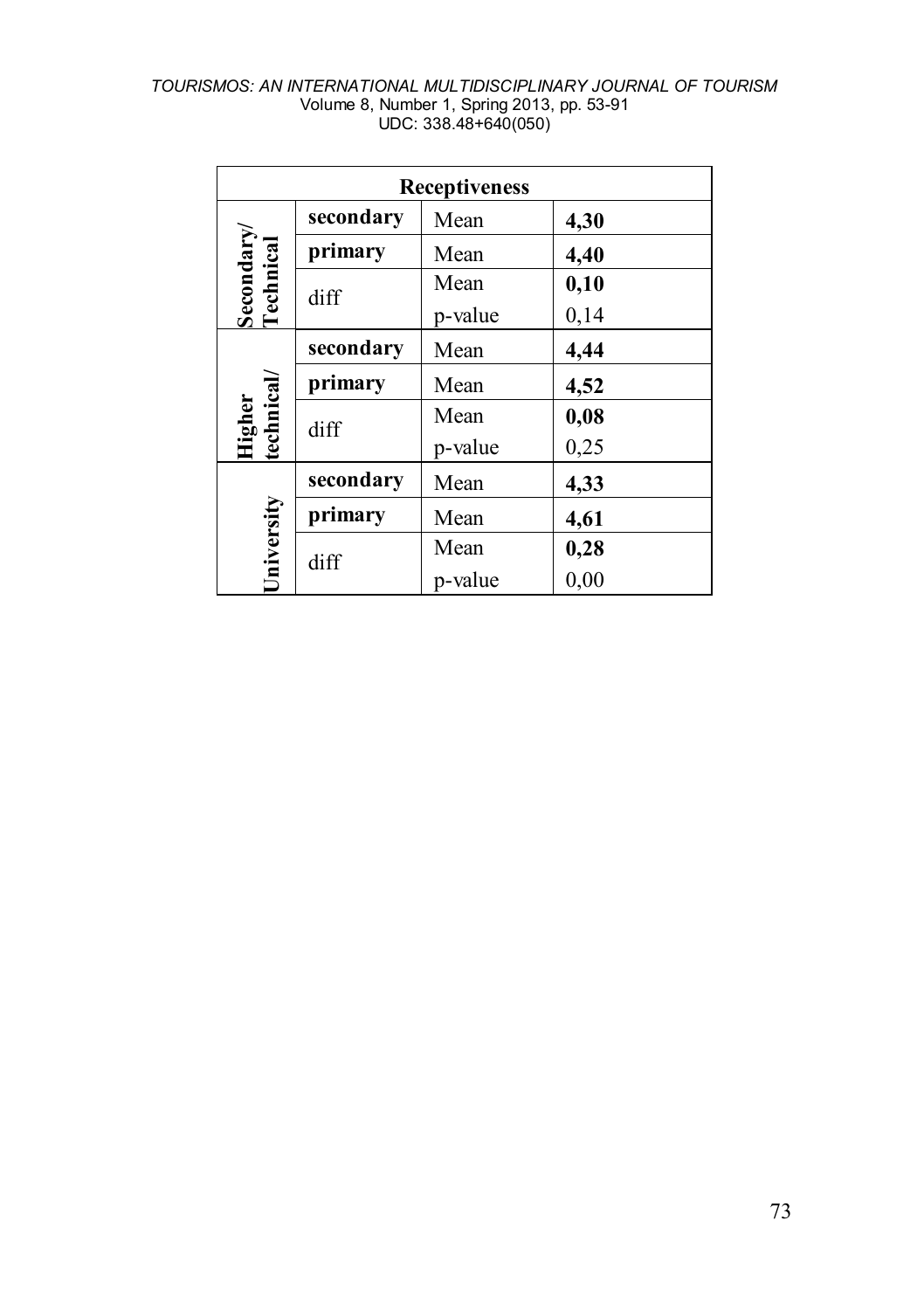|                        | ╯         |         |             |                     |
|------------------------|-----------|---------|-------------|---------------------|
|                        | secondary | primary |             | primary - secondary |
|                        |           |         | Mean        |                     |
|                        | mean      | mean    | <b>Diff</b> | p-value             |
| accommodation          | 4,27      | 4,22    | $-0,05$     | 0,25                |
| prestige               | 3,64      | 3,66    | 0,02        | 0,61                |
| cuisine                | 4,22      | 4,22    | 0,01        | 0,89                |
| friendships            | 3,48      | 3,77    | 0,28        | 0,00                |
| personnel              | 4,30      | 4,31    | 0,00        | 0,95                |
| cleanliness            | 4,34      | 4,01    | $-0,33$     | 0,00                |
| new/different          | 4,13      | 4,04    | $-0,09$     | 0,03                |
| sport facilities       | 3,70      | 3,78    | 0,08        | 0,08                |
| entertainment          | 3,92      | 3,82    | $-0,11$     | 0,03                |
| safety                 | 4,21      | 3,80    | $-0,41$     | 0,00                |
| unspoiled environment  | 4,06      | 3,88    | $-0,18$     | 0,00                |
| fun                    | 3,82      | 3,72    | $-0,10$     | 0,03                |
| historical attractions | 3,92      | 3,82    | $-0,10$     | 0,01                |
| natural beauty         | 4,26      | 4,27    | 0,02        | 0,70                |
| relaxing               | 4,49      | 4,50    | 0,01        | 0,77                |
| prices                 | 4,24      | 4,02    | $-0,22$     | 0,00                |
| adventure              | 3,61      | 3,62    | 0,01        | 0,75                |
| escape routine         | 4,49      | 4,51    | 0,02        | 0,56                |
| sunbathing             | 4,22      | 4,35    | 0,13        | 0,00                |

# **Table 8** Statistical Analysis – Hypothesis C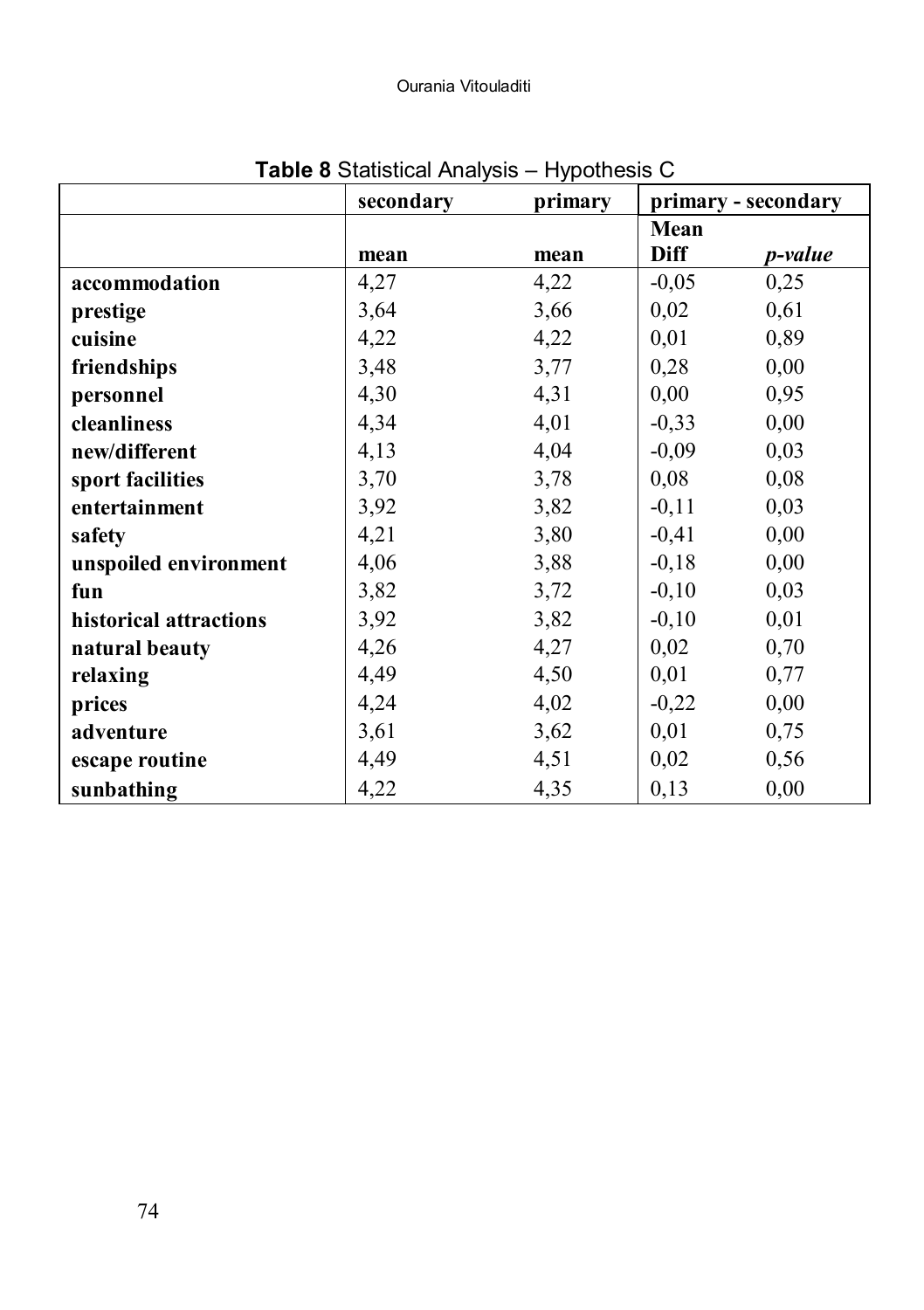|           |           |         | Accomodation | Prestige | $C$ uisine | Friendships | Personnel | Cleanliness | New/different | facilities<br>Sport | Entertainment | Safety  | environment<br>Unspoiled | Fun     | attractions<br>Historical | natural beauty | Relaxing | Prices  | Adventure | <b>Escape routine</b> | Sunbathing |
|-----------|-----------|---------|--------------|----------|------------|-------------|-----------|-------------|---------------|---------------------|---------------|---------|--------------------------|---------|---------------------------|----------------|----------|---------|-----------|-----------------------|------------|
|           | secondary | Mean    | 4,20         | 3,59     | 4,26       | 3,55        | 4,23      | 4,34        | 4,09          | 3,84                | 4,23          | 4,26    | 4,11                     | 4,07    | 3,86                      | 4,22           | 4,49     | 4,24    | 3,76      | 4,48                  | 4,40       |
|           | primary   | Mean    | 4,28         | 3,64     | 4,34       | 3,76        | 4,32      | 3,94        | 3,98          | 3,84                | 4,06          | 3.90    | 3,97                     | 3,95    | 3,74                      | 4,19           | 4,48     | 4,12    | 3,69      | 4,58                  | 4,59       |
| under 34  | diff      | Mean    | 0.08         | 0.05     | 0,08       | 0,21        | 0,09      | $-0.40$     | $-0.11$       | 0.00                | $-0.17$       | $-0.36$ | $-0,14$                  | $-0,12$ | $-0.12$                   | $-0.03$        | $-0.01$  | $-0.12$ | $-0.07$   | 0,09                  | 0,18       |
|           |           | p-value | 0,25         | 0,49     | 0.28       | 0,01        | 0,22      | 0,00        | 0,23          | 1,00                | 0.08          | 0.00    | 0.07                     | 0,13    | 0.13                      | 0.72           | 0,89     | 0,24    | 0,43      | 0,19                  | 0,02       |
|           | secondary | Mean    | 4,25         | 3,68     | 4,25       | 3,43        | 4,32      | 4,36        | 4,10          | 3,66                | 3,86          | 4,20    | 4,02                     | 3,81    | 3,86                      | 4,21           | 4,46     | 4,23    | 3,63      | 4,51                  | 4,20       |
|           | primary   | Mean    | 4.20         | 3,75     | 4,17       | 3,80        | 4,28      | 4,07        | 4,05          | 3,78                | 3,78          | 3.90    | 3,85                     | 3,74    | 3,83                      | 4,24           | 4,53     | 3,97    | 3,64      | 4,53                  | 4,36       |
|           | diff      | Mean    | $-0.05$      | 0,07     | $-0,07$    | 0,37        | $-0.05$   | $-0,29$     | $-0.05$       | 0,11                | $-0,08$       | $-0,31$ | $-0,17$                  | $-0,07$ | $-0,03$                   | 0,03           | 0,07     | $-0.26$ | 0,01      | 0,02                  | 0,16       |
| $35 - 54$ |           | p-value | 0,40         | 0.29     | 0,21       | 0,00        | 0,43      | 0,00        | 0,47          | 0,08                | 0,29          | 0.00    | 0,03                     | 0,30    | 0.65                      | 0.62           | 0,16     | 0.00    | 0,85      | 0,76                  | 0,02       |
|           | secondary | Mean    | 4,35         | 3,62     | 4,13       | 3,52        | 4,34      | 4,31        | 4,23          | 3,63                | 3,74          | 4,17    | 4,07                     | 3,62    | 4,06                      | 4,36           | 4,53     | 4,26    | 3,45      | 4,47                  | 4,08       |
|           | primary   | Mean    | 4,20         | 3,55     | 4,18       | 3,73        | 4,34      | 3,99        | 4,08          | 3,72                | 3,65          | 3,55    | 3,83                     | 3,50    | 3,87                      | 4,40           | 4,46     | 4,01    | 3,54      | 4,44                  | 4,12       |
|           | diff      | Mean    | $-0.15$      | $-0.07$  | 0,05       | 0,21        | 0,00      | $-0.32$     | $-0.15$       | 0,10                | $-0.09$       | $-0.63$ | $-0.25$                  | $-0,12$ | $-0,19$                   | 0,04           | $-0.06$  | $-0.25$ | 0,09      | $-0.04$               | 0,04       |
| $55+$     |           | p-value | 0,06         | 0.37     | 0,51       | 0,01        | 1,00      | 0.00        | 0.05          | 0,21                | 0,29          | 0.00    | 0,01                     | 0,18    | 0.00                      | 0.62           | 0,39     | 0.01    | 0,23      | 0,55                  | 0.63       |

# **Table 9** Statistical Analysis – Hypothesis C7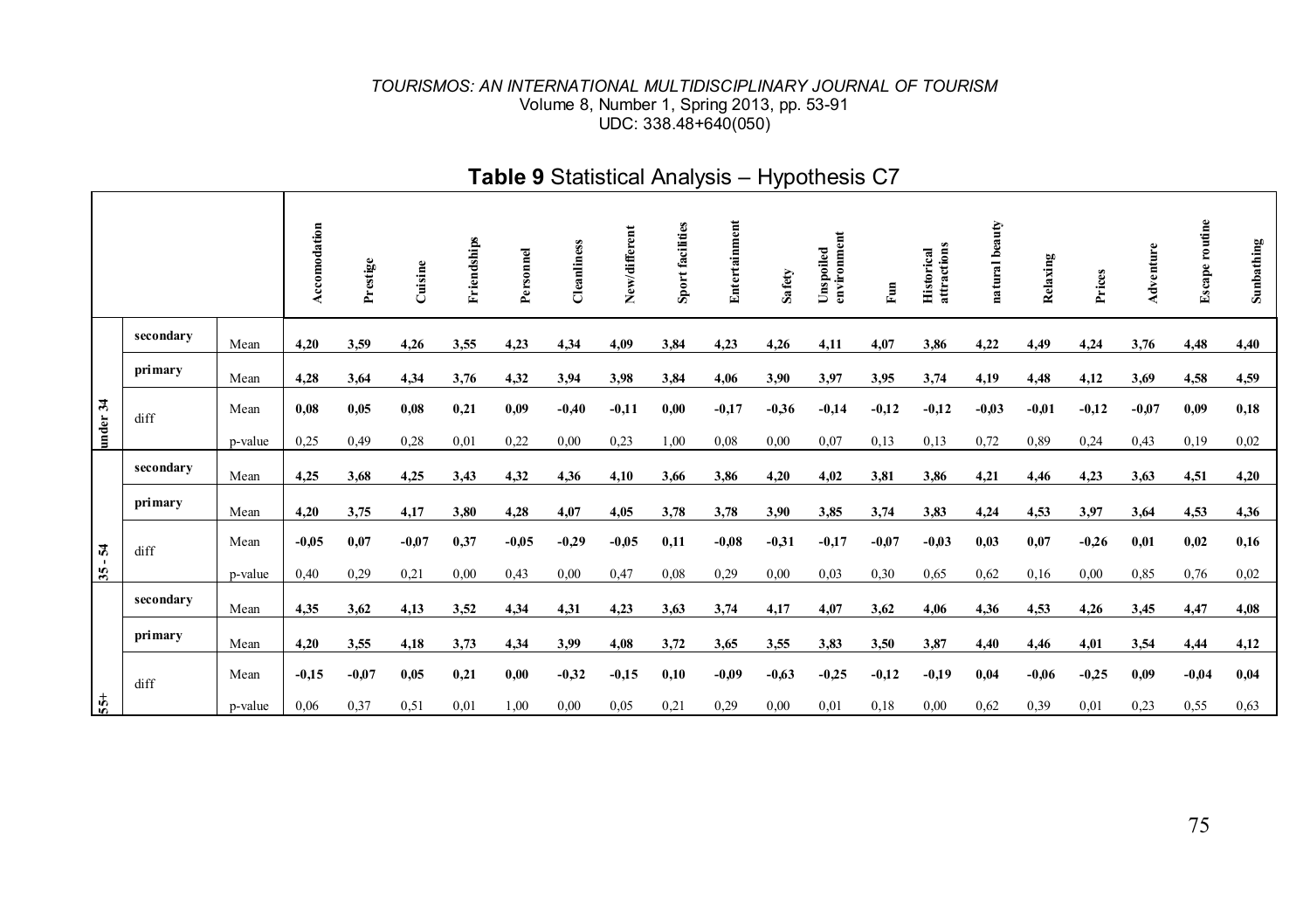### Ourania Vitouladiti

# **Table 10** Statistical Analysis – Hypothesis C8

|             |         |              | accomodation                     | prestige | cuisine | friendships | personnel | cleanliness | new/different | sport facilities | entertainment | safety  | environment<br>unspoiled | Ē       | attractions<br>historical | natural beauty | relaxing | prices  | adventure | escape routine | sunbathing |
|-------------|---------|--------------|----------------------------------|----------|---------|-------------|-----------|-------------|---------------|------------------|---------------|---------|--------------------------|---------|---------------------------|----------------|----------|---------|-----------|----------------|------------|
|             | seconda |              |                                  |          |         |             |           |             |               |                  |               |         |                          |         |                           |                |          |         |           |                |            |
|             | ry      | Mean         | 4.29                             | 3,76     | 4,30    | 3,68        | 4,34      | 4,38        | 4,18          | 3,72             | 4,09          | 4,41    | 4,20                     | 4,02    | 3,99                      | 4,23           | 4,56     | 4,39    | 3,73      | 4,49           | 4,31       |
| under 20000 | primary | Mean         | 4,29                             | 3,82     | 4,35    | 3,85        | 4,41      | 4,06        | 4,15          | 3,80             | 3,99          | 3,91    | 3,99                     | 3,97    | 3,92                      | 4,36           | 4,54     | 4,22    | 3,74      | 4,53           | 4,45       |
|             | diff    | Mean<br>$p-$ | 0,00                             | 0,07     | 0,05    | 0,18        | 0,07      | $-0.32$     | $-0.02$       | 0,08             | $-0,10$       | $-0.50$ | $-0.21$                  | $-0.05$ | $-0.07$                   | 0,12           | $-0.02$  | $-0,17$ | 0,01      | 0,04           | 0,14       |
|             |         | value        | 1,00                             | 0.27     | 0,44    | 0,02        | 0,31      | 0,00        | 0,76          | 0,30             | 0,21          | 0.00    | 0,00                     | 0,45    | 0,28                      | 0,08           | 0.69     | 0,03    | 0,84      | 0,46           | 0,03       |
|             | seconda |              |                                  |          |         |             |           |             |               |                  |               |         |                          |         |                           |                |          |         |           |                |            |
|             | ry      | Mean         | 4,28                             | 3,54     | 4,19    | 3,40        | 4,26      | 4,39        | 4,06          | 3,67             | 3,83          | 4,17    | 4,03                     | 3,78    | 3,92                      | 4,31           | 4,51     | 4,19    | 3,54      | 4,56           | 4,22       |
|             | primary | Mean         | 4,24                             | 3,54     | 4,13    | 3,75        | 4,22      | 3,99        | 4,04          | 3,76             | 3,71          | 3,79    | 3,80                     | 3,58    | 3,80                      | 4,26           | 4,49     | 3,92    | 3,53      | 4,52           | 4,33       |
| 2000140000  | diff    | Mean         | 0.03                             | 0,01     | $-0.06$ | 0,35        | $-0.04$   | $-0.40$     | $-0.03$       | 0,08             | $-0,13$       | $-0,38$ | $-0.23$                  | $-0.19$ | $-0,12$                   | $-0.04$        | $-0.02$  | $-0.26$ | $-0.01$   | $-0.04$        | 0,10       |
|             |         | p-<br>value  | 0.62                             | 0.93     | 0,37    | 0,00        | 0,56      | 0.00        | 0.67          | 0,22             | 0,10          | 0,00    | 0,00                     | 0,01    | 0.05                      | 0,45           | 0,74     | 0,00    | 0,84      | 0,42           | 0,15       |
|             | seconda |              |                                  |          |         |             |           |             |               |                  |               |         |                          |         |                           |                |          |         |           |                |            |
|             | ry      | Mean         | 4,22                             | 3,61     | 4,13    | 3,33        | 4,31      | 4,18        | 4,19          | 3,72             | 3,81          | 3,95    | 3,87                     | 3,58    | 3,80                      | 4,20           | 4,33     | 4,11    | 3,53      | 4,36           | 4,07       |
|             | primary | Mean         | 4,07                             | 3,61     | 4,18    | 3,65        | 4,29      | 3,99        | 3,86          | 3,79             | 3,73          | 3,60    | 3,82                     | 3,58    | 3,69                      | 4,16           | 4,45     | 3,88    | 3,59      | 4,47           | 4,23       |
|             | diff    | Mean         | $\overline{\phantom{a}}$<br>0,14 | 0,00     | 0,05    | 0,33        | $-0,02$   | $-0,19$     | $-0.34$       | 0,07             | $-0,07$       | $-0.35$ | $-0.05$                  | 0,00    | $-0,11$                   | $-0.05$        | 0,12     | $-0,23$ | 0,06      | 0,11           | 0,16       |
| 40000+      |         | p-<br>value  | 0.08                             | 1.00     | 0,57    | 0,00        | 0,77      | 0,07        | 0,00          | 0,45             | 0,48          | 0,00    | 0.67                     | 1,00    | 0,27                      | 0.58           | 0,18     | 0,04    | 0,51      | 0,17           | 0,09       |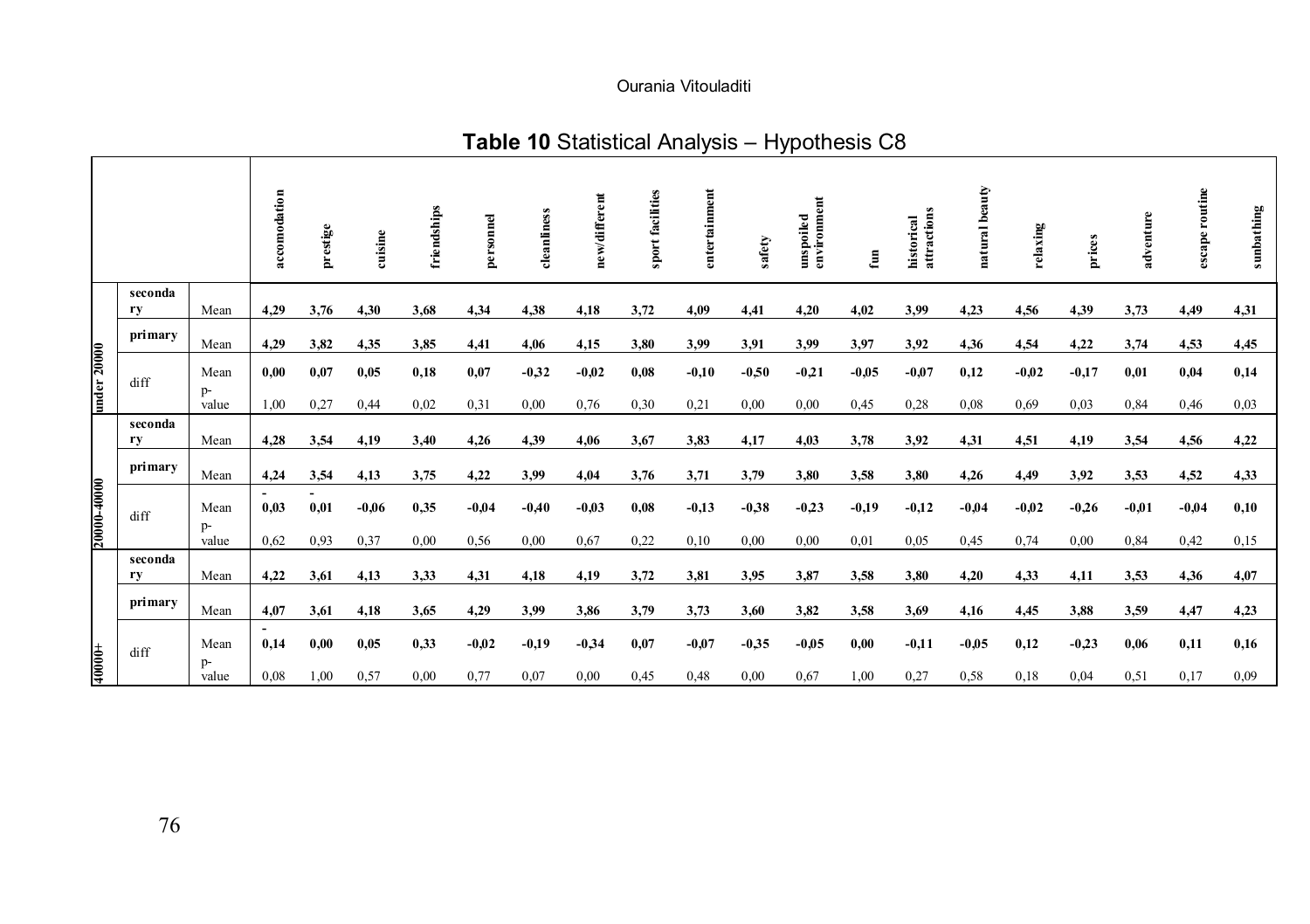|                         |               |                       | acco<br>mod<br>atio<br>n                 | prest<br>ige | cuisi<br>ne     | frien<br>dshi<br><b>ps</b> | pers<br>onne    | clean<br>lines<br>s | new/<br>di ffe<br>rent | sport<br>facili<br>ties | enter<br>tain<br>ment | safet<br>v      | unsp<br>oiled<br>envir<br>onm<br>ent | fun             | histo<br>rical<br>attra<br>ction<br>s | natu<br>ral<br>beau<br>tv | relax<br>ing    | price<br>s      | adve<br>ntur<br>e | esca<br>pe<br>routi<br>ne | sunb<br>athin<br>g |
|-------------------------|---------------|-----------------------|------------------------------------------|--------------|-----------------|----------------------------|-----------------|---------------------|------------------------|-------------------------|-----------------------|-----------------|--------------------------------------|-----------------|---------------------------------------|---------------------------|-----------------|-----------------|-------------------|---------------------------|--------------------|
|                         | secon<br>dary | Mean                  | 4,31                                     | 3,78         | 4,18            | 3,61                       | 4,33            | 4,36                | 4,07                   | 3,62                    | 3,88                  | 4,38            | 4,14                                 | 3,84            | 3,87                                  | 4,17                      | 4,50            | 4,31            | 3,55              | 4,48                      | 4,17               |
|                         | prima<br>ry   | Mean                  | 4,25                                     | 3,72         | 4,18            | 3,92                       | 4,31            | 3,96                | 4,02                   | 3,78                    | 3,87                  | 3,86            | 3,93                                 | 3,77            | 3,89                                  | 4,29                      | 4,49            | 4,09            | 3,69              | 4,47                      | 4,28               |
| Secondary/<br>Technical | diff          | Mean<br>$p-$          | 0,06                                     | $-0.06$      | 0,00            | 0,31                       | $-0.01$         | $-0.40$             | $-0.05$                | 0,16                    | $-0.01$               | $-0,52$         | $-0.21$                              | $-0.07$         | 0,02                                  | 0,11                      | $-0.01$         | $-0.22$         | 0,14              | $-0.01$                   | 0,11               |
|                         |               | value                 | 0.38                                     | 0,36         | 1,00            | 0,00                       | 0,83            | 0,00                | 0,47                   | 0.03                    | 0,93                  | 0,00            | 0,01                                 | 0,36            | 0,73                                  | 0,08                      | 0,88            | 0,01            | 0,05              | 0.90                      | 0,16               |
|                         | secon<br>dary | Mean                  | 4,20                                     | 3,60         | 4,24            | 3,43                       | 4,29            | 4,28                | 4,16                   | 3,70                    | 3,96                  | 4,17            | 3,98                                 | 3,78            | 3,93                                  | 4,21                      | 4,48            | 4,27            | 3,65              | 4,48                      | 4,29               |
|                         | prima<br>ry   | Mean                  | 4,10                                     | 3,63         | 4,17            | 3,79                       | 4,23            | 3,98                | 3,98                   | 3,74                    | 3,77                  | 3,70            | 3,75                                 | 3,65            | 3,78                                  | 4,20                      | 4,45            | 3,90            | 3,56              | 4,46                      | 4,38               |
| Higher technical/       | diff          | Mean<br>$p-$<br>value | $\overline{\phantom{a}}$<br>0,10<br>0,14 | 0,04<br>0.60 | $-0.07$<br>0,30 | 0.37<br>0.00               | $-0.06$<br>0.45 | $-0.30$<br>0,00     | $-0.18$<br>0,02        | 0,04<br>0,62            | $-0.19$<br>0.02       | $-0.47$<br>0,00 | $-0,22$<br>0,01                      | $-0.13$<br>0,11 | $-0.15$<br>0,05                       | $-0.02$<br>0,84           | $-0.02$<br>0,75 | $-0.37$<br>0.00 | $-0.10$<br>0,22   | $-0.02$<br>0,81           | 0,09<br>0,18       |
|                         | secon<br>darv | Mean                  | 4,30                                     | 3,51         | 4,24            | 3,39                       | 4,29            | 4,38                | 4,18                   | 3,80                    | 3,94                  | 4,05            | 4,05                                 | 3,85            | 3,97                                  | 4,42                      | 4,48            | 4,13            | 3,64              | 4,53                      | 4,20               |
|                         | prima         | Mean                  | 4,34                                     | 3,61         | 4,34            | 3,54                       | 4,38            | 4,12                | 4,13                   | 3,83                    | 3,80                  | 3,83            | 3.95                                 | 3,75            | 3,77                                  | 4,35                      | 4,55            | 4,08            | 3,62              | 4,63                      | 4,40               |
|                         | ry            | Mean                  | 0.72                                     | 0.96         | 0.76            | 0.88                       | 0.64            | 0.86                | 0.84                   | 0.87                    | 0,92                  | 0.98            | 0.95                                 | 0.81            | 0.81                                  | 0,73                      | 0.60            | 0.91            | 0,74              | 0.57                      | 0.88               |
| University              | diff          | Mean<br>p-<br>value   | 0,04<br>0.61                             | 0,10<br>0,21 | 0,10<br>0,15    | 0,15<br>0.09               | 0,09<br>0.20    | $-0,26$<br>0,00     | $-0.05$<br>0,52        | 0,03<br>0,75            | $-0,14$<br>0,12       | $-0,22$<br>0,02 | $-0,10$<br>0.26                      | $-0.10$<br>0.21 | $-0,20$<br>0,01                       | $-0,07$<br>0,27           | 0,07<br>0,30    | $-0.05$<br>0,61 | $-0.02$<br>0,80   | 0,10<br>0,14              | 0,20<br>0,01       |

# **Table 11** Statistical Analysis – Hypothesis C9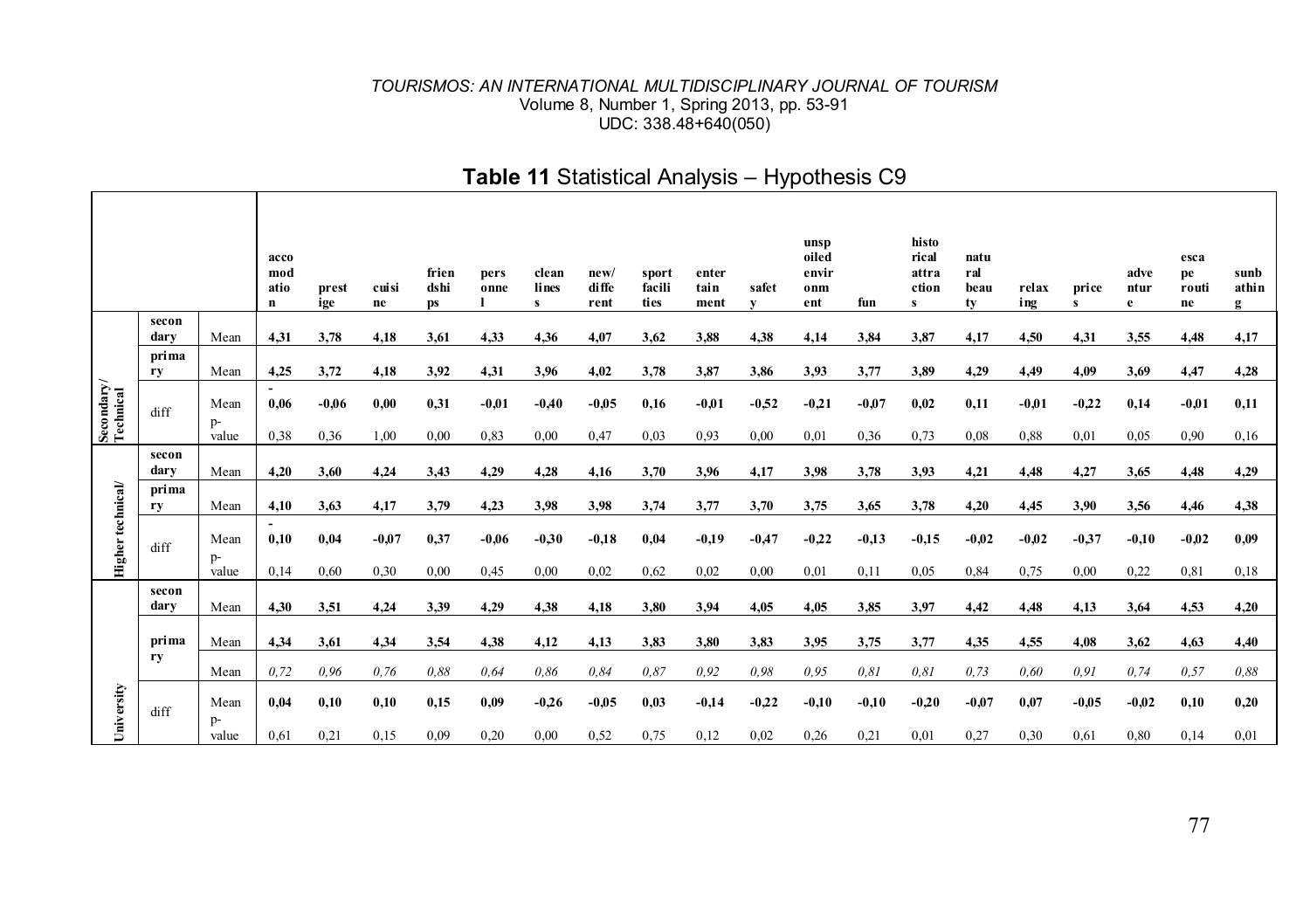# **Remarks**

**A careful observation of the above tables reveals that there are modifications, without exception, in all variables of the image**. The relative numbers in the tables display the difference of all the means between the secondary and the primary image. However, for research reliability purposes and accuracy of the findings we will analyse the statistically important modifications (p<0,05) of various variables. Important modification of at least one variable among all, means an important modification for the secondary overall image.

The above modifications, positive or negative, are presented in the following section.

# **Findings**

# **Attractions**

| Total size of sample             |                               |  |  |  |  |  |  |
|----------------------------------|-------------------------------|--|--|--|--|--|--|
| POSITIVE MODIFICATIONS           | <b>NEGATIVE MODIFICATIONS</b> |  |  |  |  |  |  |
| Corfu Town                       |                               |  |  |  |  |  |  |
| Villages                         |                               |  |  |  |  |  |  |
| Historical areas<br>$\bullet$    |                               |  |  |  |  |  |  |
| The sea                          |                               |  |  |  |  |  |  |
| Mountains and Hills<br>$\bullet$ |                               |  |  |  |  |  |  |

**Table 12** Findings – Hypothesis A

## **Table 13** Findings – Hypothesis A1

| According to the demographic characteristic: age |                        |
|--------------------------------------------------|------------------------|
| POSITIVE MODIFICATIONS                           | NEGATIVE MODIFICATIONS |
| Under 34                                         |                        |
| Corfu Town                                       | Fields                 |
| $35 - 54$                                        |                        |
| $\bullet$ Corfu Town                             |                        |
| The sea                                          |                        |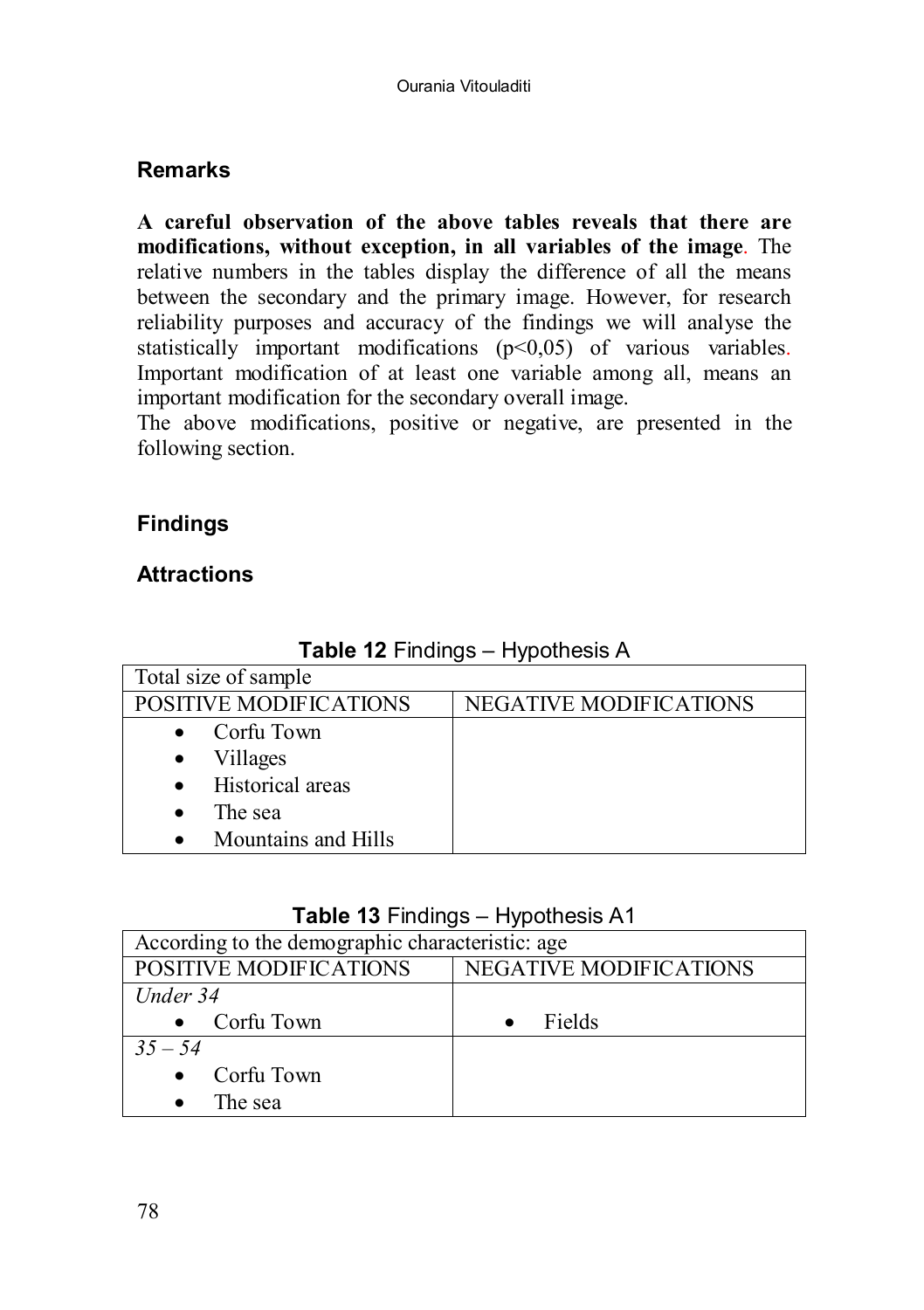| $.55 +$ |                       |  |
|---------|-----------------------|--|
|         | $\bullet$ Corfu Town  |  |
|         | • Historical areas    |  |
|         | • Mountains and Hills |  |
|         |                       |  |

# **Table 14** Findings - Hypothesis Α2

| According to the demographic characteristic: income |                               |  |  |  |  |  |
|-----------------------------------------------------|-------------------------------|--|--|--|--|--|
| POSITIVE MODIFICATIONS                              | <b>NEGATIVE MODIFICATIONS</b> |  |  |  |  |  |
| Under $20.000f$                                     |                               |  |  |  |  |  |
| Corfu Town                                          |                               |  |  |  |  |  |
| $20,000 - 40,000$ £                                 |                               |  |  |  |  |  |
| Corfu Town                                          |                               |  |  |  |  |  |
| The sea<br>$\bullet$                                |                               |  |  |  |  |  |
| $40.000f +$                                         |                               |  |  |  |  |  |
| Corfu Town<br>$\bullet$                             |                               |  |  |  |  |  |
| Mountains and Hills                                 |                               |  |  |  |  |  |

# **Table 15** Findings - Hypothesis Α3

| According to the demographic characteristic: education level |                               |  |  |  |  |  |
|--------------------------------------------------------------|-------------------------------|--|--|--|--|--|
| POSITIVE MODIFICATIONS                                       | <b>NEGATIVE MODIFICATIONS</b> |  |  |  |  |  |
| Secondary/Technical                                          |                               |  |  |  |  |  |
| Corfu Town                                                   |                               |  |  |  |  |  |
| Higher technical                                             |                               |  |  |  |  |  |
| Corfu Town                                                   |                               |  |  |  |  |  |
| Villages                                                     |                               |  |  |  |  |  |
| Historical areas                                             |                               |  |  |  |  |  |
| The sea                                                      |                               |  |  |  |  |  |
| Mountains and Hills                                          |                               |  |  |  |  |  |
| University                                                   |                               |  |  |  |  |  |
| Corfu Town                                                   |                               |  |  |  |  |  |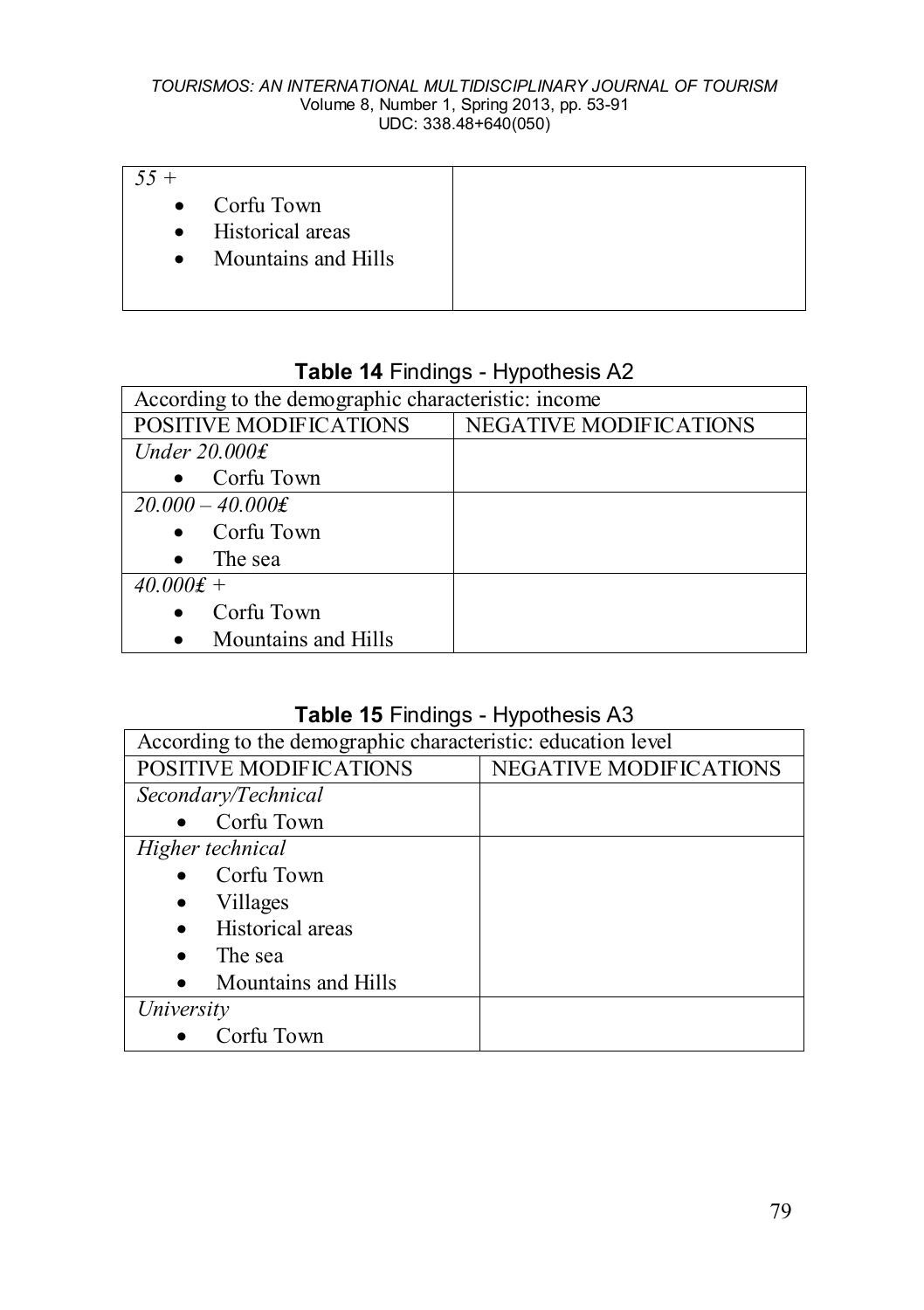# **Support of hypotheses A, A1, A2, A3 - Conclusions**

The analysis of the data proved that the visit, for the first time visitors, modifies significantly the elements of the secondary image for the attractions. Important modifications are observed at the total size of the sample as well as at the categories of age, income and education.

Specifically, concerning the total size of the sample, important positive modification is observed in 5 attractions and not one negative modification. Regarding the modifications in the categories of age, income and education level the number of the variables which have important modifications varies. For example, more modifications are observed among higher age groups, while the most of the modifications are observed in the educational category "higher technical". Moreover, it is underlined that the majority of the variables presents several important modifications within the frame of the hypothesis A, A1, A2 and A3, while the physical environment and Corfu countryside remain unchanged. Finally, the visit affects positively several elements of the attractions image and negatively just one element.

# **Local population**

|  |  | Table 16 Findings - Hypothesis B |  |
|--|--|----------------------------------|--|
|--|--|----------------------------------|--|

| Total size of the sample |                        |  |  |  |  |  |  |  |
|--------------------------|------------------------|--|--|--|--|--|--|--|
| POSITIVE MODIFICATIONS   | NEGATIVE MODIFICATIONS |  |  |  |  |  |  |  |
| Receptiveness            |                        |  |  |  |  |  |  |  |

### **Table 17** Findings - Hypothesis Β4

| According to the demographic characteristic: age |                               |  |  |  |  |  |  |
|--------------------------------------------------|-------------------------------|--|--|--|--|--|--|
| POSITIVE MODIFICATIONS                           | <b>NEGATIVE MODIFICATIONS</b> |  |  |  |  |  |  |
| Under 34                                         |                               |  |  |  |  |  |  |
| Receptiveness                                    |                               |  |  |  |  |  |  |
| $35 - 54$                                        |                               |  |  |  |  |  |  |
| Receptiveness                                    |                               |  |  |  |  |  |  |
| $55 +$                                           |                               |  |  |  |  |  |  |
| No modification                                  |                               |  |  |  |  |  |  |
|                                                  |                               |  |  |  |  |  |  |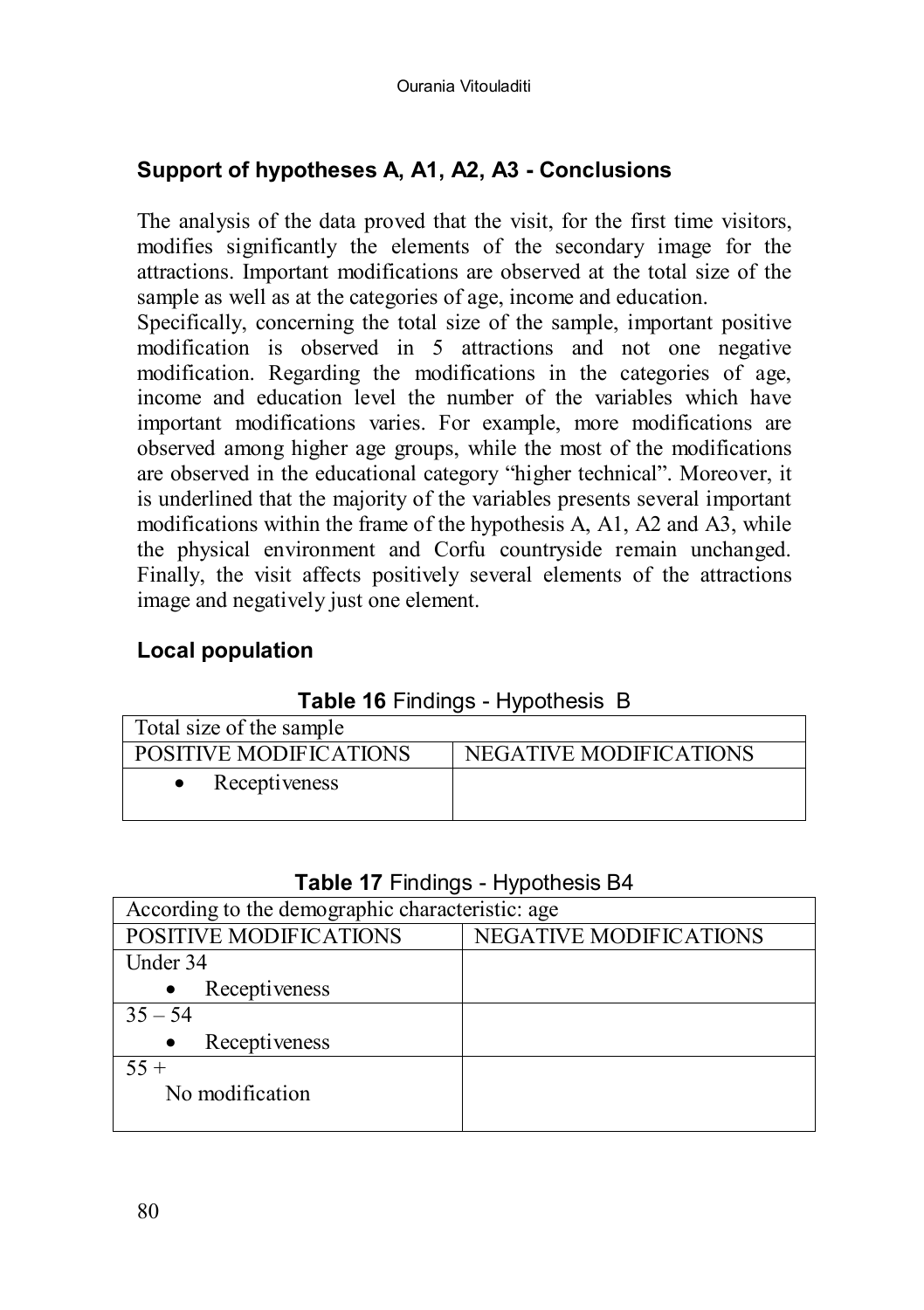### **Table 18** Findings - Hypothesis Β5

| According to the demographic characteristic: income |                               |  |  |  |  |  |  |
|-----------------------------------------------------|-------------------------------|--|--|--|--|--|--|
| POSITIVE MODIFICATIONS                              | <b>NEGATIVE MODIFICATIONS</b> |  |  |  |  |  |  |
| Under $20.000f$                                     |                               |  |  |  |  |  |  |
| • Receptiveness                                     |                               |  |  |  |  |  |  |
| $20.000 - 40.000$ £                                 |                               |  |  |  |  |  |  |
| Receptiveness                                       |                               |  |  |  |  |  |  |
| $40.000 \text{£} +$                                 |                               |  |  |  |  |  |  |
| No modification                                     |                               |  |  |  |  |  |  |

## **Table 19** Findings - Hypothesis Β6

| According to the demographic characteristic: education level |                               |  |
|--------------------------------------------------------------|-------------------------------|--|
| POSITIVE MODIFICATIONS                                       | <b>NEGATIVE MODIFICATIONS</b> |  |
| Secondary/Technical                                          |                               |  |
| No modification                                              |                               |  |
| Higher technical                                             |                               |  |
| No modification                                              |                               |  |
| University                                                   |                               |  |
| Receptiveness                                                |                               |  |

## **Support of hypotheses B, B4, B5, B6 - Conclusions**

The analysis of the data proved that the visit, for the first time visitors modifies significantly the variables of the secondary image concerning the receptiveness of the local population.

Significant modifications are observed at the total size of the sample as well as at the demographic categories of age, income and education. In all cases the modification is positive.

## **Infrastructure-superstructure, facilities, tourism supply**

| $14000$ $201100000$ $11900000000$ |                               |  |
|-----------------------------------|-------------------------------|--|
| Total size of the sample          |                               |  |
| POSITIVE MODIFICATIONS            | <b>NEGATIVE MODIFICATIONS</b> |  |
| Developing friendships            | Cleanliness of sea<br>and     |  |
| Sunbathing in the beach           | beaches                       |  |
| and doing nothing                 | New place/different culture   |  |

# **Table 20** Findings – Hypothesis C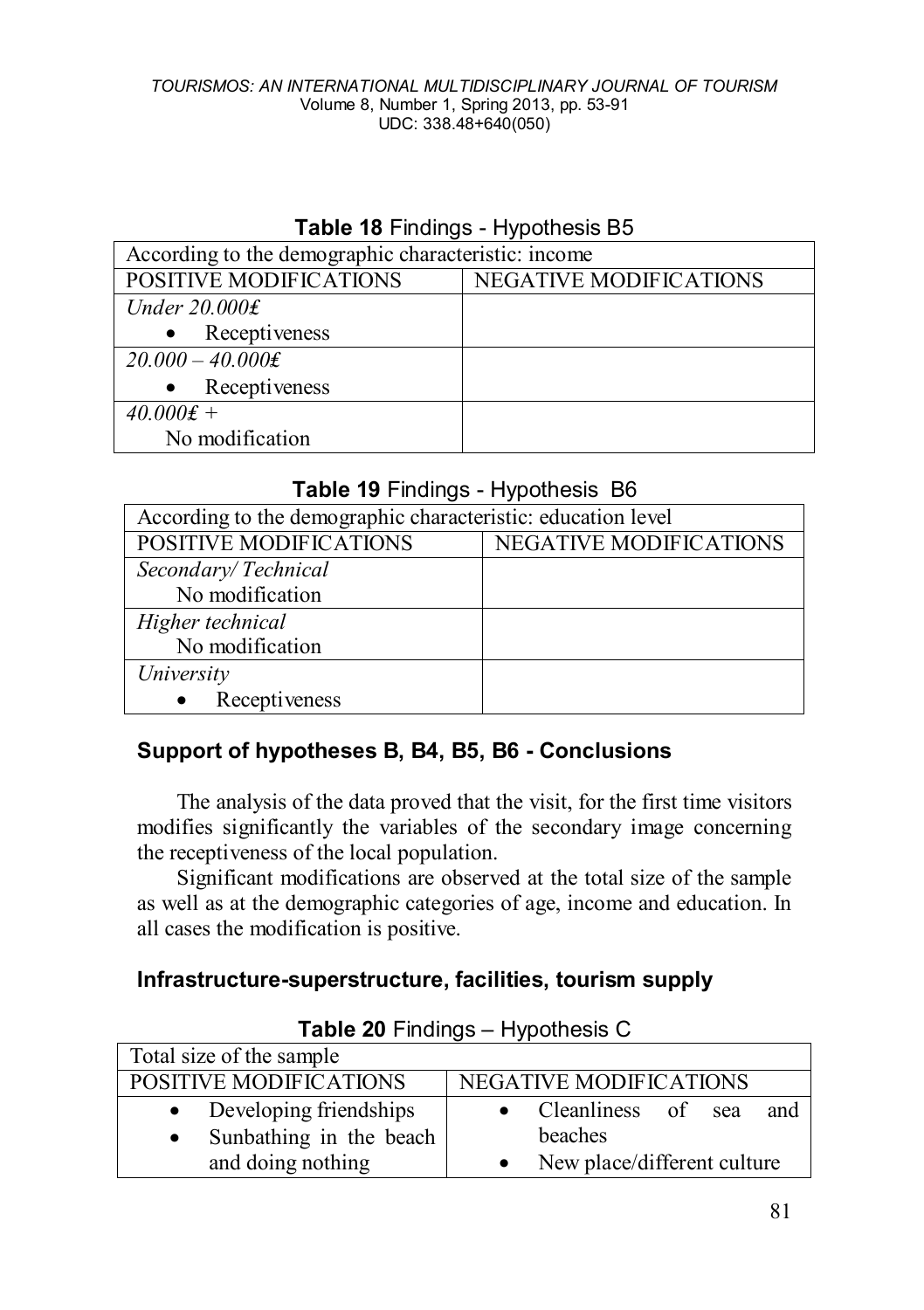| Availability of entertainment<br>$\bullet$ |
|--------------------------------------------|
| Safety<br>$\bullet$                        |
| Unspoiled<br>physical<br>$\bullet$         |
| environment                                |
| Having fun being entertained<br>$\bullet$  |
| Historical<br>cultural<br>and<br>$\bullet$ |
| attractions                                |
| Prices                                     |

| ╯<br>According to the demographic characteristic: age                               |                                                                                                                                                                                                  |
|-------------------------------------------------------------------------------------|--------------------------------------------------------------------------------------------------------------------------------------------------------------------------------------------------|
| POSITIVE MODIFICATIONS                                                              | NEGATIVE MODIFICATIONS                                                                                                                                                                           |
| Under 34                                                                            |                                                                                                                                                                                                  |
| Developing friendships<br>Sunbathing in the beach                                   | Cleanliness of<br>sea<br>and<br>beaches                                                                                                                                                          |
| and doing nothing                                                                   | Safety                                                                                                                                                                                           |
| $35 - 54$                                                                           |                                                                                                                                                                                                  |
| Developing friendships<br>Sunbathing in the beach<br>$\bullet$<br>and doing nothing | Cleanliness<br>of<br>sea<br>and<br>beaches<br>Safety                                                                                                                                             |
|                                                                                     | Unspoiled<br>physical<br>environment<br>Prices                                                                                                                                                   |
| $55 +$<br>Developing friendships                                                    | Accommodation<br>Cleanliness of sea<br>and<br>beaches<br>New place/different culture<br>Safety<br>Unspoiled<br>physical<br>environment<br>Historical<br>cultural<br>and<br>attractions<br>Prices |

# **Table 21** Findings – Hypothesis C7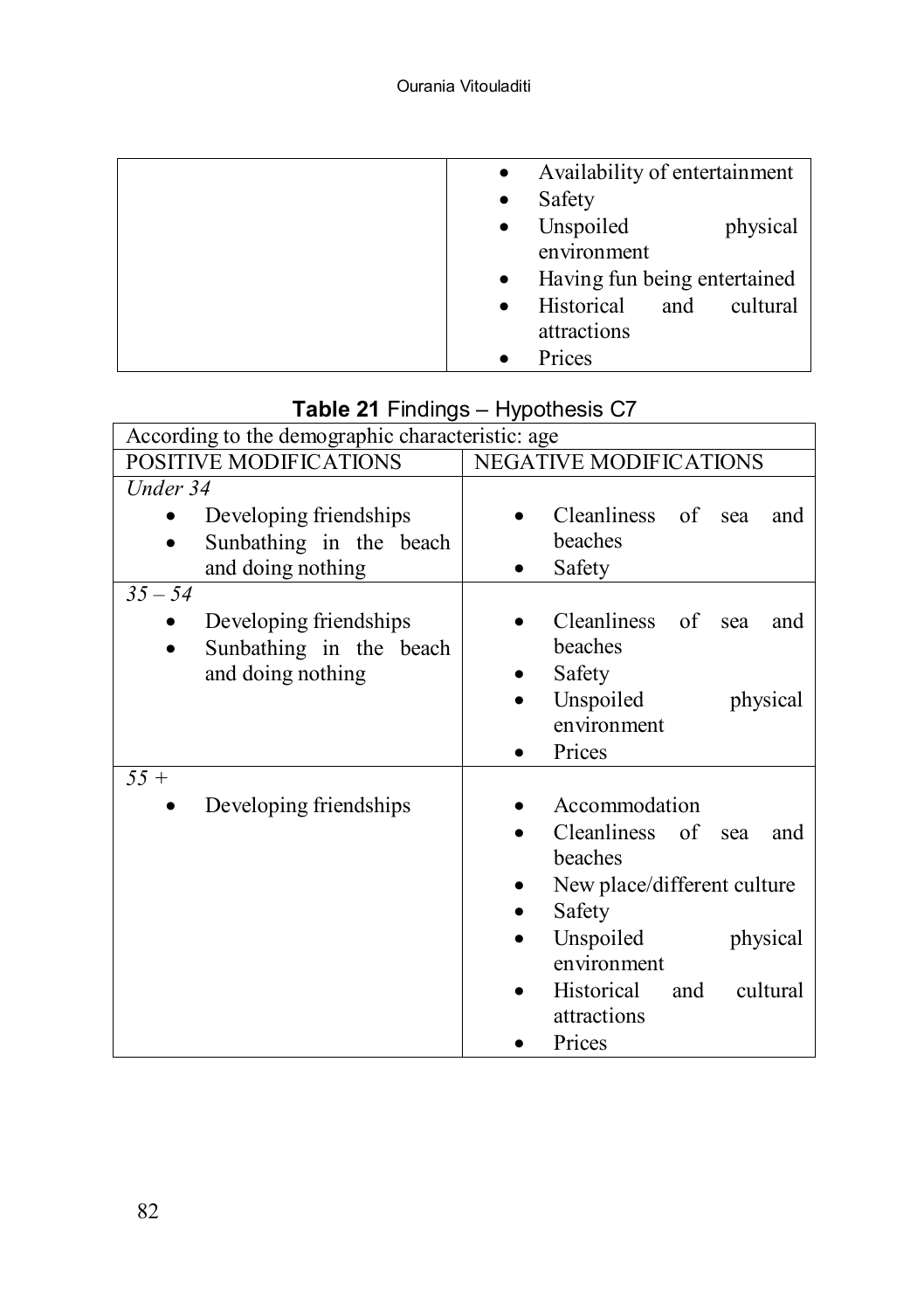|                                                     | $14000 = 11101190$                          |
|-----------------------------------------------------|---------------------------------------------|
| According to the demographic characteristic: income |                                             |
| POSITIVE MODIFICATIONS                              | NEGATIVE MODIFICATIONS                      |
| Under $20.000f$                                     |                                             |
| Developing friendships<br>$\bullet$                 | Cleanliness of sea and beaches              |
| Sunbathing in the beach and<br>$\bullet$            | Safety<br>٠                                 |
| doing nothing                                       | Unspoiled physical environment<br>٠         |
|                                                     | Prices                                      |
| $20.000 - 40.000$ £                                 |                                             |
| Developing friendships<br>$\bullet$                 | Cleanliness of sea and beaches              |
|                                                     | Safety<br>٠                                 |
|                                                     | Unspoiled physical environment<br>$\bullet$ |
|                                                     | Having fun being entertained<br>٠           |
|                                                     | Historical and cultural attractions         |
| $40.000 \text{£} +$                                 |                                             |
| Developing friendships<br>٠                         | New place/different culture<br>٠            |
|                                                     | Safety                                      |
|                                                     | Prices                                      |

## **Table 22** Findings – Hypothesis C8

# **Table 23** Findings – Hypothesis C9

| ╯<br>According to the demographic characteristic: education level |                               |
|-------------------------------------------------------------------|-------------------------------|
| POSITIVE MODIFICATIONS                                            | <b>NEGATIVE MODIFICATIONS</b> |
| Secondary/Technical                                               |                               |
| Developing friendships                                            | Cleanliness of sea and        |
| Availability of facilities for                                    | beaches                       |
| sports and activities                                             | Safety                        |
| Being adventurous/being<br>$\bullet$                              | Unspoiled<br>physical         |
| active                                                            | environment                   |
|                                                                   | Prices                        |
| Higher technical                                                  |                               |
| Developing friendships                                            | Cleanliness of sea and        |
|                                                                   | beaches                       |
|                                                                   | place/different<br>New        |
|                                                                   | culture                       |
|                                                                   | Availability<br>of            |
|                                                                   | entertainment                 |
|                                                                   | Safety                        |
|                                                                   | Unspoiled<br>physical         |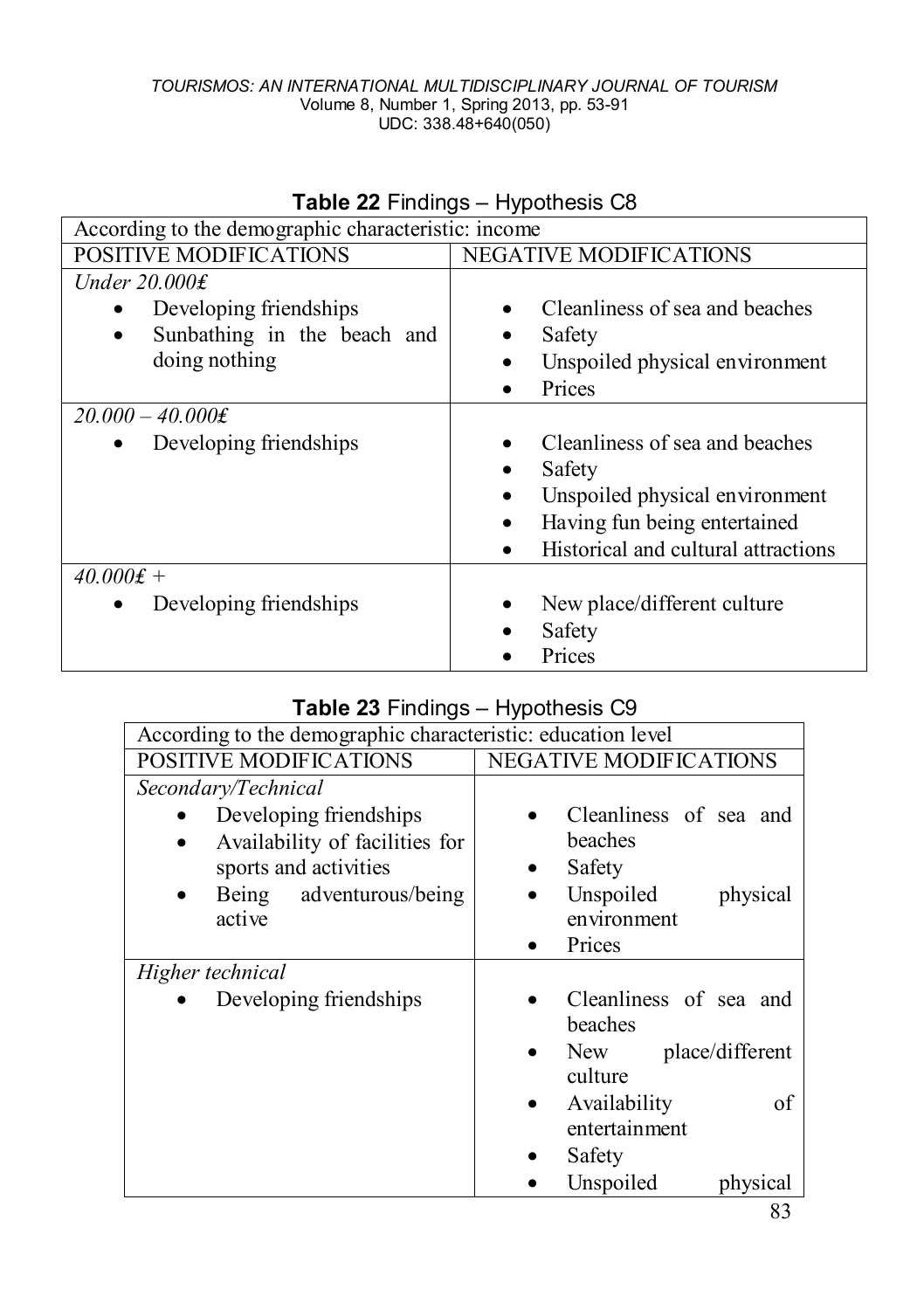|                                                                                                                | environment<br>Historical and cultural<br>$\bullet$<br>attractions<br>Prices<br>$\bullet$                       |
|----------------------------------------------------------------------------------------------------------------|-----------------------------------------------------------------------------------------------------------------|
| University<br>Developing friendships<br>$\bullet$<br>Sunbathing in the beach<br>$\bullet$<br>and doing nothing | Cleanliness of sea and<br>$\bullet$<br>beaches<br>Safety<br>Historical and cultural<br>$\bullet$<br>attractions |

# **CONCLUSIONS**

# **Support of hypotheses C, C7, C8, C9 - Conclusions**

The analysis of the data proved that the visit, for the first time visitors, modifies significantly the elements of the secondary image for infrastructure-superstructure, facilities, tourism supply.

Important modifications are observed at the total size of the sample as well as at the categories of age, income and education.

Specifically, concerning the total size of the sample important modifications are observed into 10 out of 19 variables. 2 of them have positive modification while 8 have negative modifications. Regarding the changes into the categories of age, income and education level there are differentiations among the variables that have significant modifications. In the categories of age changes are detected for 2 variables, but in the categories of income and education level, changes concern more variables. The most important remarks are:

- For every variable the changes in the partial categories are in accordance with the change in the total size of the sample. There are 2 exceptions, a) the variable "prices" has no significant modification in the education level "university" while at the other 2 educational levels the modification does exist and is negative, b) negative modification is observed for the variable "new place/different culture" concerning the higher level of income, while at the other income categories there is no significant modification.
- The modification for the variable "safety" is much more negative concerning the higher ages (55+) and the lower level of education. In general, this is the variable that demonstrates the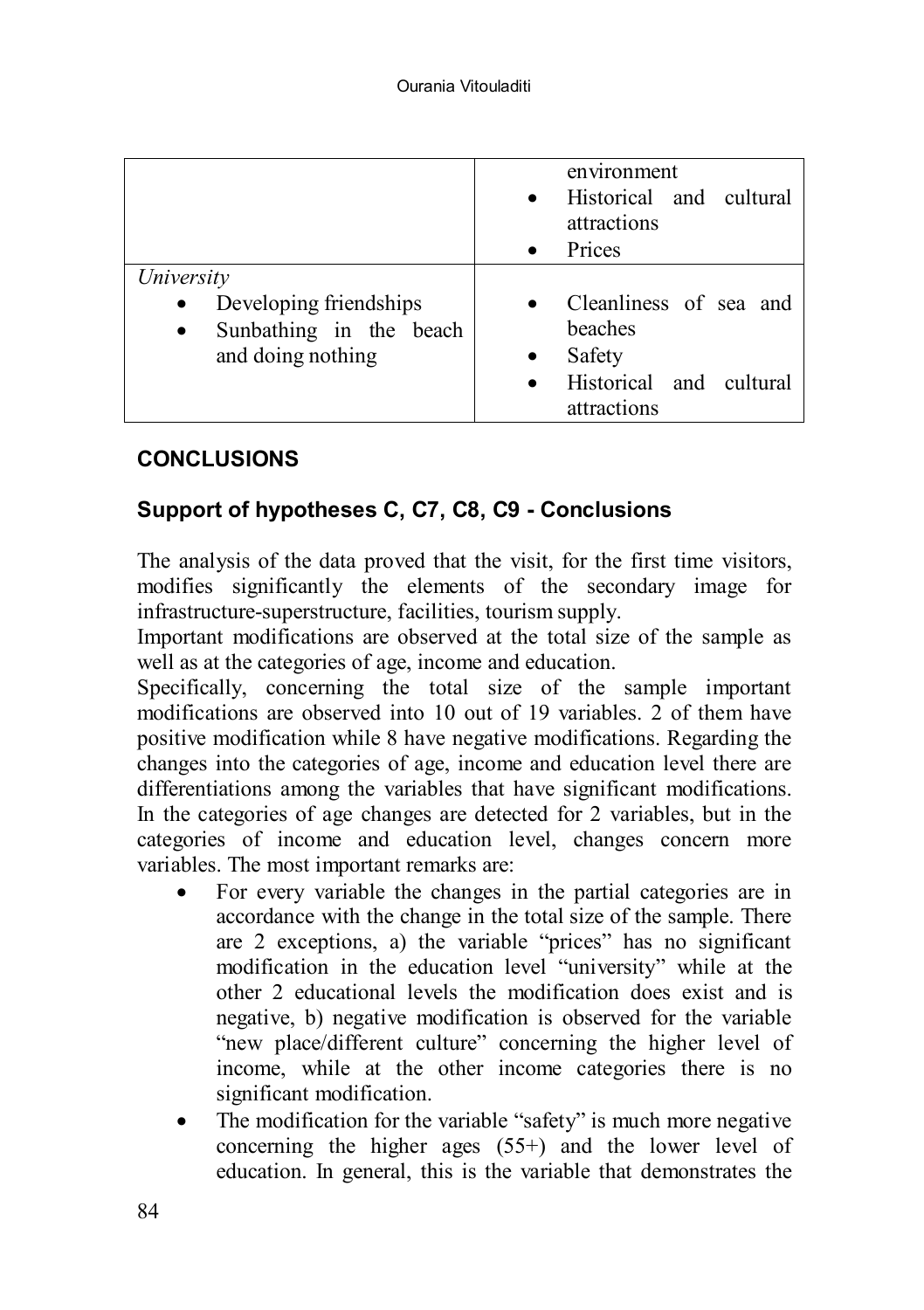more intense negative modification. It must be commented that this is the only variable where the negative modification is significant for all the demographic categories, without exception. At this point it is important to underline that the variable safety in this particular research was associated with the roads' condition and the lack of pavements.

- The age category "under 34" displays the less negative modifications compared with higher ages. Similar observation is noted at the "university" education level (compared to lower education levels) as well as the higher income levels.
- The variable "developing friendships" has significant modifications in all demographic categories,
- Significant positive modification at the variable "sunbathing in the beach and doing nothing" is connected with ages under 55, university education level and low income (under 20.000*₤)*

# **Conclusions, comments, marketing and management implications**

From a scientific approach the findings of this research paper provided empirical evidence of the direct comparison between primary and secondary image and covered the lack of research in this specific issue. The comparison verifies the modification of the secondary image and reveals the strengths and weaknesses which arise from the impact of the visit.

As a result, the study findings offered substantial support, based on empirical research with probability sample, to the statements of several scholars (Gartner and Hunt, 1987, Pearce, 1982, Phelps, 1986, Fakeye and Crompton,1991, Baloglu and McClearly, 1999, Beerli and Martin, 2004) regarding the possible, but now verified, impact of the experience (visit) to the secondary image.

A careful observation of the findings reveals an important general ascertainment. The negative modifications are related, mostly, to cognitive elements of the image while the positive ones are related to the affective ones.

From a methodological perspective the design of this research (identical double questionnaires, the homogenous population, the comparison of the two images by the same respondent, the choice of a representative Mediterranean destination, the stratified sample and the possibility of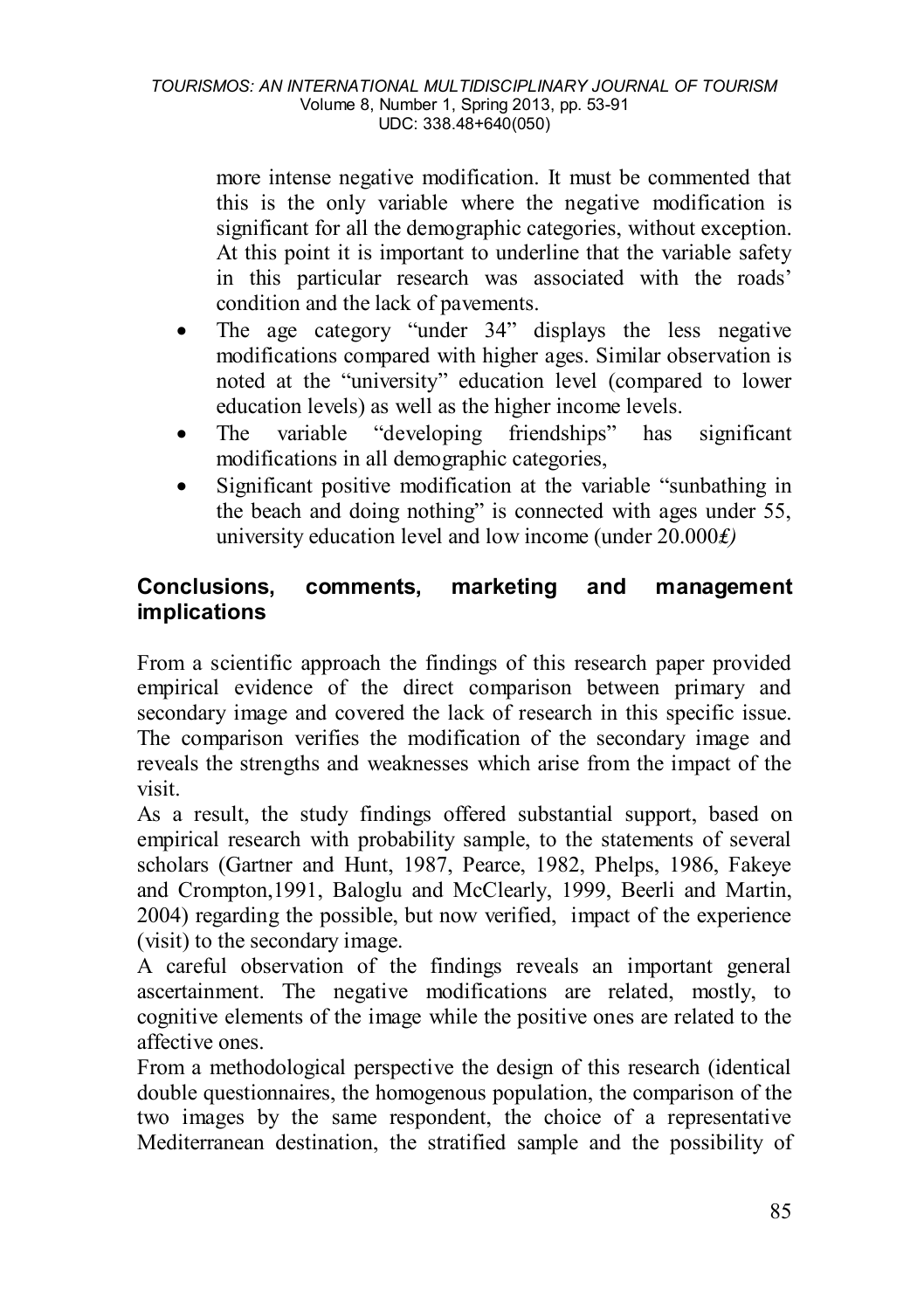generalisation of results) was shown to be an effective method to contribute and enrich the empirical research on this issue.

From a practical perspective the study offered several implications, firstly for a series of actions which concern targeted investments in infrastructure, projects and policies that enhance the natural environment and the cultural resources. Secondly, the study offered guidelines for product differentiation, creation of identity and design of advertising campaigns focused on specific characteristics which are considered "strong elements" such as the attractions of the island, the uniqueness of Corfu city, the receptiveness of the local population and the opportunity for socialising and relaxation.

These strengths and affective elements can differentiate a destination, are difficult for competitors to replicate and may provide a significant competitive advantage (Kozak and Tasci, 2005) capable of creating customer loyalty. In particular the element which concerns the local residents and their friendliness and also the element concerning the opportunities the island offers for socializing, fall in the destination's opportunities to create emotional connection with customers. Customer's emotions have been proved to be a key determinant to turn a satisfied customer into a repeated one (Chatzigeorgiou et al, 2009).

Also the findings show the immediate target market for an advertising campaign, namely young people, with good educational level and higher incomes. A new target market which proved to be the "less strict" and has a future perspective and spending ability.

Finally, the findings offer the knowledge for the next promotional campaigns, which will incorporate the corrective actions indicated by the desired target markets.

Future studies could use additional segmentation criteria such us behavioural and psychographic in order to provide information beyond the traditional variables.

The concept and methodology of this study provided answers to questions about a comprehensive study of a tourism destination image. Also offered insights to the perception of several target markets. A knowledge that gives the privilege to emphasize the right attributes to the respected target group and by this way to generate repeat visitation.

The negative or positive measurable deviations from the expectations reveal both salient and inferior attributes and create a modified new image, the realistic one, resulting from the direct comparison of the two images, which could be named **"orientation and guidance image"**.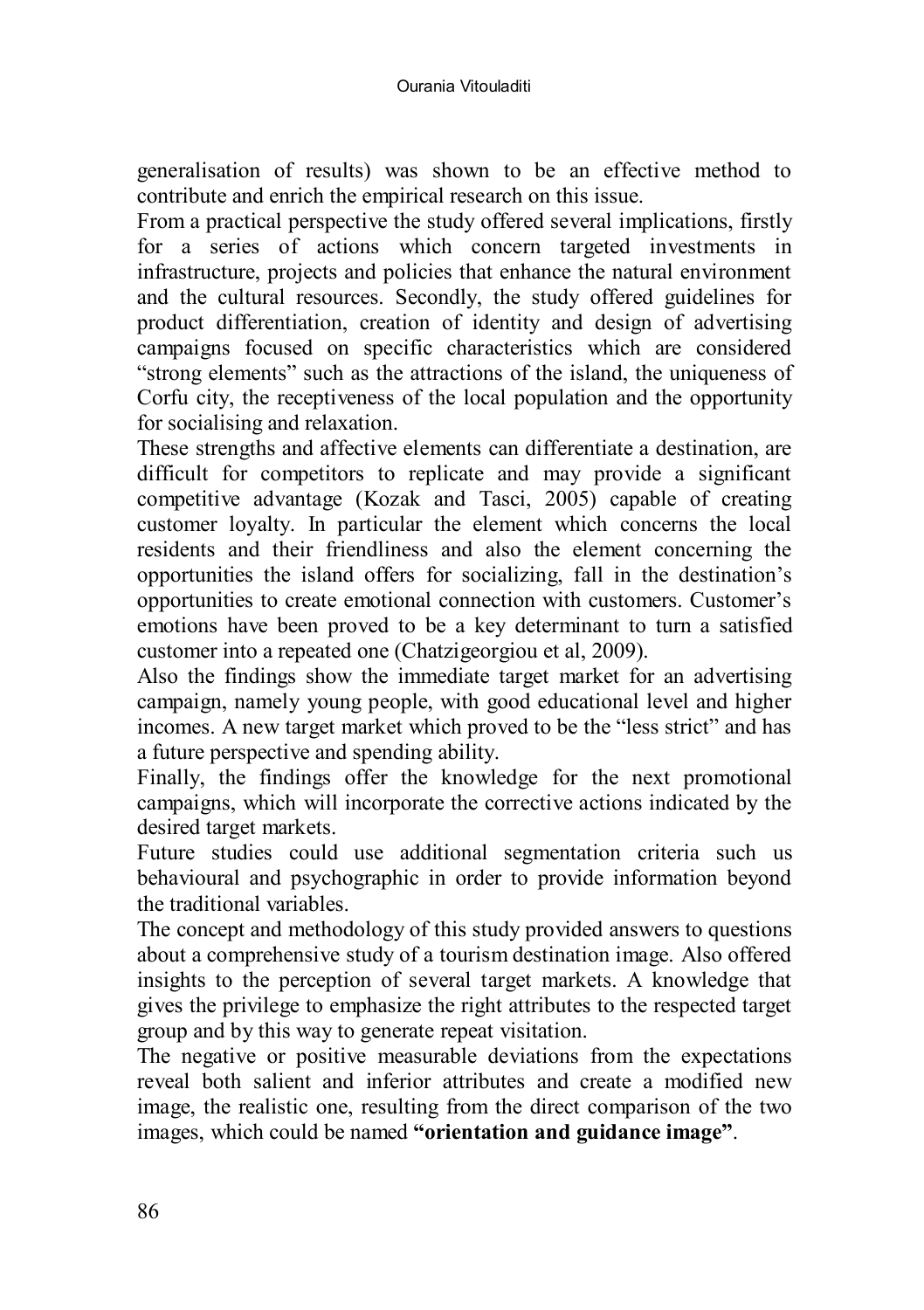- An "orientation and guidance image" for the marketers which will help them to bridge the gap between expectations and experience and therefore to induce customer loyalty, to diminish the competition and to demand "more money for more value".
- An "orientation and guidance image" for the tourists which will help them choose, through the information sources, a destination that will incorporate the desired characteristics and offer the consumer "value for money".

### **REFERENCES**

- Ahmed, Z.U. (1996). The Need for the Identification of the Constituents of a Destination's Tourist Image a Promotional Segmentation Perspective. *Revue du Tourisme*, Vol. 51, No.2, pp.44-57.
- Alhemoud, A. & Armstrong, E. (1996). Image of tourism attractions in Kuwait. *Journal of Travel Research*, Vol. 34(Spring), pp.76-80.
- Ashworth, Gr. & Goodall, B. (1990). *Marketing tourism places*. Routledge, Publishing.
- [Baloglu,](http://www.sciencedirect.com/science?_ob=ArticleURL&_aset=V-WA-A-W-ZZ-MsSAYWW-UUA-U-AAAWZEDBCZ-AAAUWDYACZ-EZBZWDUEZ-ZZ-U&_rdoc=26&_fmt=full&_udi=B6V9R-40P8PK1-1&_coverDate=02%2F28%2F2001&_cdi=5905&_orig=search&_st=13&_sort=d&view=c&_acct=C000059634&_version=1&_urlVersion=0&_userid=109812&md5=3546166b4f0cd092ecf46856a17949b2#bbib25#bbib25) S. & Brinberg, D. (1997). Affective images of tourism destinations. *Journal of Travel Research*, Vol. 35 , No.4, pp.11-15.
- Baloglu, S. & Mangaloglou, M. (2001). Tourism Destination Images of Turkey, Egypt, Greece and Italy as Perceived by US-based Tour Operators and Travel Agents. *Tourism Management*, Vol. 22, No.1, pp.1-9.
- Baloglu, S. & McCleary, K.W. (1999). A Model of Destination Image Formation. *Annals of Tourism Research*, Vol. 26, pp.868-897.
- Baloglu, S. & McCleary, K.W. (1999). U.S. International Pleasure Travelers' Images of Four Mediterranean Destinations: A Comparison of Visitors and Nonvisitors. *Journal of Travel Research*, Vol. 38(November), pp.114-129.
- Beerli, A. & Martin, J. (2004). Factors influencing destination image. *Annals of Tourism Research*, Vol. 31, No.3, pp.657-681.
- Bigne, E., Sanchez, M. & Sanchez, J. (2001). Tourism image, evaluation variables and after purchase behaviour: inter-relationship. *Tourism Management*, Vol. 22, pp.607-616.
- Calantone, R.J., Di Benedetto, C.A., Hakam, A. & Bojanic, D.C. (1989). Multiple Multinational Tourism Positioning Using Correspondence analysis. *Journal of Travel Research*, Vol. 28, No.2, pp.25-32.
- Chatzigeorgiou, Ch., Christou, Ev., Kassianidis, P. & Sigala, M. (2009). Examining the Relationship between Emotions, Customer Satisfaction and Future Behavioural Intentions in Agrotourism. Tourismos: An Future Behavioural Intentions in Agrotourism. *Tourismos: An International Multidisciplinary Journal of Tourism*, Vol. 4, No.4, pp.145- 161.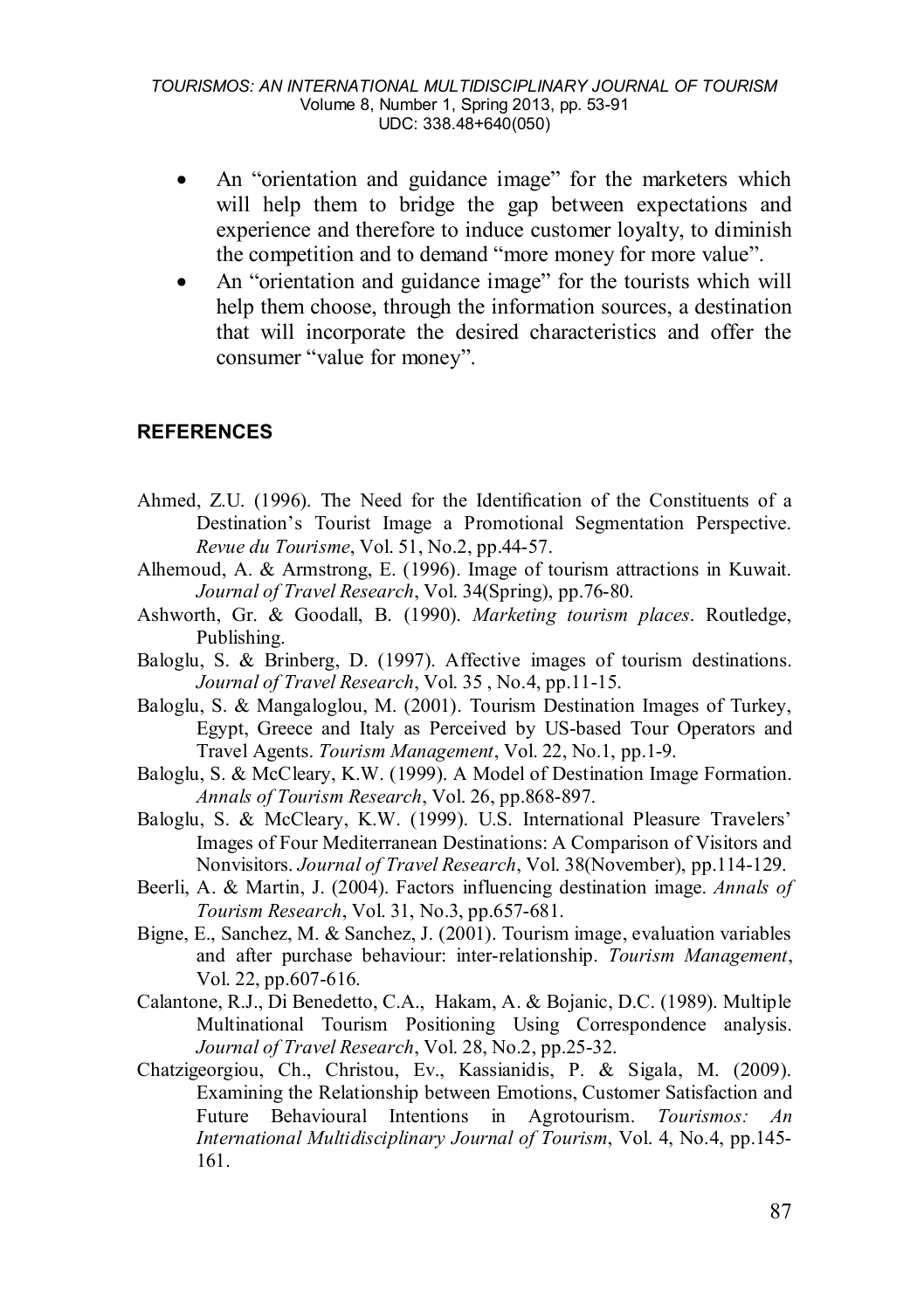- Chen, C. & Tsai, D. (2007). How destination image and evaluative factors affect behavioural intentions? *Tourism Management*, Vol. 28, No.4, pp.1115- 1122.
- Chen, J.S. & Hsu, C.H.C. (2000).Measurement of Korean Tourists' Perceived Images of Overseas Destinations. *Journal of Travel Research*, Vol. 38 (May), pp.411-416.
- Chen, P.J. & Kerstetter, D.L. (1999). International Students' Image of Rural Pennsylvania as a Travel Destination. *Journal of Travel Research*, Vol. 37 (February), pp.256-266.
- Chi, C. & Qu. H.  $(2007)$ . Examining the structural relationships of destination image, tourist satisfaction and destination loyalty: an integrated approach. *Tourism Management*, Vol. 29, pp.624-636.
- [Chon,](http://www.sciencedirect.com.ez.statsbiblioteket.dk:2048/science?_ob=ArticleURL&_aset=V-WA-A-W-W-MsSAYVA-UUW-U-AABBYAEVBB-AABAVUUWBB-VCCUAYVAD-W-U&_rdoc=1&_fmt=full&_udi=B6V9R-3Y3Y011-B&_coverDate=02%2F29%2F2000&_cdi=5905&_orig=search&_st=13&_sort=d&view=c&_acct=C000034578&_version=1&_urlVersion=0&_userid=642076&md5=0345ca3cf8f17545d15ad24ceb961f66#bbib22) K.S. (1992). Self-image/destination image congruity. *Annals of Tourism Research*, Vol. 19, No.2, pp.360-363.
- Chon, K-S. (1992). The Role of Destination Image in Tourism: An Extension. *Revue du Tourisme*, Vol. 1, pp.2-8.
- Chon, K-S. (1990). The Role of Destination Image in Tourism: A Review and Discussion. *Revue du Tourisme*, Vol. 2, pp.2-9.
- Crompton, J.L. (1979). An Assessment of the Image of Mexico as a Vacation Destination and the Influence of Geographical Location upon the Image. *Journal of Travel Research*, Vol. 18, No.4, pp.18-23.
- Dadgostar, B. & Isotalo, R.M. (1995). Content of City Destination Image for Near-Home Tourists. *Journal of Hospitality and Leisure Marketing*, Vol. 3, No.2, pp.25-34.
- Dann, G.M.S. (1996). Tourists Images of a Destination: An Alternative Analysis. *Journal of Travel and Tourism Marketing*, Vol. 5, No.1/2, pp.41-55.
- Dichter, E. (1985). What is an Image. *Journal of Consumer Research*, Vol. 13, pp.455-472.
- Draper, D. & Minca, C. (1997). Image and Destination: A Geographical Approach Applied to Banff National Park Canada. *Revue du Tourisme*, Vol. 2, pp.14-24.
- Echtner, C.M. & Ritchie, J.R.B. (1991). The Meaning and Measurement of Destination Image. *Journal of Tourism Studies*, Vol. 2, No.2, pp.2-12.
- Echtner, C.M. & Ritchie, J.R.B. (2003). The Meaning and Measurement of Destination Image. *Journal of Tourism Studies*, Vol. 14, No.1, pp.37-48.
- Echtner, C.M. & Ritchie, J.R.B. (1993). The Measurement of Destination Image: An Empirical Assessment. *Journal of Travel Research*, Vol. 31, No.4, pp.3-13.
- Embacher, J. & Buttle, F. (1989). A Repertory Grid Analysis of Austria's Image as a Summer Vacation Destination. *Journal of Travel Research*, Vol. 28, No.3, pp.3-23.
- Fakeye, P.C. & Crompton, J.L. (1991). Image Differences Between Prospective, First-Time, and Repeat Visitors to the Lower Rio Grande Valley. *Journal of Travel Research*, Vol. 30, No.2, pp.10-16.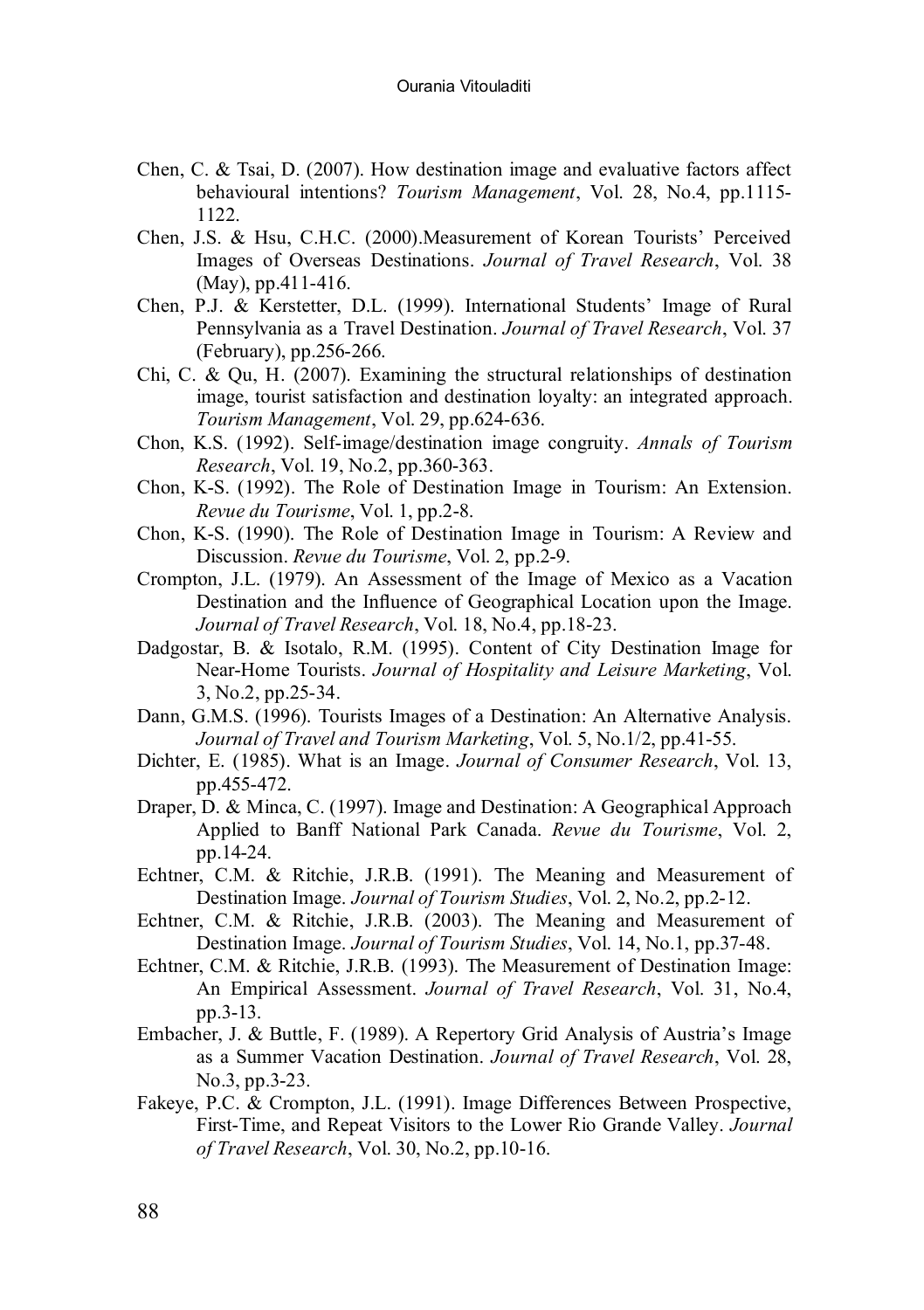- Gallarza, M., Saura, I. & Garcia, H. (2002). Destination Image. Towards a Conceptual Framework. *Annals of Tourism Research*, Vol. 29, No.1, pp.56-78.
- Gartner, W.C. (1993). Image Formation Process. *Journal of Travel and Tourism Marketing*, Vol. 2, No.2/3, pp.191-215.
- Gartner, W.C. (1996). *Tourism Development: Principles, Policies, and Policies*. New York, Van Nostram Reinhold.
- Gartner, W.C. & Hunt, J.D. (1987). An Analysis of State Image Change over a Twelve-Year Period (1971–1983). *Journal of Travel Research*, Vol. 26, No.2, pp.15-19.
- Goodrich, J.N. (1978). The Relationship Between Preferences for and Perceptions of Vacation Destinations: Application of a Choice Model. *Journal of Travel Research*, Vol. 17, No.2, pp.8-13.
- Goodrich, J.N. (1978). A New Approach to Image Analysis through Multidimensional Scaling. *Journal of Travel Research*, Vol. 17, No.2, pp.2-7.
- Govers, R., Go, F. & Kumar, K. (2007). Promoting Tourism Destination Image. *Journal of Travel Research*, Vol. 46, pp.15-23.
- [Gunn,](http://www.sciencedirect.com/science?_ob=ArticleURL&_aset=V-WA-A-W-ZZ-MsSAYWW-UUA-U-AAAWZEDBCZ-AAAUWDYACZ-EZBZWDUEZ-ZZ-U&_rdoc=26&_fmt=full&_udi=B6V9R-40P8PK1-1&_coverDate=02%2F28%2F2001&_cdi=5905&_orig=search&_st=13&_sort=d&view=c&_acct=C000059634&_version=1&_urlVersion=0&_userid=109812&md5=3546166b4f0cd092ecf46856a17949b2#bbib11#bbib11) C. (1972). *Vacationscape: Designing tourist regions*. Austin: Bureau of Business Research, University of Texas.
- Hunt, J.D. (1971). Image: A Factor in Tourism. Cited in N. Telisman-Kosuta (1989) Tourism Destination Image. In S.F. Witt and L. Moutinho (Eds.) *Tourism Marketing and Management Handbook* (pp. 557-561), Cambridge: Prentice Hall.
- Hunt, J.D. (1975). Image as a Factor in Tourism Development. *Journal of Travel Research*, Vol. 13, No.3, pp.1-7.
- Hyounggon, K. & Richardson, S.L. (2003). Motion Picture impacts on destination images. *Annals of Tourism Research*, Vol. 30, No.1, pp.216-237.
- Jalil, S. (2010). Images of Egypt in United Kingdom Tour Operator's brochures. *Tourismos: An International Multidisciplinary Journal of Tourism*, Vol. 5, No.2, pp.179-191.
- Kamenidou, I., Mamalis, S. & Priporas, C.V. (2009). Measuring Destination Image and Consumer Choice Criteria: the case of Mykonos island. *Tourismos: An International Multidisciplinary Journal of Tourism*, Vol. 4, No.3 (Spring), pp.67-79
- Kotler, N., Haider, D.H. & Rein, I. (1994). *Mercadotecnia de Localidades*. Mexico, Diana.
- Kozak M. & Tasci, A.D.A. (2005). Perceptions of foreign tourists by local service providers: the case of Fethiye, Turkey. *International Journal of Tourism Research*, Vol. 7, Issue.4-5, pp.261–277.
- Lee, C., Lee Y. & Lee, B. (2005). Korea's destination image formed by the 2002 World Cup. *Annals of Tourism Research*, Vol. 32, No.4, pp.839-858
- Litvin, S.W. & Kar, G.H. (2003). Individualism/Collectivism as a Moderating Factor to the Self-Image Congruity Concept. *Journal of Vacation Marketing*, Vol. 10, No.1, pp.23-32.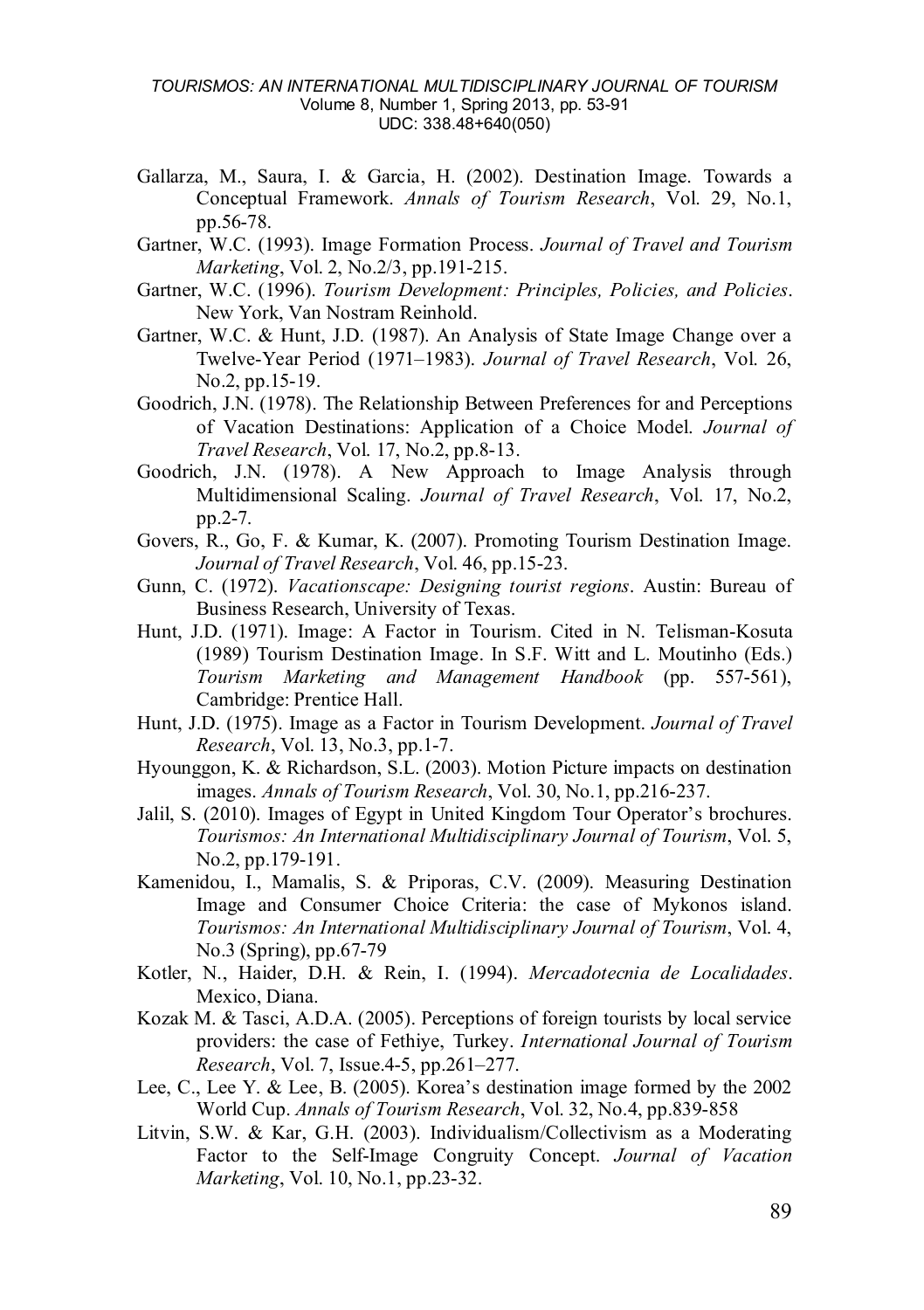- MacKay, K. & Fesenmaier, D. (1997). Pictorial Element of Destination in Image Formation. *Annals of Tourism Research*, Vol. 24, pp.537–65.
- Mansfeld, Y. (1992). From Motivation to Actual Travel. *Annals of Tourism Research*, Vol. 19, pp.399-419.
- Mayo, E. & Jarvis, L. (1981). *The Psychology of Leisure Travel*. Boston, CBI.
- Mayo, E. (1973). Regional Images and Regional Travel Behaviour, Research for Changing Travel Patterns: Interpretation and Utilisation. Proceedings of the Travel Research Association, fourth Annual Conference, Sun Valley, Idaho, pp.211-218.
- Meethan, K. (1996). Place, Image and Power: Brighton as Resort. In T. Selwyn (Eds.) *The Tourist Image: Myths and Myth Making in Tourism* (pp. 180- 196), Chichester: Wiley.
- Parenteau, A. (1995). *Marketing Practico del Turismo*. Madrid, Sıntesis S.A.
- Pearce, P.L. (1982). Perceived Changes in Holiday Destinations. *Annals of Tourism Research*, Vol. 9, pp.145-164.
- Phelps, A. (1986). Holiday Destination Image: The problem of Assessment. An example developed in Menorca. *Tourism Management*, Vol. 7, No.3, pp.168-180.
- Selby, M. & Morgan, N.J. (1996). Reconstruing place image (a case study of its role in destination market research). *Tourism Management*, Vol. 17, No.4, pp.287-294.
- Stabler, M.J. (1988). The Image of Destination Regions: Theoretical and Empirical Aspects. In B. Goodall and G. Ashworth (Eds.) *Marketing in the Tourism Industry: The Promotion of Destination Regions* (pp. 133-161), London: Croom Helm.
- Sternberg, E. (1997). The Iconography of the Tourism Experience. *Annals of Tourism Research*, Vol. 24, pp.951–969.
- Stylidis, D., Terzidou, M. & Terzidis, K. (2008). Islands and Destination Image: the case of Ios. *Tourismos: An International Multidisciplinary Journal of Tourism*, Vol. 3, No.1, pp.180-199.
- Tapachai, N. & Waryszak, R. (2000). An Examination of the Role of Beneficial Image in Tourist Destination Selection. *Journal of Travel Research*, Vol. 39, No.1, pp.37-44.
- Tasci, A.D. & Gartner, W.C. (2007). Destination Image and its Functional Relationships. *Journal of Travel Research*, Vol. 45, No.4, pp.413-425.
- Telisman-Kosuta, N. (1989). Tourist destination image. In S.F. Witt and L. Moutinho (Eds.) *Tourism Marketing and Management Handbook Hemel*, Hempstead: Prentice Hall.
- Vitouladiti, Ou. (2000). The necessity for comprehensive application of Marketing in insular regions and special destinations. In Proceedings of the International Scientific Conference: Tourism in insular regions and special destinations. Chios Island.
- Vitouladiti, Ou. (2003). Sustainable tourism development and destination Marketing. In Proceedings of the International Scientific Conference: Sustainable Tourism Development and Environment. Chios Island